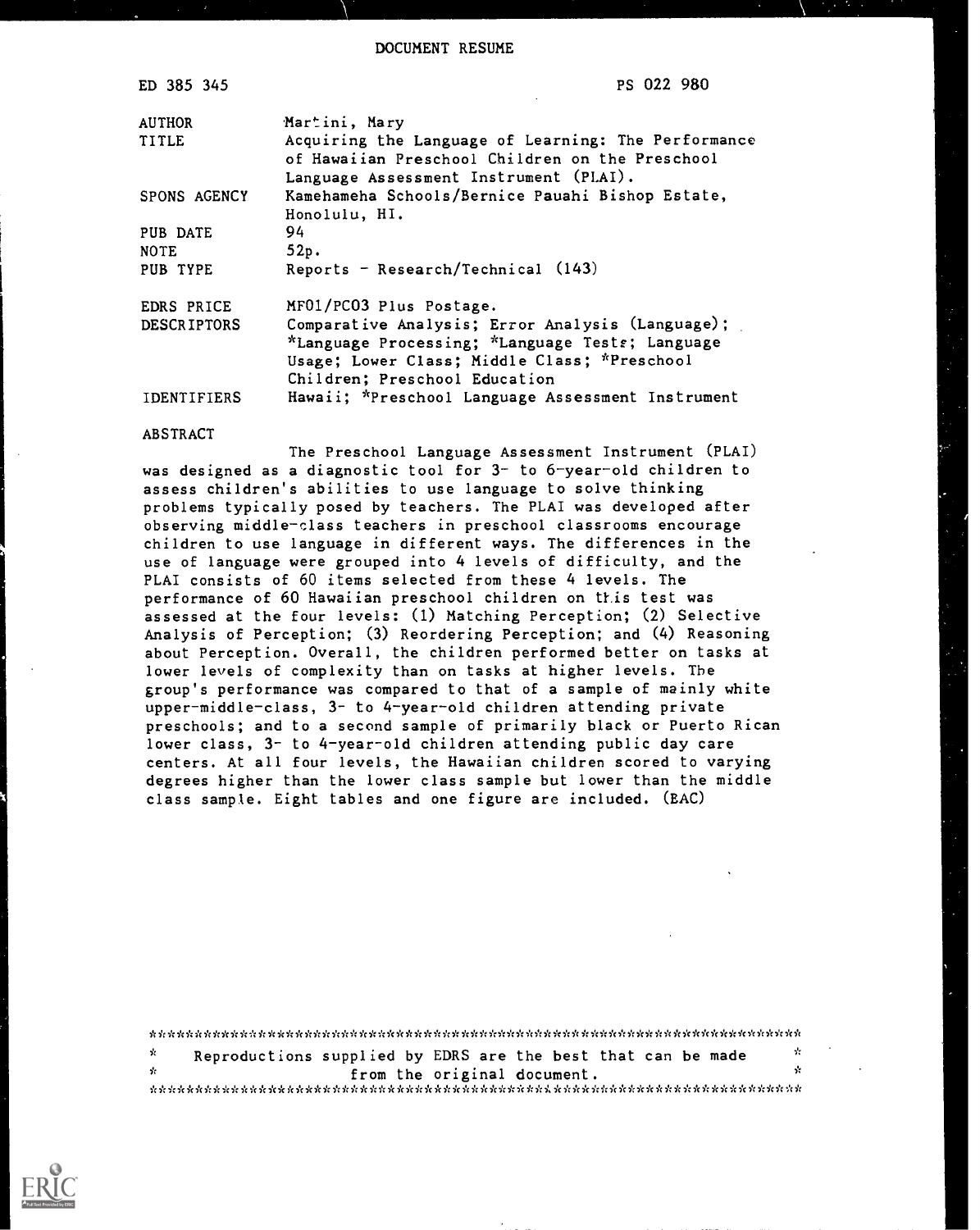U S DEPARTMENT OF EDUCATION<br>Office of Educational Research and Improvement<br>EDUCATIONAL RESOURCES INFORMATION EDUCATIONAL RESOURCES INFORMATION<br>CENTER (ERIC)<br>This document has been reproduced as received from the person or organization originating it

Minor changes have been made to improve reproduction quality

Points of view or opinions stated in this document do not necessarily represent official OERI position or policy

Hawaiian Performance on PLA:

 $\mathbf{1}$ 

Acquiring the Language of Learning: The Performance of Hawaiian Preschool Children on the Preschool Language Assessment Instrument (PLAI)

> Mary Martini Department of Human Resources University of Hawaii at Manoa

> > PERMISSION TO REPRODUCE 1HIS MATERIAL HAS BEEN GRANTED BY  $\mathcal{V}$ ary

> > TO THE EDUCATIONAL RESOURCES INFORMATION CENTER (ERIC)

Running head: HAWAIIAN PERFORMANCE ON THE PLAI

 $M$ artini

Report to the Evaluation Department, the Kamehameha Early Education Program, Kamehameha Schools/Bernice Pauahi Bishop Estate, Honolulu, HI. Author's address: Mary Martini, Department of Human Resources, University of Hawaii at Manoa, 2515 Campus Rd., Honolulu, HI, 96822 (808) 956-2249.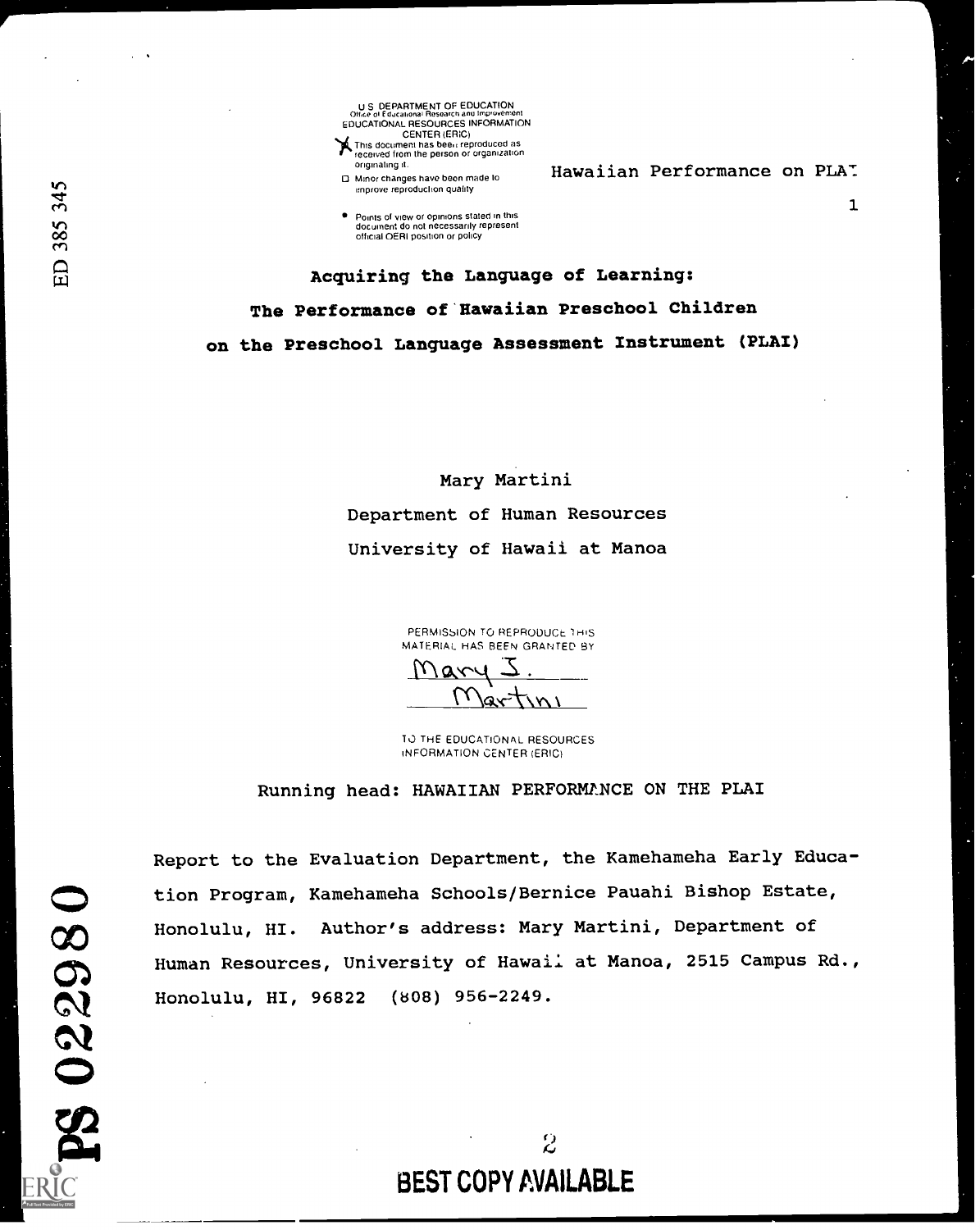2

# Performance of Hawaiian Preschool Children

# on The Preschool Language Assessment Instrument

In this report, I describe the make up of the Preschool Language Assessment Instrument. I describe how it was developed and what it was designed to measure. I then report the test performance of 60 Hawaiian children from three preschools. I offer suggestions for instruction based on these findings.

## DESCRIPTION OF THE TEST

The Preschool Language Assessment Instrument (PLAI) was developed by M. Blank, S. Rose and L. Berlin as an individually administered test for children 3 to 6 years old. It was designed to assess children's abilities to use language to solve the kinds of thinking problems teachers typically ask them to solve during the early years of school.

The PLAI was designed as a diagnostic tool rather than as <sup>a</sup> test for ranking children in relation to each other. It is most useful as a tool for developing a profile of each child's strength and weakness on the particular tasks of the test. Test results also provide a picture of the range and clustering abilities within a preschool class.

According to the model on which the test is based, children are asked questions which reflect four different levels of cognitive and linguistic complexity. Each level is made up of ques-



t)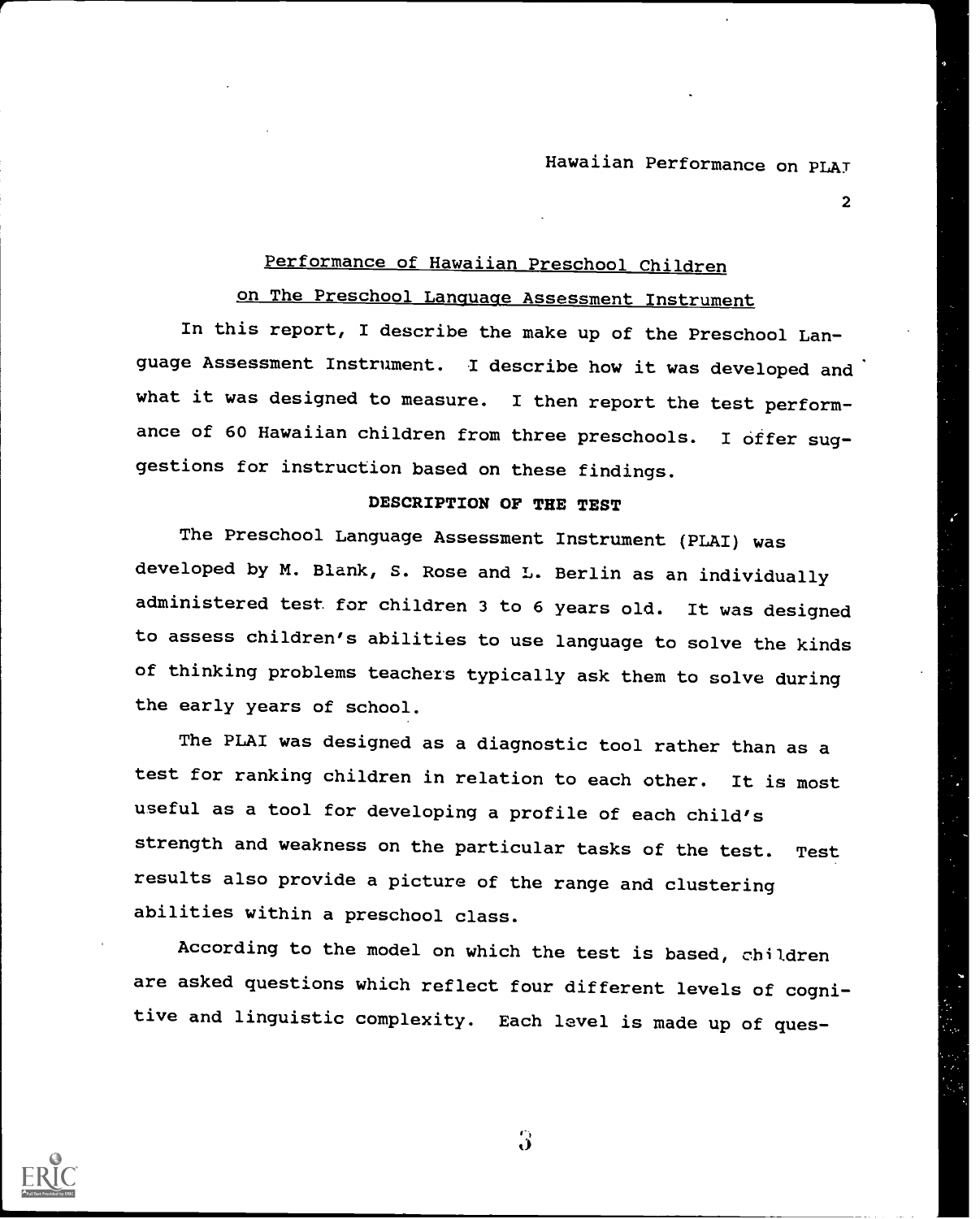3

tions preschool teachers commonly ask children. By examine the child's performance at each level it is possible to estimate how well s/he is already prepared to cope with day-to-day questioning at that level. This may help teachers, who are already trying to determine the child's capacities from their day-to-day functioning within the group. The test may represent a simplified, more systematic form of the kind of diagnosis teachers do during group instruction.

The test is based on a set of observations of what children were asked to do with language in a sample of middle-class preschools on the mainland United States. (See Blank, M., Rose, S. and Berlin, L. The Language of Learning: The Preschool Years. Orlando, Florida: Grune & Stratton, Inc., 1978, for details of this study.) The authors converted what they observed in the classrooms into test items.

The teot is basically an achievement test. Results indicate how well a child has acquired the particular uses for language which are represented on the test. These reflect the uses the authors observed in the sample of middle-class preschools. Test results do not reflect the child's inherent linguistic abilities, level of language development or capacity to express him or herself in words. Furthermore, it is not clear whether the functions stressed in middle-class, mainland preschools le;d to children acquiring more knowledge or more effective learning

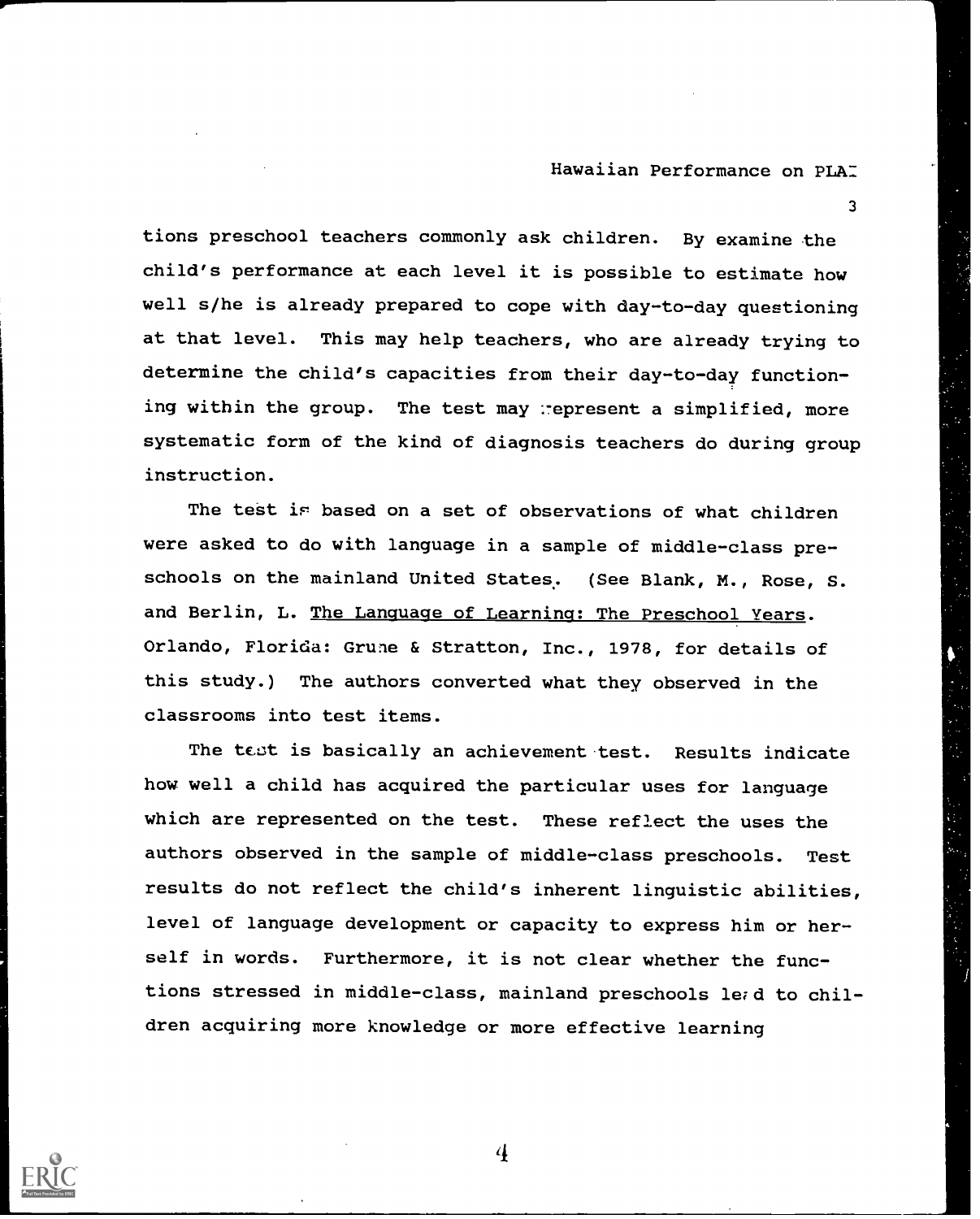4

strategies. Nonetheless, these are the functions children are asked to perform to succeed in school. In relation to this it is important to assess their incoming familiarity with these functions.

The authors developed an instructional program to complement the assessment instrument. The program is based on the same set of observations and model of preschool language - use as is the test. The program consists of a set of language - use objectives and suggestions as to how the teacher can lead a child through these processes given the level at which the child is functioning. The test provides a picture of what the child can do easily, with some difficulty and with great difficulty. The instructional model suggests how to modify tasks to match the child's level of functioning. The instructional goal is to simplify language demands so that they are just above the child's level of easy functioning, so that the child will confidently stretch to meet the demands. The teacher is to lead the child, step by step, through increasingly difficult language and thinking tasks.

The PLAI differs from many other language tests. It presents complex, multi-faceted stimuli to the child. Other tests are designed, purposely, to limit what the child is asked to do. These tests control for a number of variables while (supposedly) testing just one. The Peabody Picture Vocabulary Test (PPVT) is



 $\mathfrak{h}$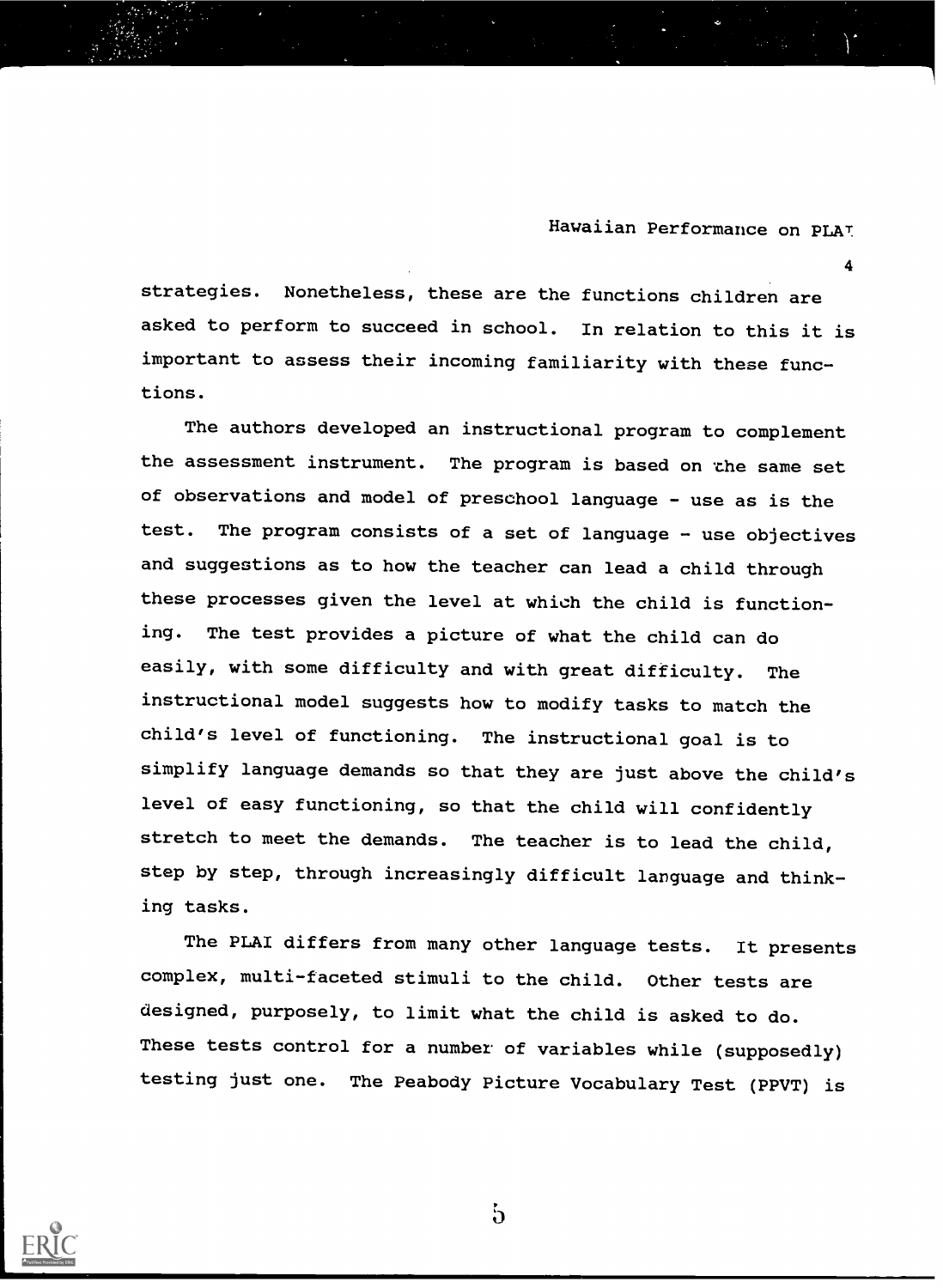5

designed to assess whether children know labels for common objects and actions and whether they can recognize line drawings as representations of those objects and actions. Language subtests of the CIRCUS assess whether children can comprehend and produce Standard English plural forms, verb tenses, prepositions and conjunctions.

The PLAI is much messier than these tests. It is difficult for an examiner to separate out exactly why a child has succeeded or failed on a particular item. To succeed on any item, the child must: 1) understand precisely what the examiner wants him or her to do [decode the demand]; 2) perform the cognitive operation necessary to solve the problem; and, 3) describe what s/he has done to solve the problem, in an explicit, precise and conventional manner [encode the response]. The item may vary in difficulty due to complexities or unfamiliarities at any one of these stages. The child may have trouble, throughout the test, at one or another stage of the process. Performance is multifaceted and must be carefully examined. On the other hand, the items presented on the test are closer to the messy demands made of children day to day.

## Test Design

The authors developed the PLAI after observing middle-class teachers in preschool classrooms. The observed that teachers encouraged children to use language in many ways. Teachers asked

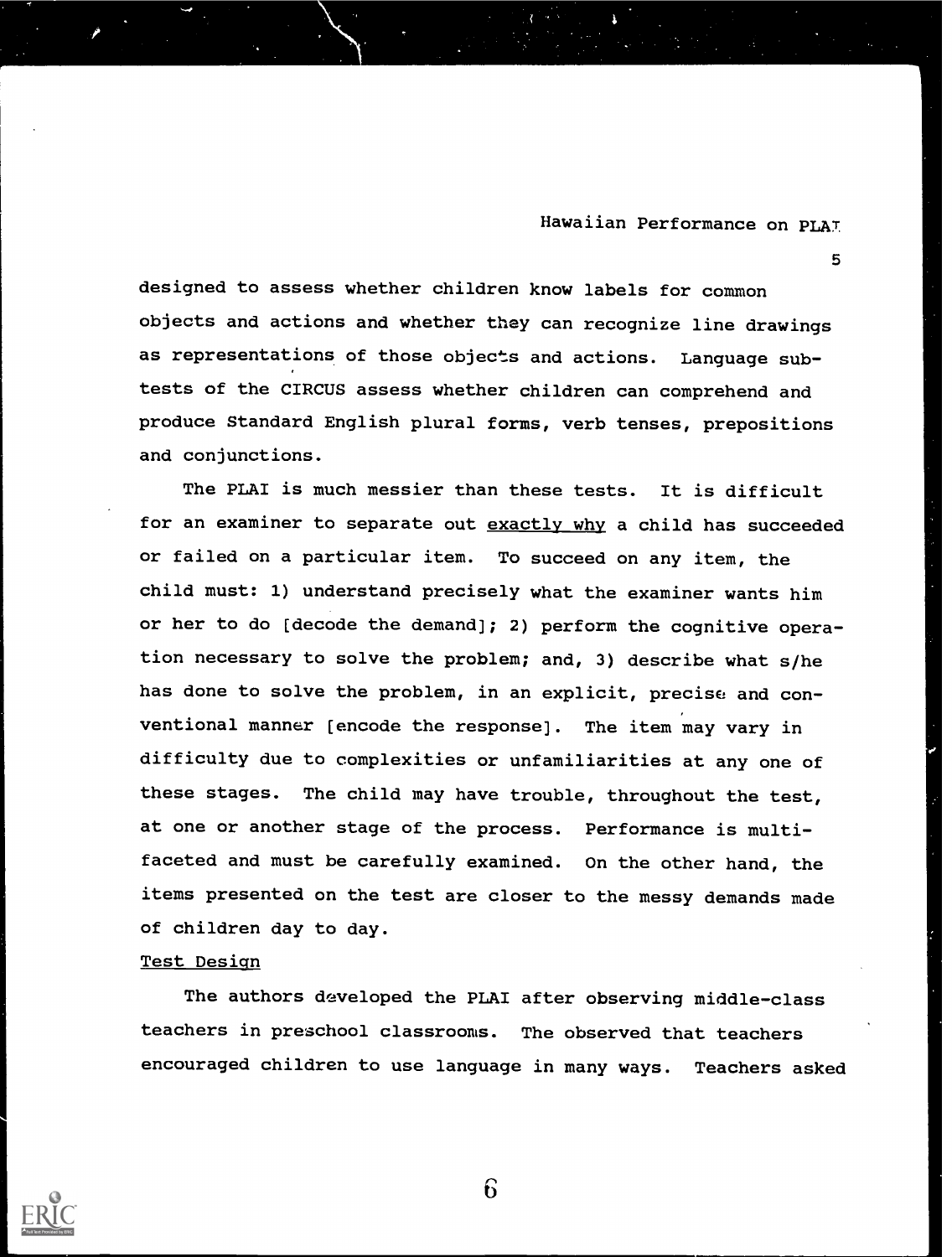6

children to verbalized needs, wishes and opinions. They asked them to describe their plans and motivations. The expected them to coordinate play and settle disputes with words rather than actions.

In particular, teachers encouraged children to use language to: a) describe what they saw or heard; b) to think about these experiences; and, c) to explain to others what they were thinking. The authors labeled this the "language of learning," because they saw it as a tool for extending and communicating knowledge of the outside world. Specifically, teachers asked children:

#### LEVEL I

- a. to recognize objects and actions by their labels (e.g., point to the dog; bring me the scissors; show me today's date);
- b. to label common objects and actions (what is this called? What is the girl doing?);

LEVEL II

- c. to recognize objects by their color, shape or size (Which are the red ones? Show me the square.);
- d. to describe objects in terms of color, shape or size (What shape is this? What color is the bird's tail-feather?);
- e. to understand the functions of common objects and recognize them by function (Which one do we cut with? Which one do we scrub the floor with?);

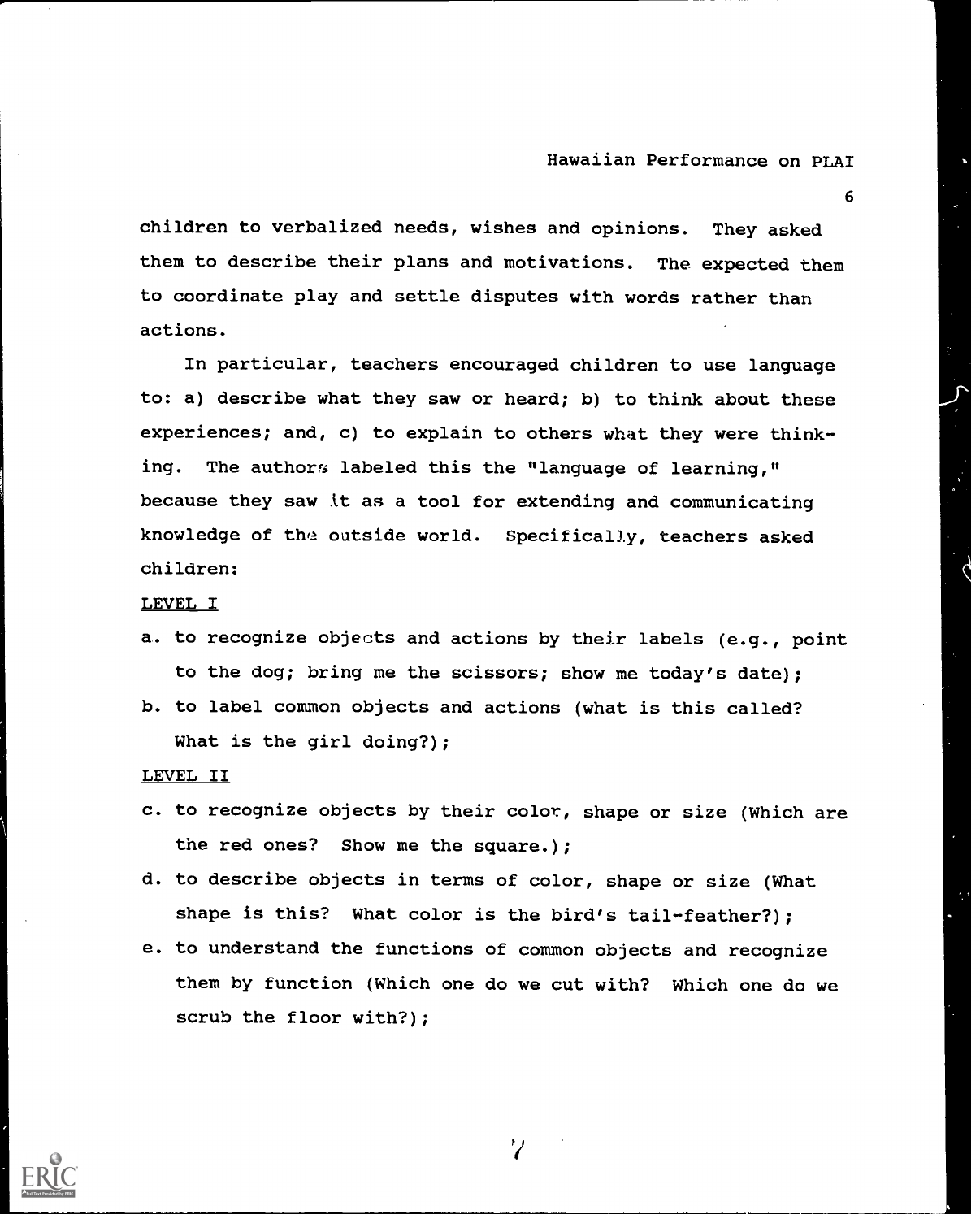7

f. to describe the functions of common objects (What do we do with a hammer? a car? a cup?):

LEVEL III

- g. to sort objects by color, shape, size and function, forming sets (Put all the square ones together. Give me the red ones.);
- h. to compare objects to each other in terms of color, shape, size or function to note similarities and differences (Are these the same?);
- i. to describe how objects are similar or different, or what the unifying feature of that set is (How are these the same?);
- j. to exclude an object from a set in terms of its lack of the unifying feature (Point to all the ones which are not cars);
- k. to arrange objects into series (Put these in a row from small to big. Put these pictures in an order which makes sense.);
- 1. to determine why objects are arranged in rows in the way they are (Why do these sticks go like this [arranged small to big). Tell me the story of what happens to this glass [It's empty, then partially full, then full));

#### LEVEL IV

m. to engage in cause-effect reasoning, such as predicting changes (What would happen to this tower if I took the bottom block away?); explaining changes (Why did the scale tip to this side?); finding a means to an end (If I wanted to carry



 $\mathcal{S}$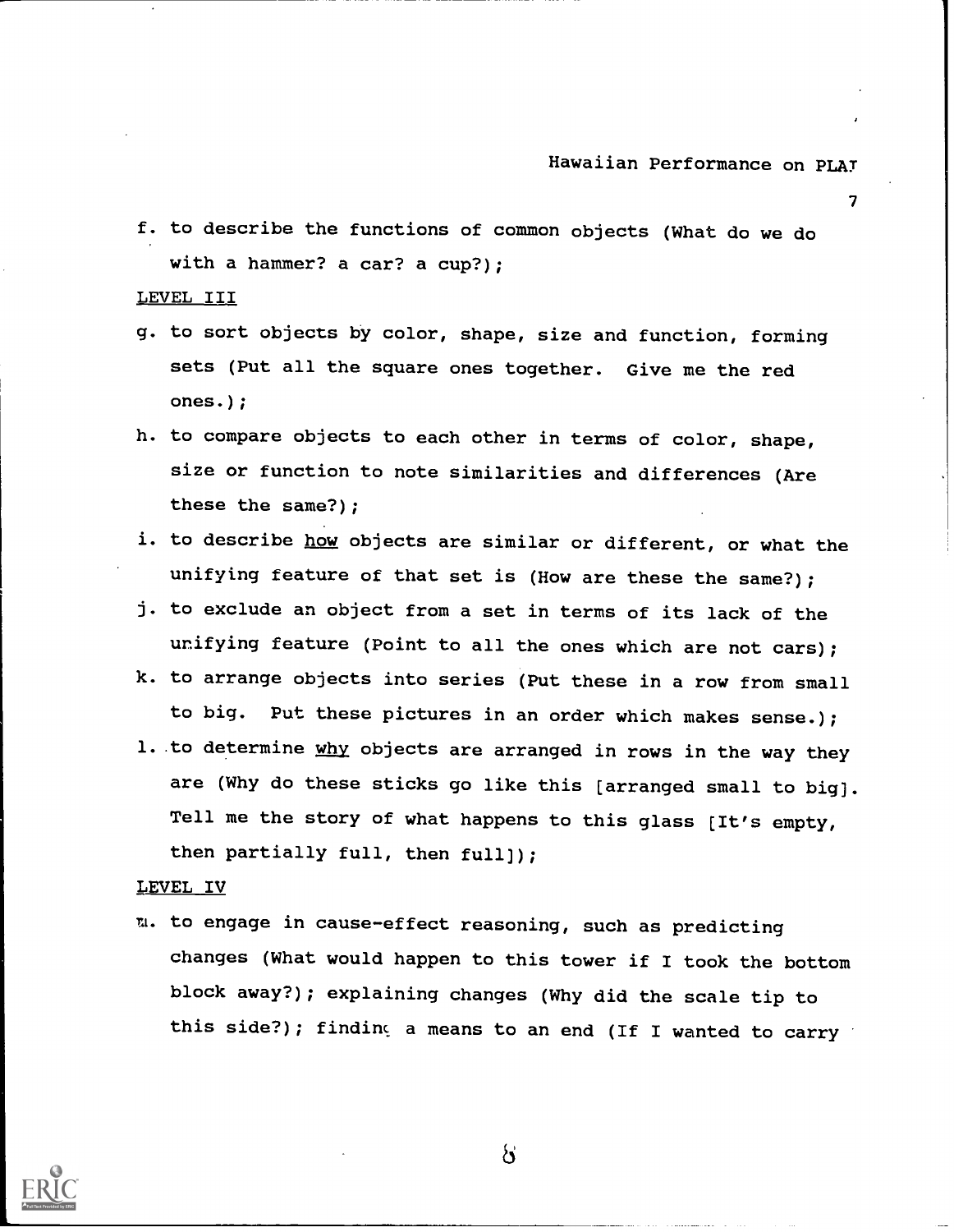8

all these things at once, what could I use?); and describing causality (Why doesn't the stove work? [The electricity is out)).

Teachers' demands varied in difficulty. Children answered some questions more easily than others. The authors noted these differences and grouped the demands into four levels of difficulty. In the above list, items are arranged from easy to difficult and the four levels are indicated.

From the observations and theories of cognitive development, Blank, Rose and Berlin derived a model as to why demands varied in difficulty. They hypothesized that the larger the number of mental operations the child needed to perform on what s/he saw or heard to solve the problem, the more difficult the problem would be.

For some problems, the child needs simply to label what s/he sees or hears. For other problems, s/he needs to attend to <sup>a</sup> specific feature of the perception (the object's color or shape). For other problems, s/he needs to do something with that specific perception (such as label it or compare it to the same feature of another object). Difficult tasks require the child to perform many mental operations on what s/he sees or hears. A modification of the authors' model of how task level increases with an increase in number of necessary mental operations is presented in Figure 1.



 $\mathcal{G}$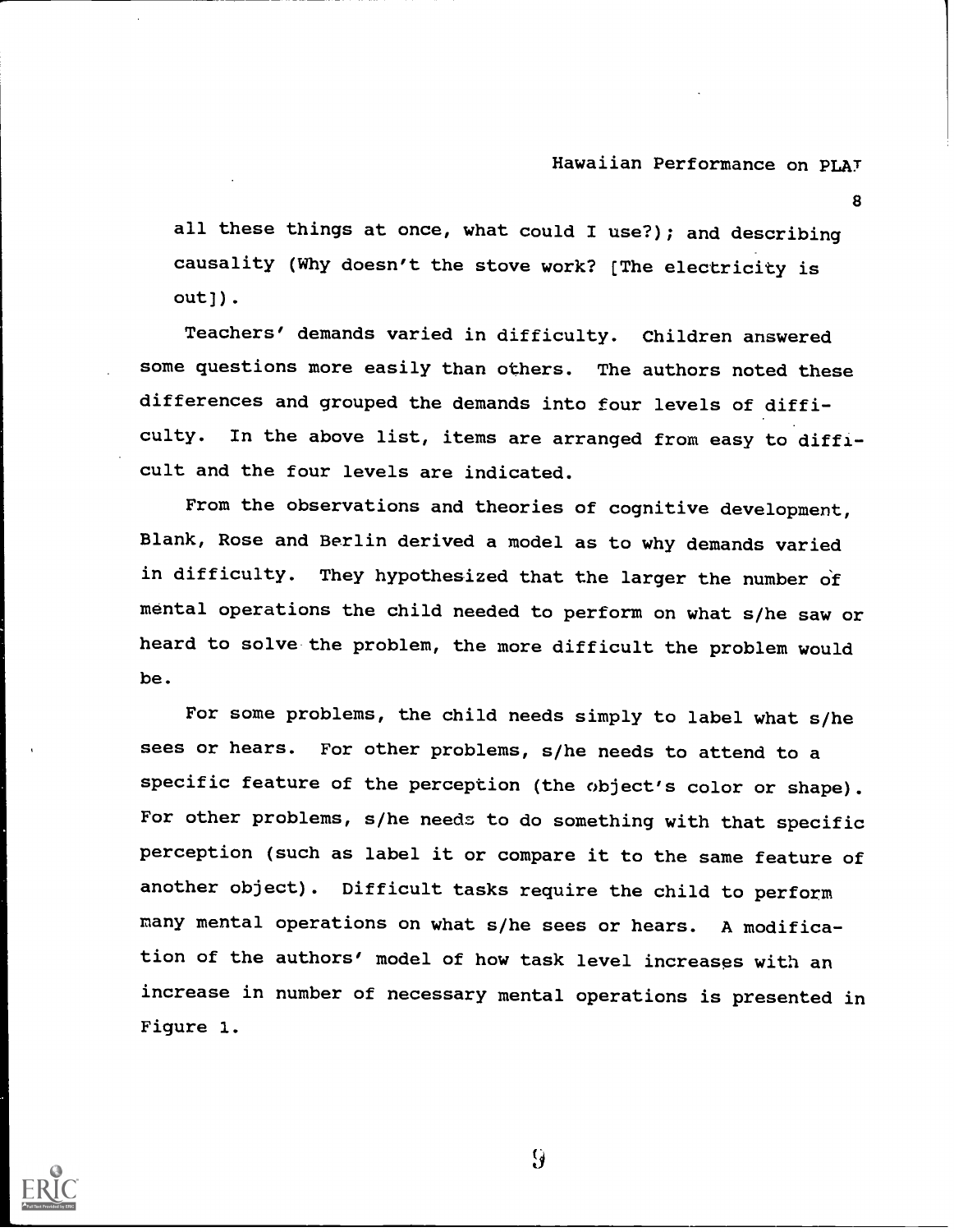9

The PLAI consists of 60 items selected from the four levels. Performance at each level is assessed with 15 items. Description of levels

To perform the tasks at Level 1, children need only to match or attach words to what they see or hear. They are asked to label, match pictures and imitate simple sentences. The operations tested at Level 1 are labeled "Matching Perceptions."

To perform the tasks at Level II, children need to selectively attend to one or more features of an object rather than to the object as a whole. They need to attend to the color, shape, size or function. In these tasks, language is used to selectively analyze the object into its component features. Level II operations are labeled "Selective Analysis of Perception."

To perform Level III tasks, children need to reorder or mentally do something with what they see or hear. They need to notice and label specific features and then categorize or serrate objects in relation to these features. Level III operations are labeled "Reordering Perception."

To perform Level IV tasks, children need to reason about what they see or hear. They are asked to predict changes, find means to an end, and describe why an event has occurred. Level IV operations are labeled "Reasoning about Perceptions."

Blank, et al. also describe their model in terms of increasing levels of abstraction:



1\_0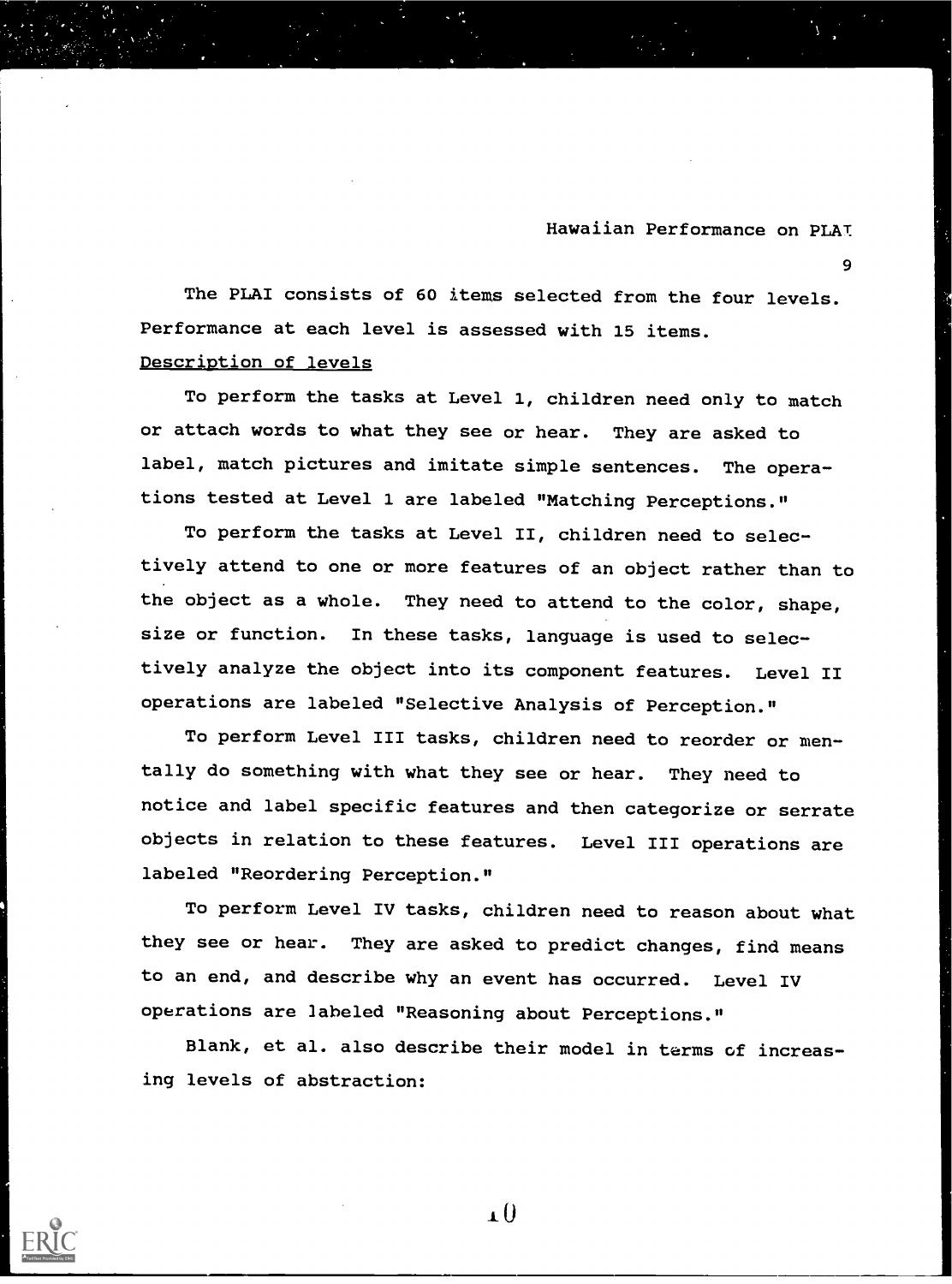10

The teacher is seen as placing demands on the child that require varying levels of abstraction... The level of abstraction is determined by the degree of distance that exists between the material (i.e., the perceptions) available to the child and the language that he or she must understand and use in dealing with that material. Thus, demands that require the child to apply language to salient perceptions are at the lowest level of abstraction (e.g., a question such as, what is this?) while demands that require the child to use language to restructure or to reflect on those perceptions are at the highest level of abstraction (e.g. a question such as, how do you know that...?), (Blank, M., Rose, S., and Berlin, L. Preschool Language Assessment Instrument: The language of learning in practice, New York: Grune & Stratton, Inc., 1978, p.1)

The authors follow a Vygotskian model of the connection between language and cognitive processes. They believe that children are able to develop high-level reasoning skills because they have been supplied a number of lower-level language routines and thinking strategies by their teacher and caregivers. They imitate and practice cognitive strategies by imitating the words of these routines. For example, children learn the words "same" and "different" and apply these before they have grasped the concepts. By repeated use in different contexts they come to an



.1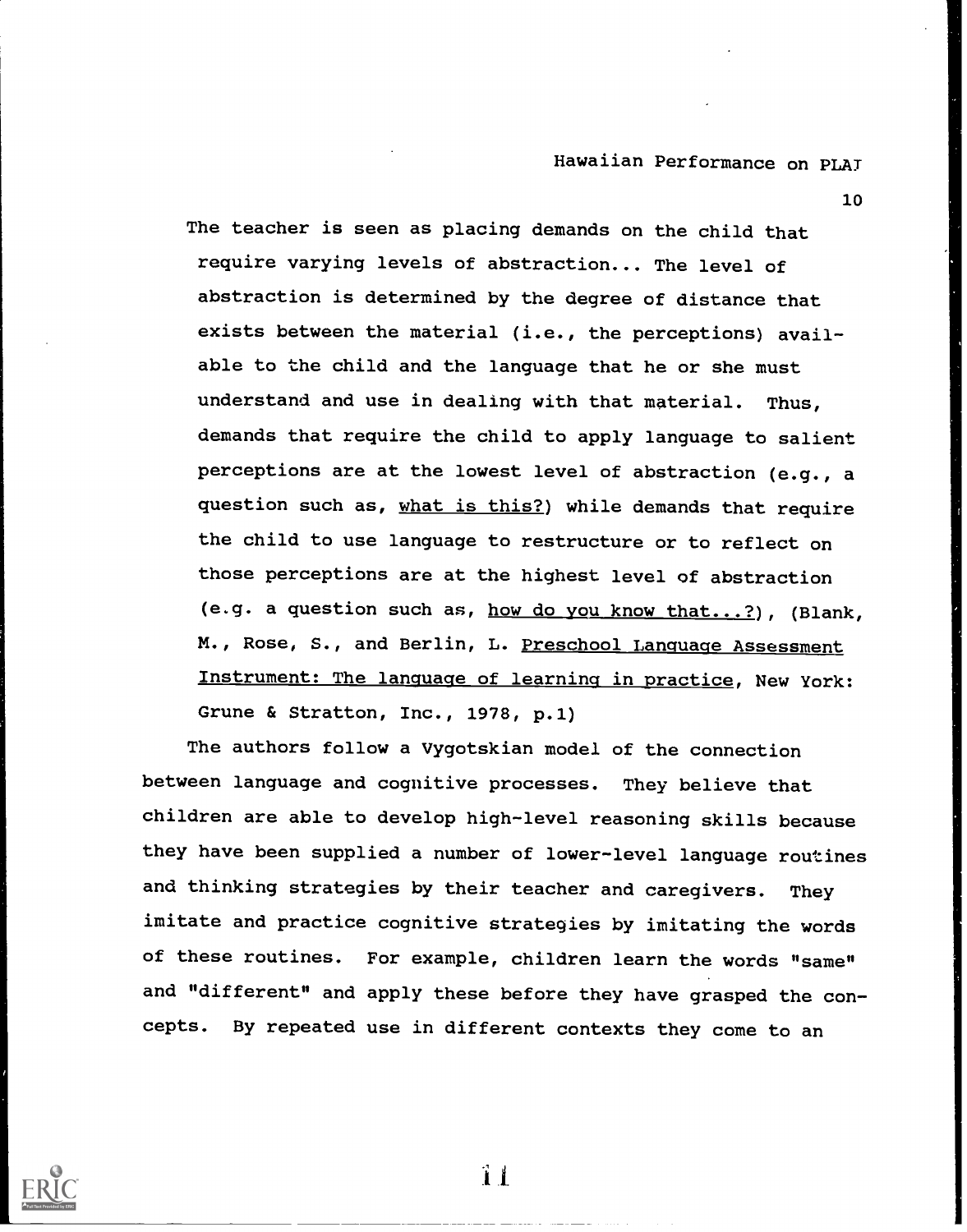11

understanding of the concepts. Within this framework it is extremely important for children to be exposed to such language routines. The test assesses their familiarity with a range of common, middle-class routines. The instructional model suggests ways to simplify tasks to the child's level of functioning. The instructional goal is to lead children through the four levels of complexity.

## DESCRIPTION OF TEST RESULTS

In the next sections, I describe the performance of three groups of preschool children on this test. The group consists of 60 thildren, most of whom are part-Hawaiian. The children attend three preschools, a rural preschool located near the sea, a rural preschool in a mountain valley, and an urban preschool in a low SES section of Honolulu. All schools were located in working class areas of the island. The children were tested in the fall, by the author, a developmental psychologist and language researcher who worked at the Center for Development of Early Education, Kamehameha Schools. The children were tested during morning sessions in a quiet room near their classrooms. Testing sessions were taped. I listened to the tapes to score the tests.

For each level, I describe the tasks involved and how the children performed as a group. I compare the group's performance to that of a sample of upper-middle-class children, and to a second sample of lower-class children. I describe major errors

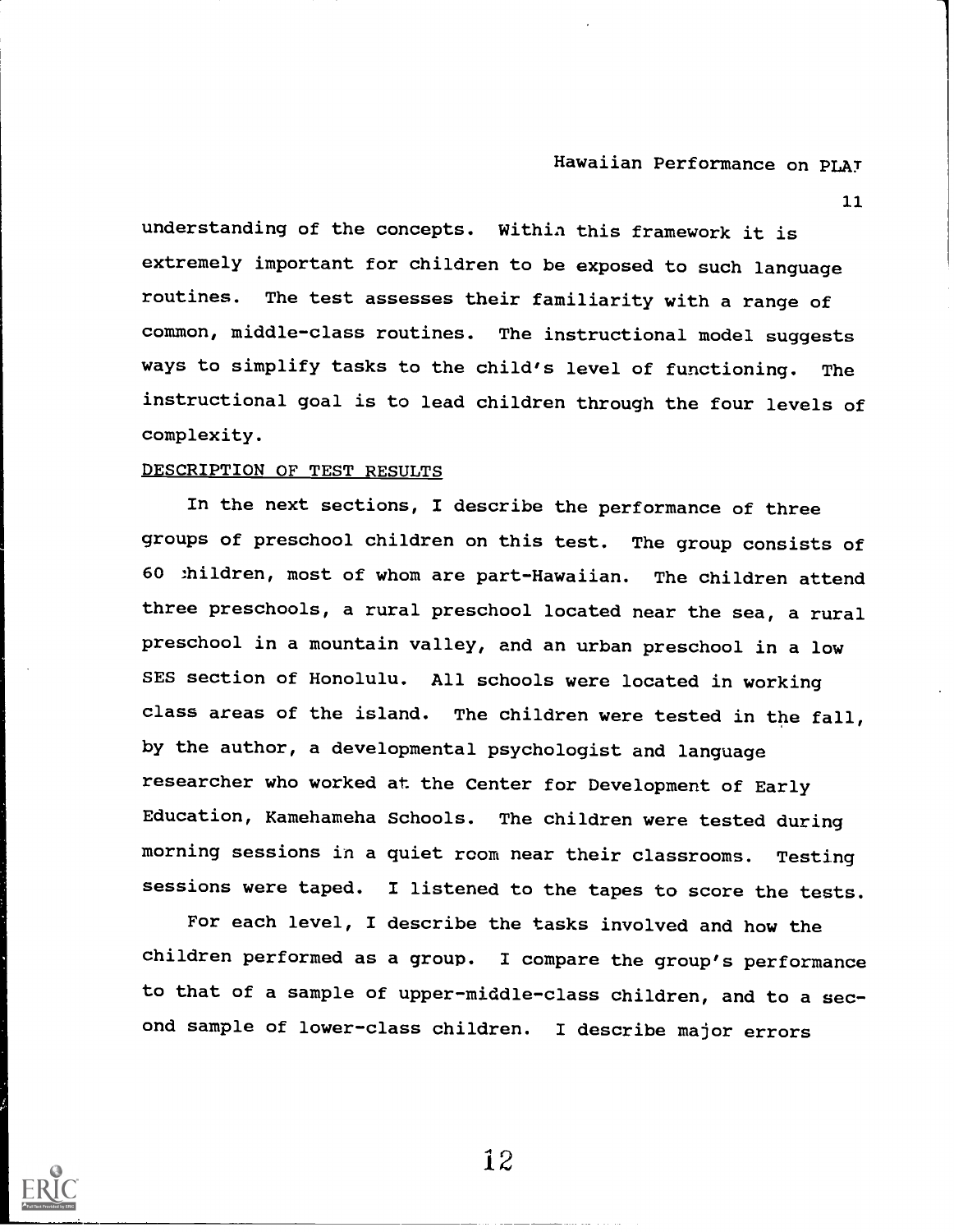12

children made and consider what these might indicate. I report the test-authors' suggestions for instruction.

The upper-middle-class group consisted of 40 children, ages 3 and 4, who took this form of the PLAI, and whose results were reported in the PLAI manual. Those children lived in suburban New York City, and attended private preschools. Eighty-six percent of the children were white. The parents of 63% of these children worked as professionals, executives, business managers or independent business owners. The parents of another 10% worked as technicians, clerical workers, or sales workers. (See Blank, M., et al.. The Language of Learning: The Preschool Years, pp. 50-58, for a complete description of these samples.)

The lower-class comparison group consisted of 40 children, ages 3 and 4. Ninety-four percent of the children were black or Puerto Rican. They lived in the inner city of New York City. They attended public day-care centers. The parents of half these children were clerical workers, sales workers, technicians, manual workers, machine operators, skilled or unskilled laborers. The parents of 26% of the children were unemployed. Their results were reported in the Blank book.

#### Overall Performance

As the model predicted, Hawaiian children performed better on tasks at lower levels of complexity, than on tasks at higher

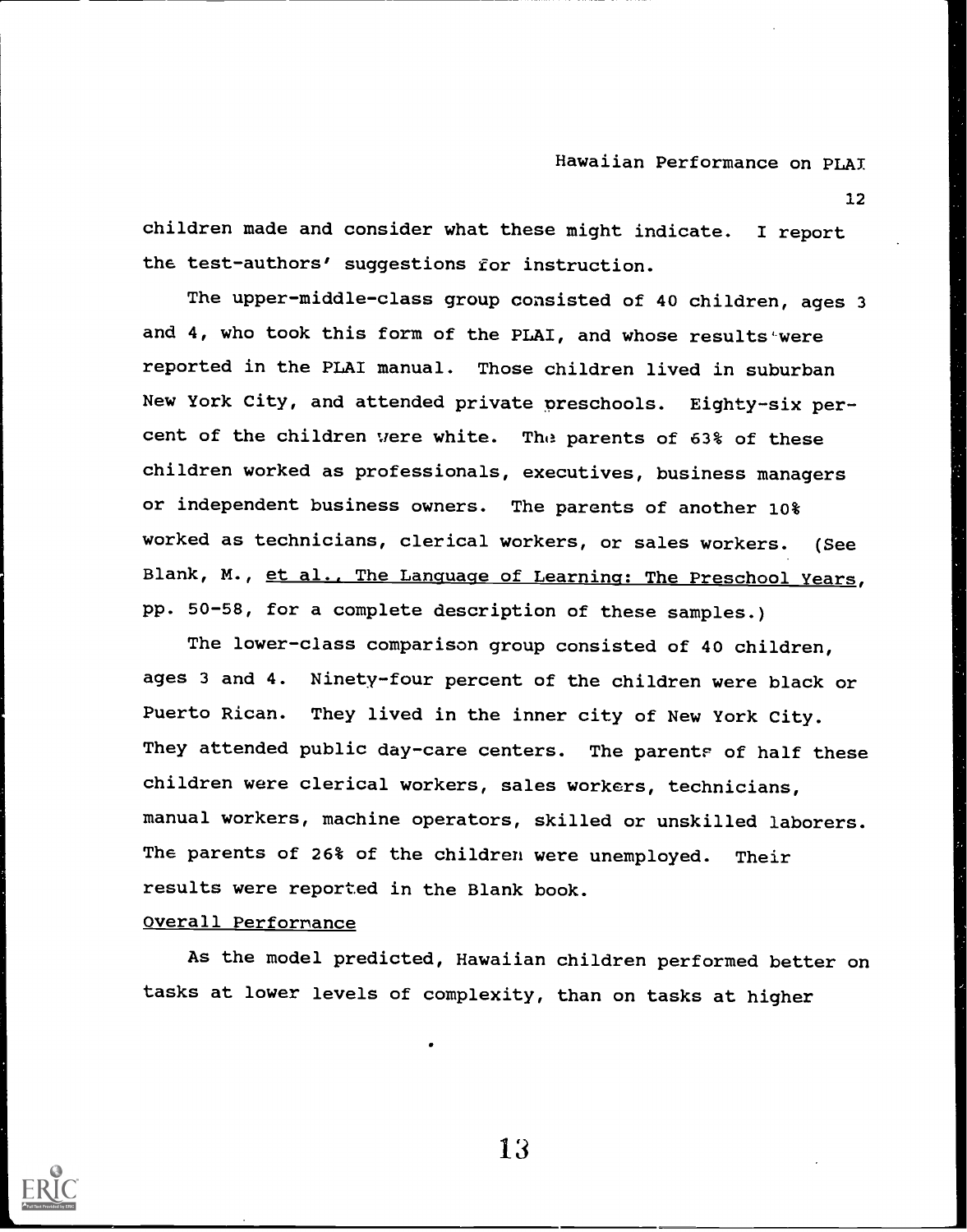13

levels. (See Figure 1). Scores decreased from Level I to Level IV.

All items within a level were not equally difficult. For example, most children missed two memory items at Level I; and most children succeeded on a particular reasoning question at Level IV. The difficulty of an item is effected by many variables: the complexity of thinking the child needs to do; the novelty of the question; the novelty of the materials covered. A few items at high levels were highly familiar to children, e.g.: "What would happen to the man if the closed his umbrella?" A few questions at low levels seemed to catch them off-guard. For example, children were given no warning that they would be asked to remember the pictures they were looking at.

Hawaiian children performed well at Levels I and II. Ninety to 100% functioned in the Moderately Strong to Strong range. They successfully labeled, matched, named colors and shapes, noted similarities and differences, described events in pictures and remembered main features of simple stories. Many questions at this level were what questions. During instruction, most children in this group will be able to comfortably answer these questions if material is familiar.

Level I and II questions become more difficult when they are about new material, when children need to think quickly, or when they need to answer several questions in a row.

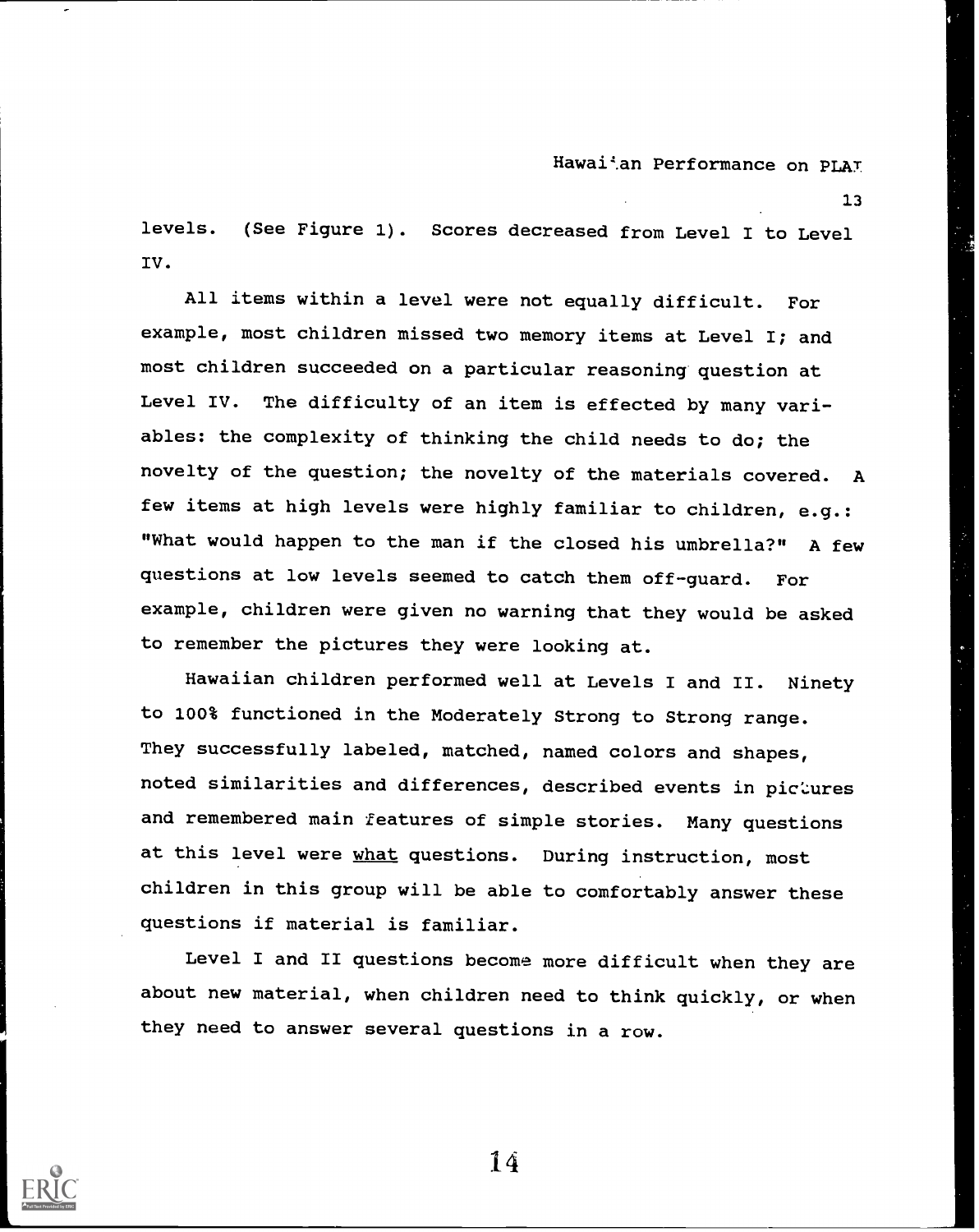14

The groups' performances dropped at Level III. Less than half the children scored in the Moderately Strong to Strong range. Most Level III questions are how questions. Children had trouble describing how objects were similar and different as well as selecting objects which were not in a named set.

Performance dropped even further at Level IV. Only 7 to 20% of the children comfortably answered these questions. Level IV questions were why, why not, and how do you know questions. Children were asked to predict events, find means to an end and explain carefully. Many children partially understood the demands.

During instruction at this level, many children may be partially or completely lost. This is not to say that teachers should avoid asking these questions. They are important for elaborating thinking skills. However, children will probably need to have Level IV problems simplified into their component parts.

## Level I: Matching Perception

#### Description of tasks

According to the model, tasks at this level are least complex because children are asked only to map words directly onto what they see. They are not asked to perform additional mental operations such as selectively attend to only one feature of an object, compare one object to another in relation to a feature,

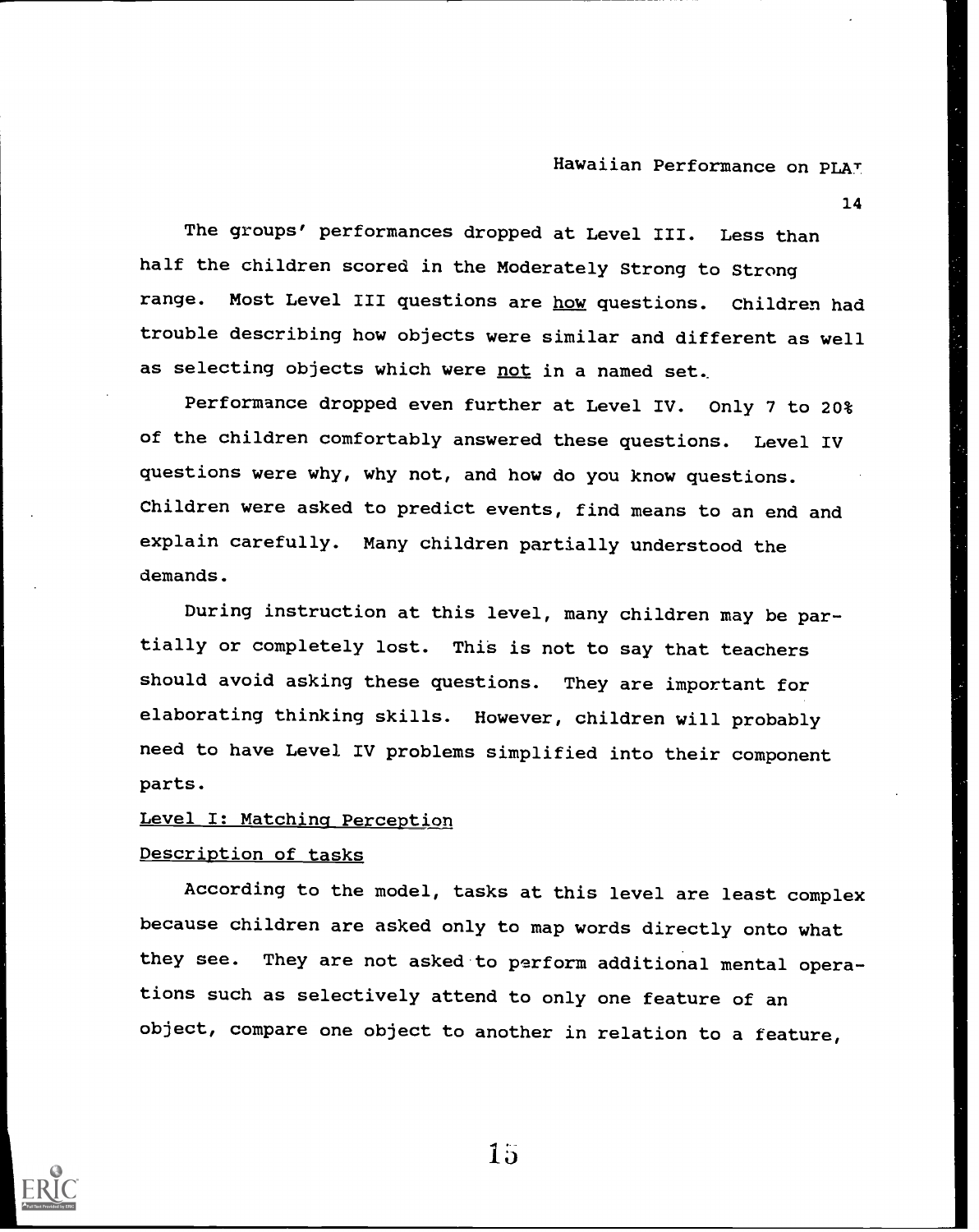15

or order objects into sets or series. However, to succeed at Level I tasks, children need to pay attention to what the adult indicates is important and they need to cooperate. They are shown objects and asked to match or label them. They are asked to imitate words and sentences. They need to use and understand explicit, conventional labels.

The major tasks of Level I are presented in Table I. These are arranged from least to most difficult in relation to the performance of 96 four-year-olds on longer version of this test (see Blank et al. 1978, pp. 169-171).

## Performance of Hawaiian Children

Hawaiian children performance well on these tasks. (See Figure 1). All scored in the Moderately Strong to Strong range. In general, they are comfortable with Level I questions.

The children, as a group, scored higher than the sample of lower-class children on Level I tasks. (See Table 2). Hawaiian children scored lower than the sample of upper-middle-class children.

## Task and error-analysis and scaffolding techniques

The children made few errors. Most errors stemmed from difficulties remembering and/or naming pictures they had just seen. Children who spontaneously labeled pictures whon looking at them recalled them better. Children had a particularly hard time remembering one set of pictures. These were slightly unusual

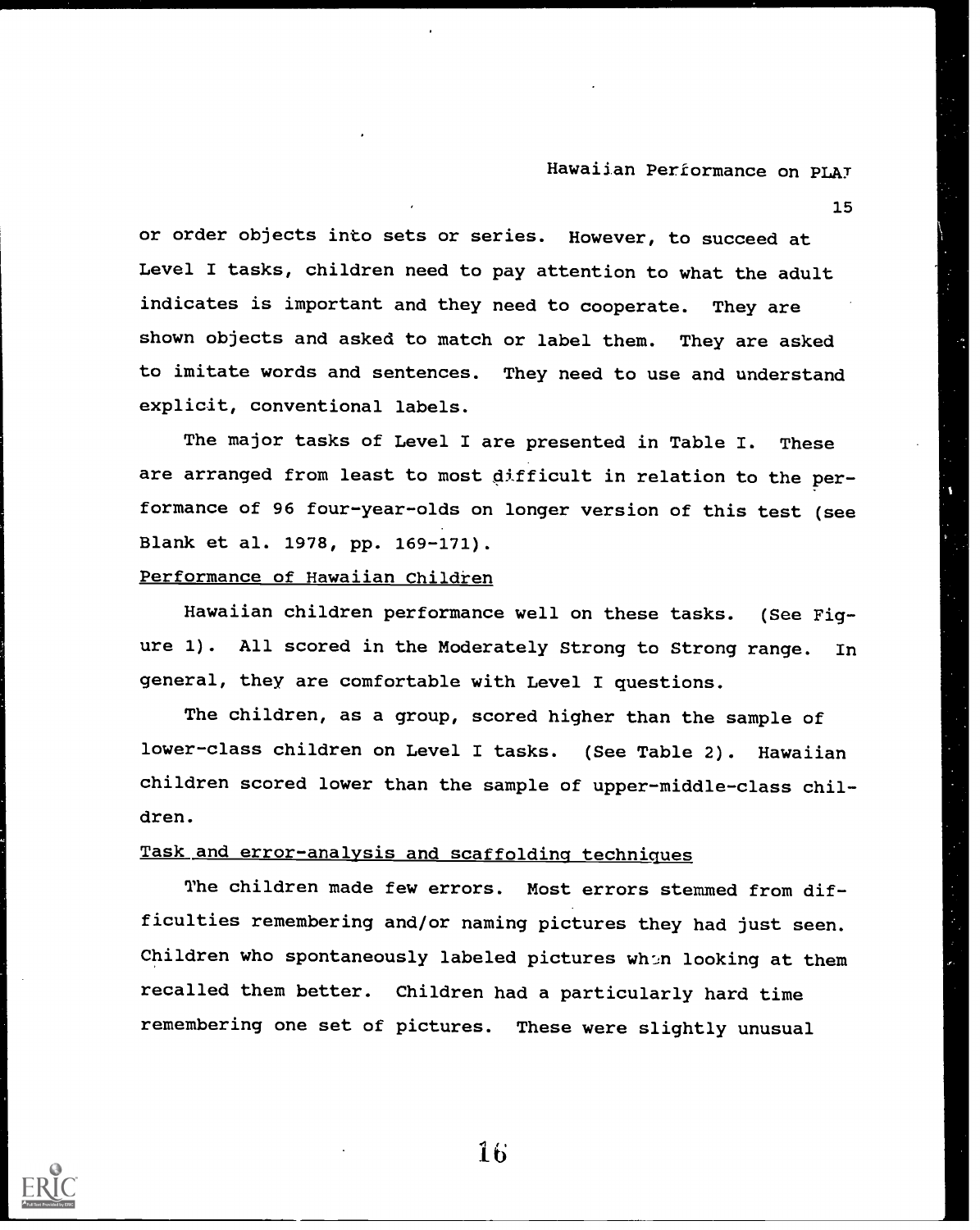16

objects (an overcoat, baby carriage, toaster, and teapot). Many children seemed not to know their labels. Some remembered the objects by using idiosyncratic labels (the shirt, the stuff for the baby, the microwave, the coffee thing). The children were not given any warning that they would be asked to name the pictures they were looking at. They had no opportunity to apply whatever memory strategies (such as labeling) they may have otherwise used.

Other occasional errors stemmed from leaving out articles, dropping past tense markers (-ed) and inserting Hawaiian-English forms in imitated sentences. For example, instead of saying: "the girl looked out the window," some children said: "Girl look out the window." Instead of repeating, "The bus went down the street," a few children said, "The bus went go down the street." In these cases, children transposed from Standard English to Hawaiian-Creole.

Other occasional errors stemmed from mis-labelling. Some children used imprecise labels. When asked to label a cup, some said "coffee," or "a coffee." The question "What is this?" calls for a precise label for the object pointed to.

Scaffolding in an instructional setting would consist of clarifying the demand: Coffee is what is inside this thing but what do we call this  $\underline{thing}$  (points to cup)?" Other children used the wrong labels. For example, they called a "cup" a "bowl".

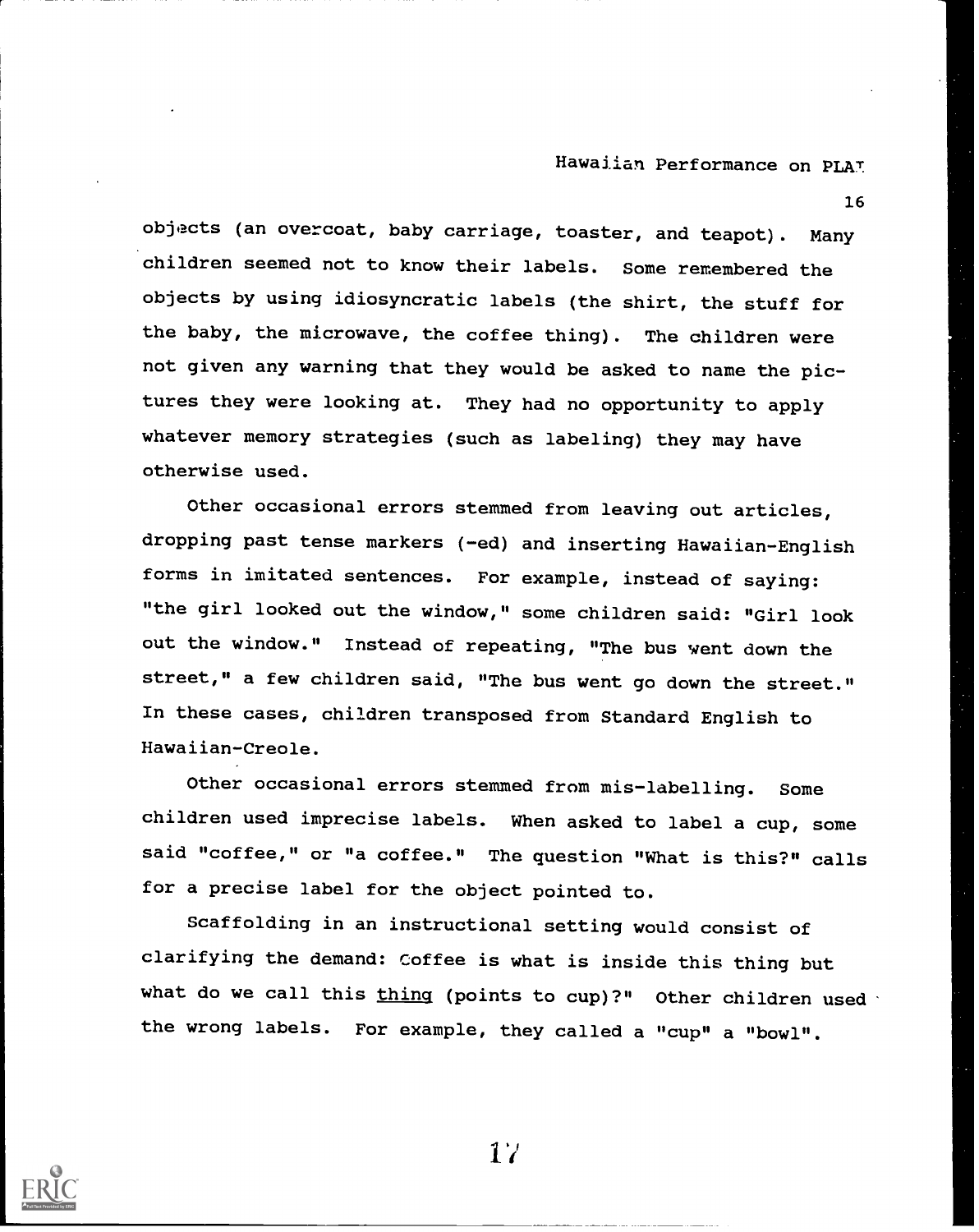17

Scaffolded instruction would consist of pointing out the difference: "It's like a bowl, but it has a handle so we call it a cup." Instruction at Level I would consist of clarifying conventions of the question-answer formats and teaching common labels.

These children may face two difficulties in learning vocabulary: 1) they may already know different Hawaiian-English labels; and, 2) they may use general rather than specific names for objects. Small distinctions in shape, size and function of similar objects are often reflected in different labels.

Most Hawaiian children successfully matched pictures, pointed to objects named, labeled objects and actions and imitated simple sentences. It is likely that extensive instruction in these area would constitute overtraining, since most children are already competent. However, labeling new objects and events, remembering and naming pictures, and imitating complex sentences are Level I tasks in which children are not yet proficient.

## Level II: Selective Analysis of Perception

#### Description of tasks

According to the model, Level II tasks are more complex, abstract, and distanced than those at Level I. Children are asked to perform mental operations which go beyond seeing and labeling. In particular they are asked to selectively attend to one or two features of an object rather than to the whole object. According to the authors, children must "resist their attraction

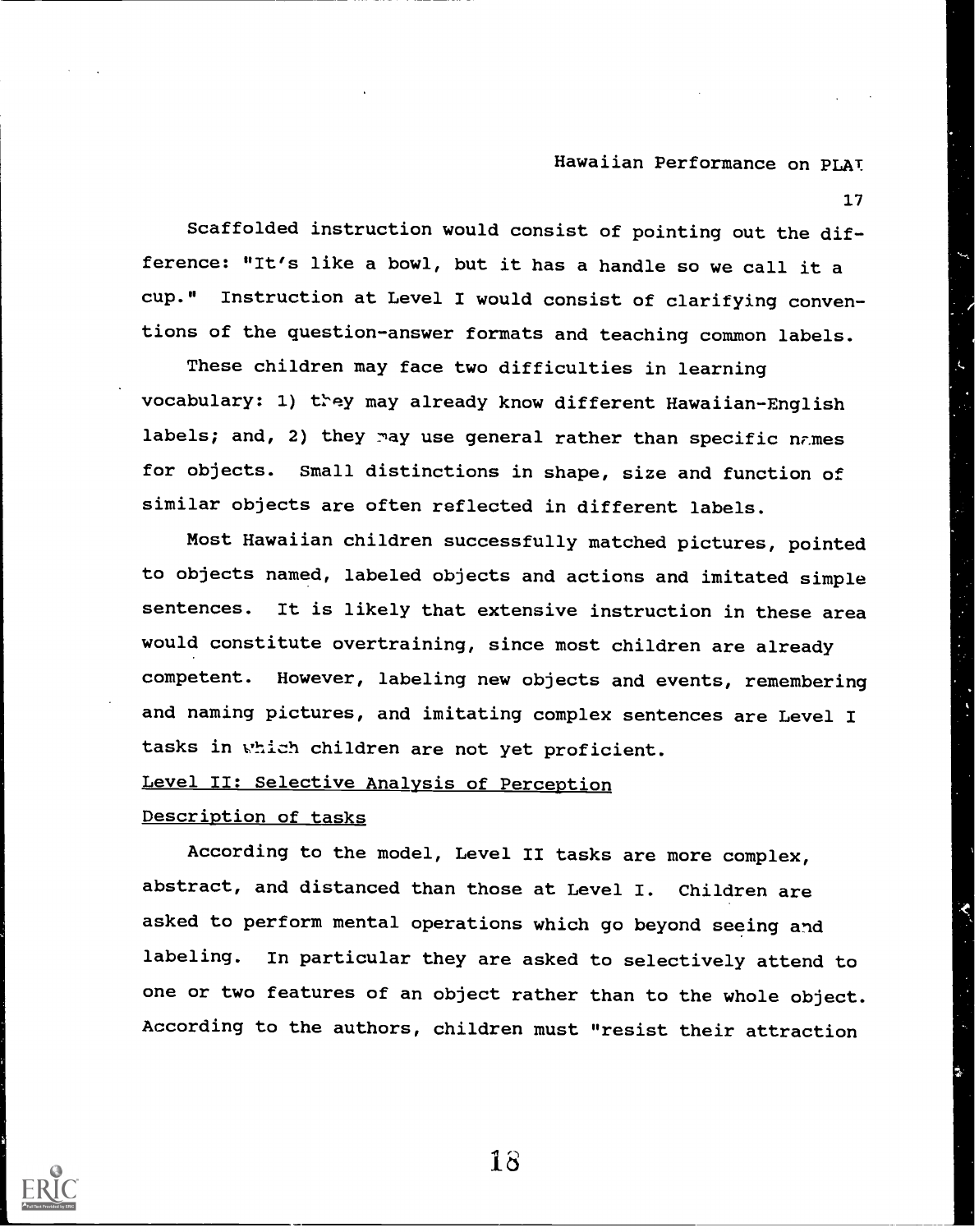18

to global perceptions and instead respond selectively to different aspects or features of the situation (p. 15)." Instead of attending to the whole, they must attend to color, shape, size, function or position.

Level II tasks are presented in Table 3, from least to most difficult. Children are asked to: a) identify objects by a specific feature: color, shape, size and function ("Point to the red ones"); b) describe characteristics ("What shape is this?"); c) select objects when told tow characteristics ("Point to the large, red one"); and, d) compare objects in terms of color, shape, size or function ("How are these circles different?"). Performance of Hawaiian children

Sixty-five to 95 percent of the Hawaiian children functioned in the Moderately Strong to Strong range. Hawaiian children scored markedly higher than lower-class children at this level, but lower than middle-class children. Seventy percent ranked in the lower 50th percentile using middle-class norms. Task and error-analysis and scaffolding techniques

The tasks call for attention to detail, knowledge of labels for these details, and a grasp of verbal routines for comparing objects. Most children attended to detail but were confused about specific labels for features and about routines for comparing and grouping objects in relation to their details.

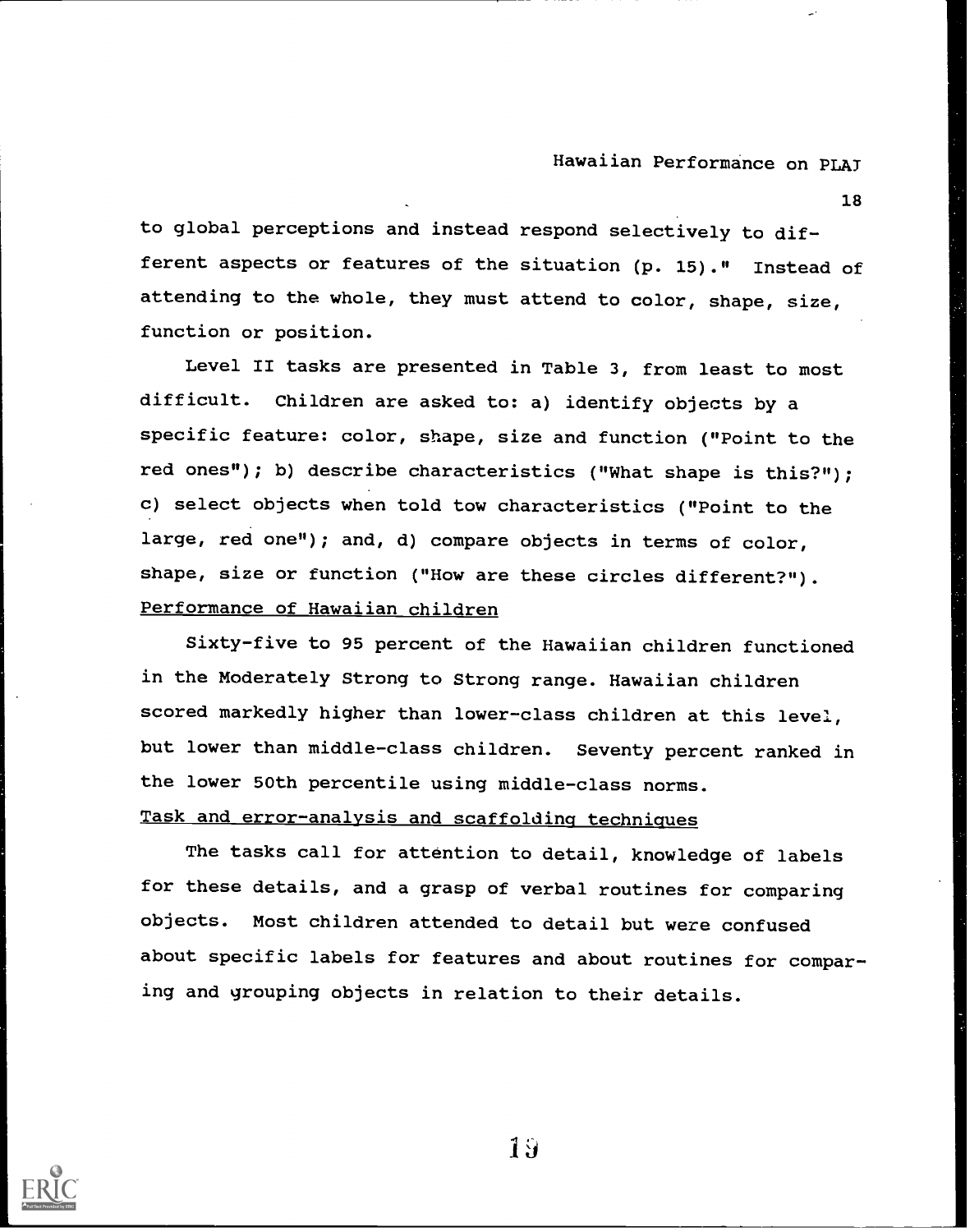19

The children scored best on items in which they were asked to name functions or shapes of common objects. They also completed simple sentences.

However, they made some errors. When asked to find "something we cut with," some children pointed to a cut piece of paper. If this error had occurred during instruction, scaffolding would consist of clarifying the question: "That's what we cut, but what do we cut with?" If fill-in-the-blanks questions fail, the adult might turn to multiple choice or yes/no questions: "Do we cut with paper? with a pencil?"

Describing the function of an uncommon object is more complicated. Children need to: 1) attend to the invisible featurefunction; 2) imagine what the function might be; and 3) describe this in conventional terms. Some children succeeded at steps 1 or 2, but showed confusion at 3.

For example, the examiner pointed to the screw connecting the blades of a scissors and asked: "What is this part of the scissors for?" Some children attended to the whole object, and said, "scissors." Others attended to a specific feature of the screw, but not that of function: (It's) "a circle," "a hole." Still others mentioned function but did so in vague, unconventional ways: "You open it and for cut it;" "You screw it down, like this."

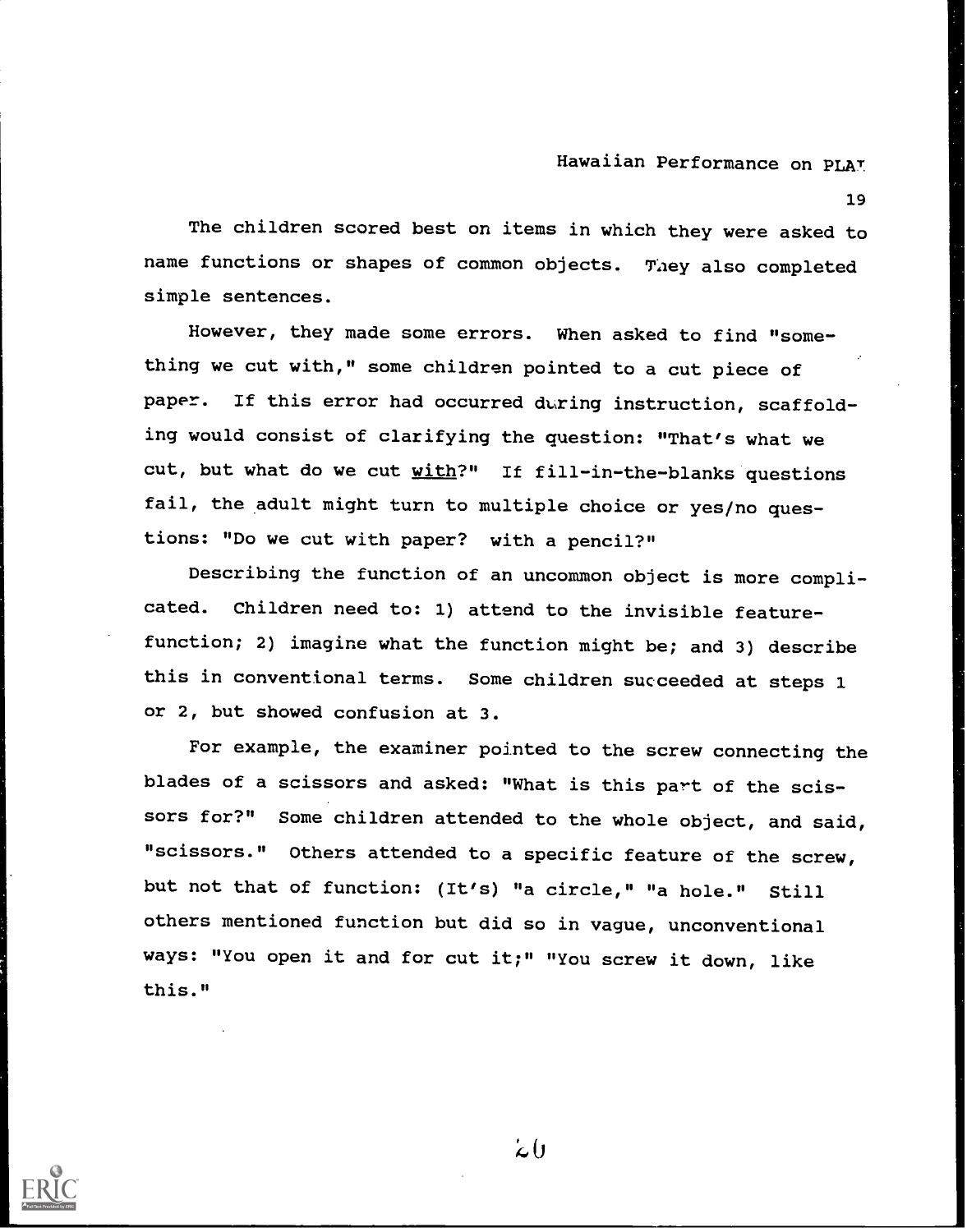20

According to the model, didactic questioning should lead children through the necessary steps: "That's what it's called but what does it do?" "That's what it looks like but what does it do?" The adult would clarify what the child is supposed to do and say. The function of an unfamiliar object, like the screw holding scissors together is difficult to "see" and may need didactic demonstration. "See, this screw goes through this blade and this blade and it holds them together. That's so they can open and shut like this."

Children made most errors when asked to: 1) select an item from an array when told two of its features (the one that's big and closed); 2) describe differences between objects; and, 3) remember events in a stor.

When asked to: "Point to the scissors which are big and open," many children attended to only one feature - they pointed to a big or to an open scissors. Scaffolding would consist of directing attention to both. "Is this one big?... Is it open?...Is it big and open?"

Other Level II tasks require children to attend to specific features and to compare objects in relation to them. For example, the examiner asks: "How are these (a bicycle and a tricycle) different?" To answer correctly, the child needs to: 1) focus on details rather than the whole; 2) focus on the size and number of wheels; 3) discern the differences; and 4) use a conventional

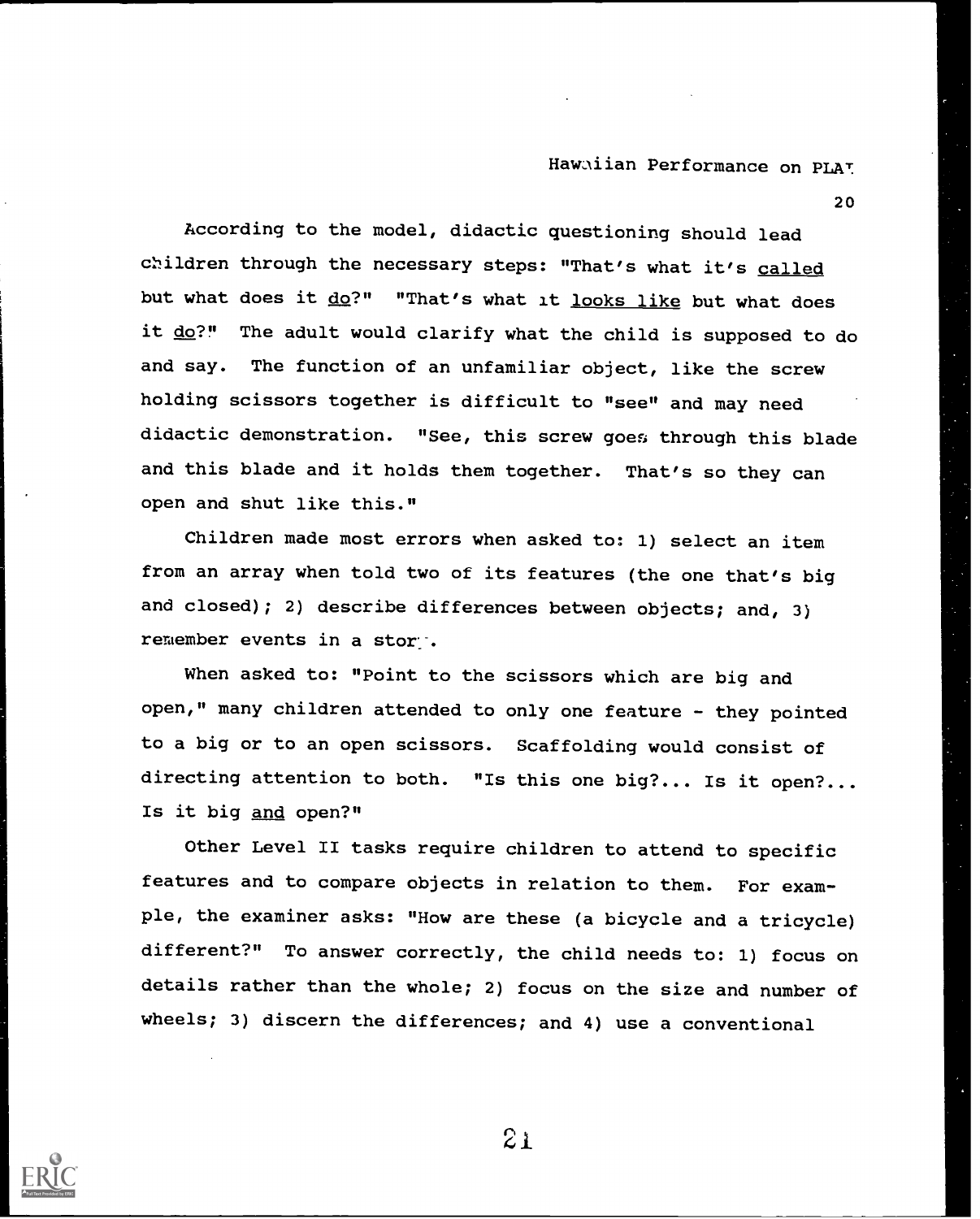21

format to describe them. For example, "This one's big and this one's small; " "this one has two wheels, this one, three."

Many children performed some but all of the operations. Some labelled the whole percept: "Bicycles." Others focused on specific, but non-salient features: "They got different handlebars;" "This seat and this seat are the same." Others noted the size difference but implied rather than stated it in their responses: "This (points to tricycle) is for the boy; and this one (points to large bike) is for the man ride on the road." "This one (points to large bike), bomby you fall off." These answers indicate that the child sees the differences and relates them to personal experiences but does not use the conventional . routines for explicating them.

Scaffolding would consist of leading children through these three processes: 1) to focus on the size and number of wheels; 2) to note the differences; and, 3) to explicitly state the difference.

Other children seemed to have a much less precise understanding of same and different. Some simply pointed to each cycle. Others pointed to each, saying, "different, different." Others gave irrelevant explanations: "'cause you buy 'em at the store;" "'cause I like this kind;" "'cause my brother has this kind."

Another Level II task consists of describing what is happening in a picture. Adequate description include the main charac-

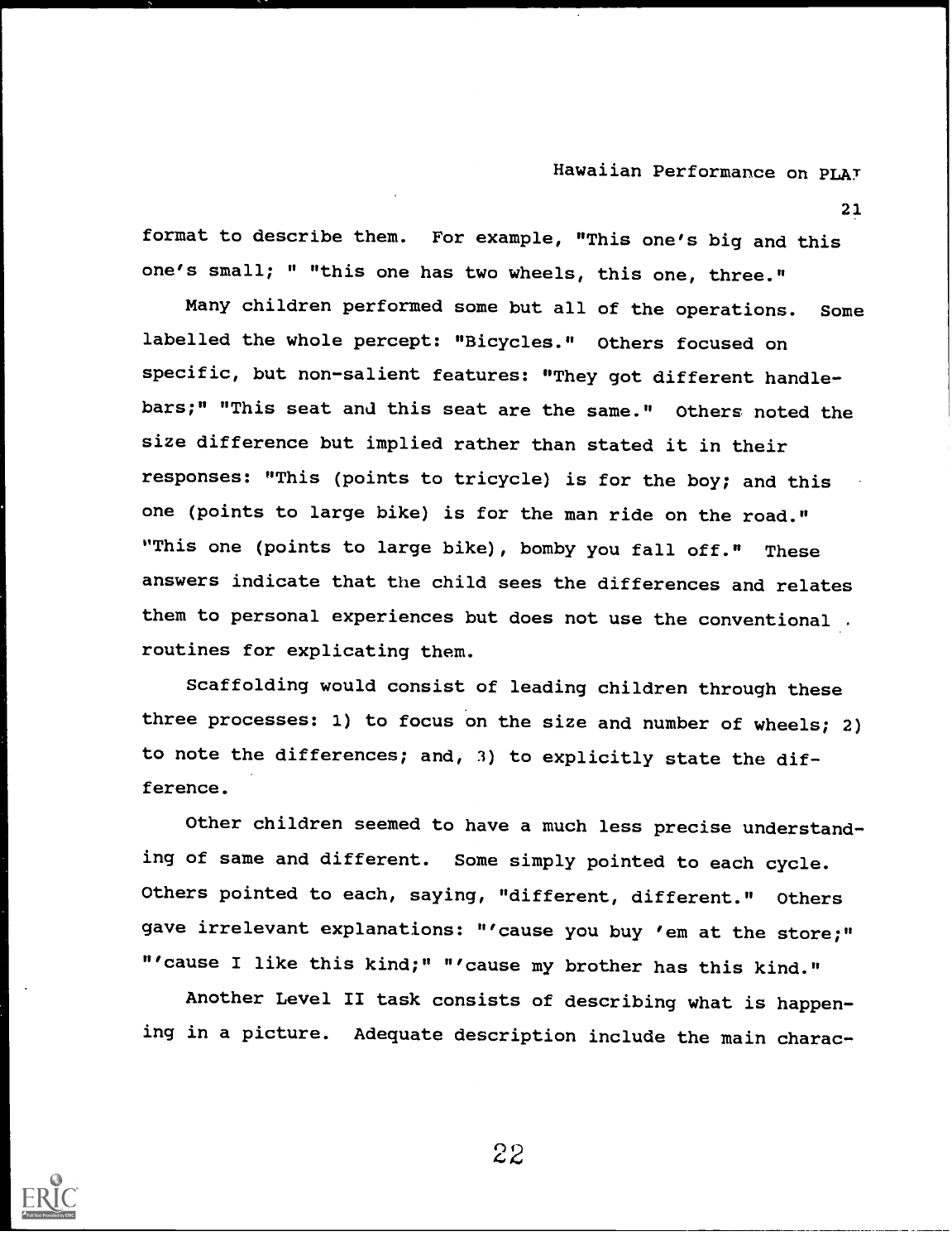22

ter(s), action(s) and inferred goals of action, pictured in the scene. Many children named some but not all of the features. To describe a picture of a woman filling a cup for a baby, children said: "a baby girl," "pouring the juice," and "the baby hafta drink." Scaffolding would consist of directing the child's attention to each feature and then encouraging him or her to put these all together "to tell a story about the picture."

Children were also asked to remember main features of a statement, to answer who-, what-, where- and why- questions. For example: "Listen to this. James and Carol walked down the street to see their friend's new car. What were the children's names?... What were they going to see?... Where were they walking?"

Several children seemed not to understand precisely what was asked for. To answer: "What were the children's names?" they said "a boy and a girl." To answer "What were they going to see?" they named people rather than objects. They answered who questions with what information and what questions with who information. To answer "Where were they walking?" some said "across the street" or "to the store", rather than repeating "down the street."

Who-, what-, where-, and why- information exists in many forms. Different question-formats call for different forms. Scaffolding would consist of clarifying the form requested.

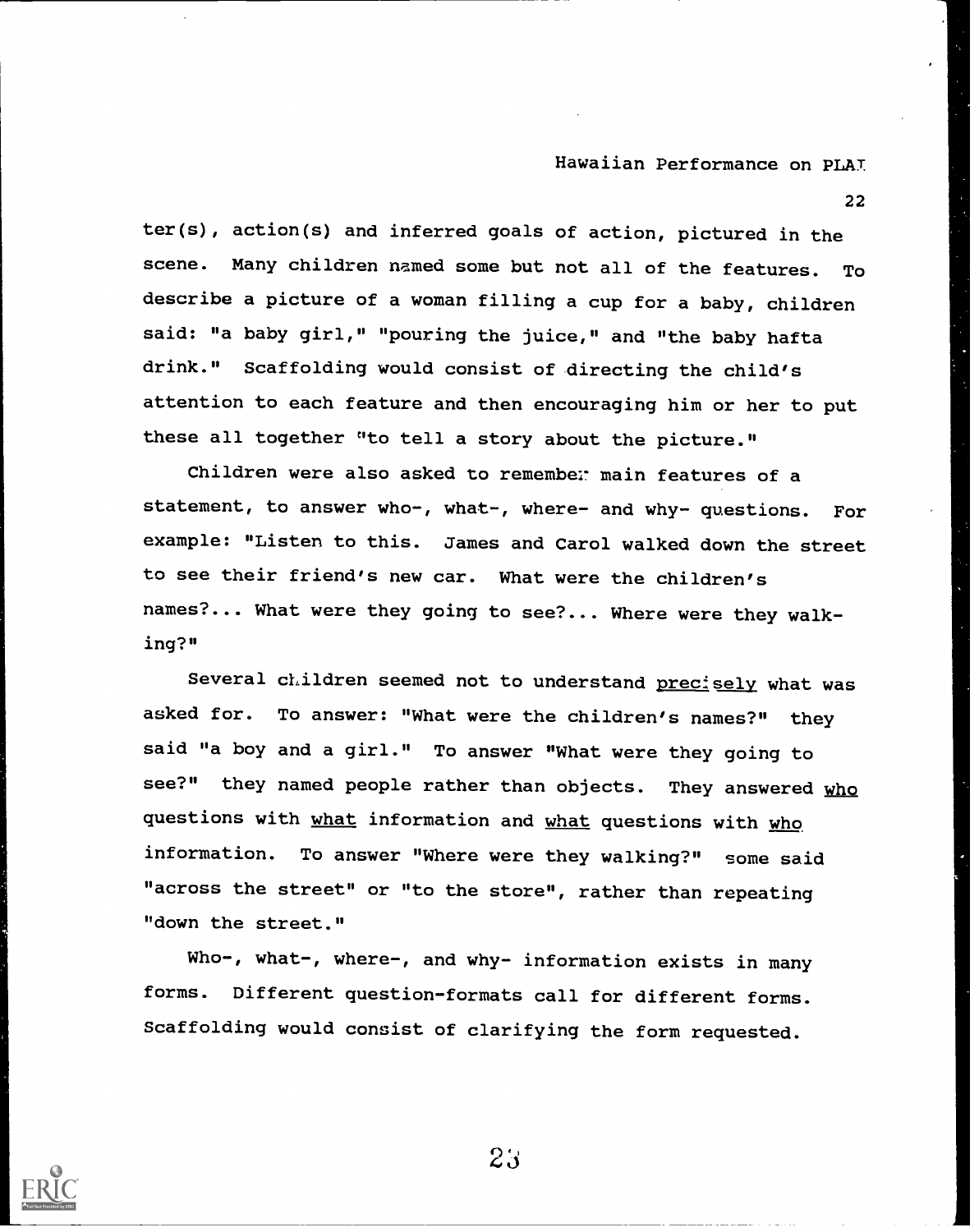23

"Yes, but what were their names?" "What thing were they going to see?"

#### Summary: Level II

A majority of the Hawaiian children performed adequately on Level II tasks. They selected objects by color and shape and named colors. Some had trouble naming specific shapes and functions. Children also made errors when asked to select objects by multiple features. Several children had trouble describing major features of pictures or stories. Others had trouble describing differences between objects.

The errors which were made may stem in part from lack of experience with specific question-answer routines and with conventions such as explicitly describing major characters, action and consequences of action in retelling a story. Some children seemed to have a general but imprecise idea of what to do. They seemed not to know the conventions for setting out an answer. Many responses indicated that the child had performed some of the necessary mental operations but not all of them.

Knowing how to mentally solve the problem and how to express this solution in a conventional manner are not the same. Children who showed evidence of solving the problem received partial credit regardless of imprecision expressing this solution. Children received full credit, however, only when they were precise, i.e., when they verbalized all aspects of how they had solved the

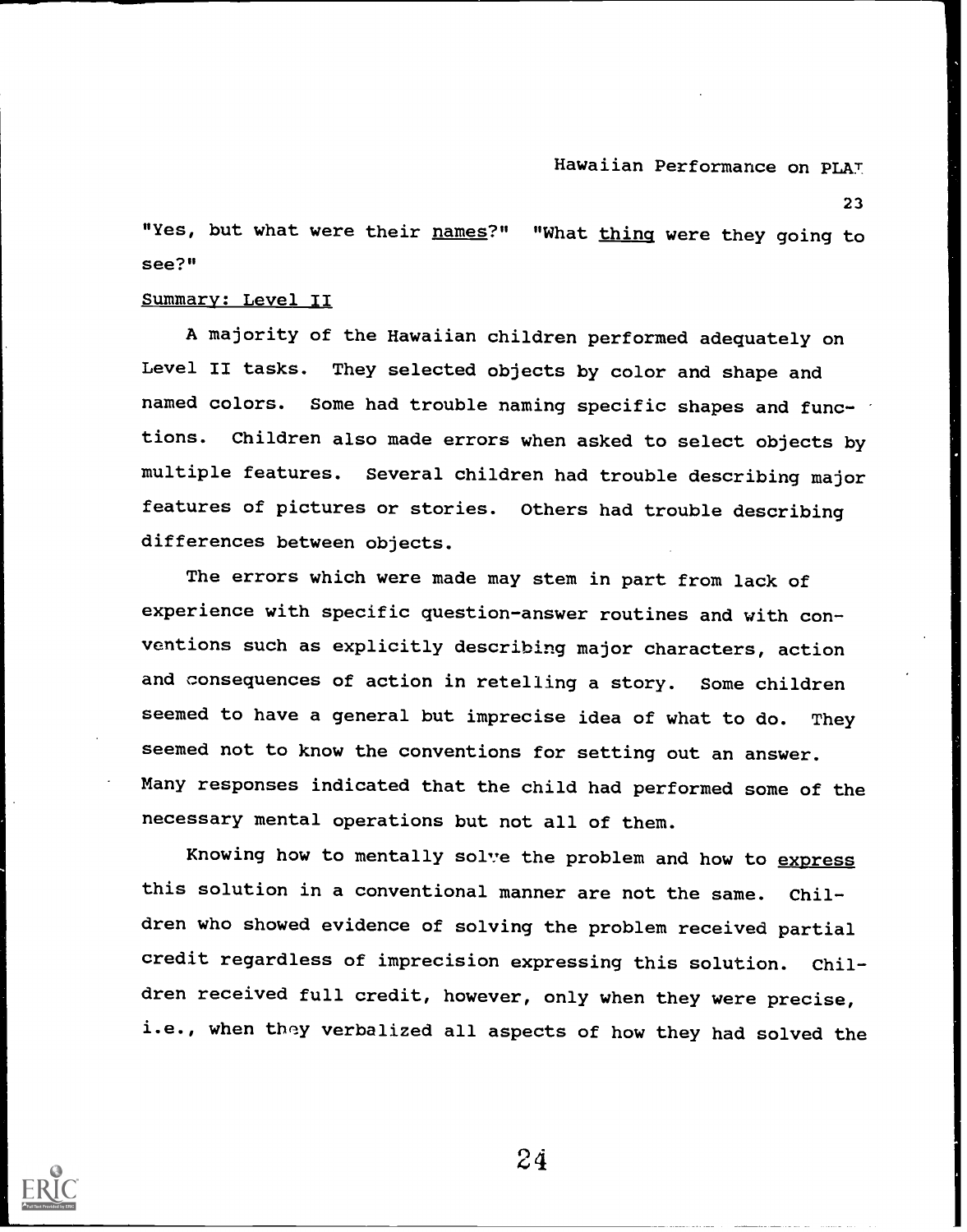24

problem. According to the model, explicit expression is needed to carry out complex thinking in which words hold stable some variables while children experiment with others.

Level III: Reordering Perception

#### Description of tasks

According to the model, Level III tasks are even more complex, abstract, and distanced. Children need to perform several operations to respond correctly. In the most difficult tasks, they need to: 1) attend to a specific feature; 2) compare two or more objects in relation to one or more features; 3) to group objects into a set according to a common feature (e.g. color); 4) to exclude an object from a set in terms of its lack of the unifying feature (e.g. color); 5) to name the unifying feature of a set; 6) to arrange objects into series (e.g. by size); and, 7) to describe the rules used to form these series. Blank, et al. state: "With demands at this level (III), the children are required specifically to reject the perceptual or action characteristics that have had such appeal for them and instead internally manipulate or rework their experiences so that these experiences are in accord with the verbal demands of the task (1978, p. 16)."

Level III tasks are presented in Table 3, from least to most complex.

Performance of Hawaiian Children

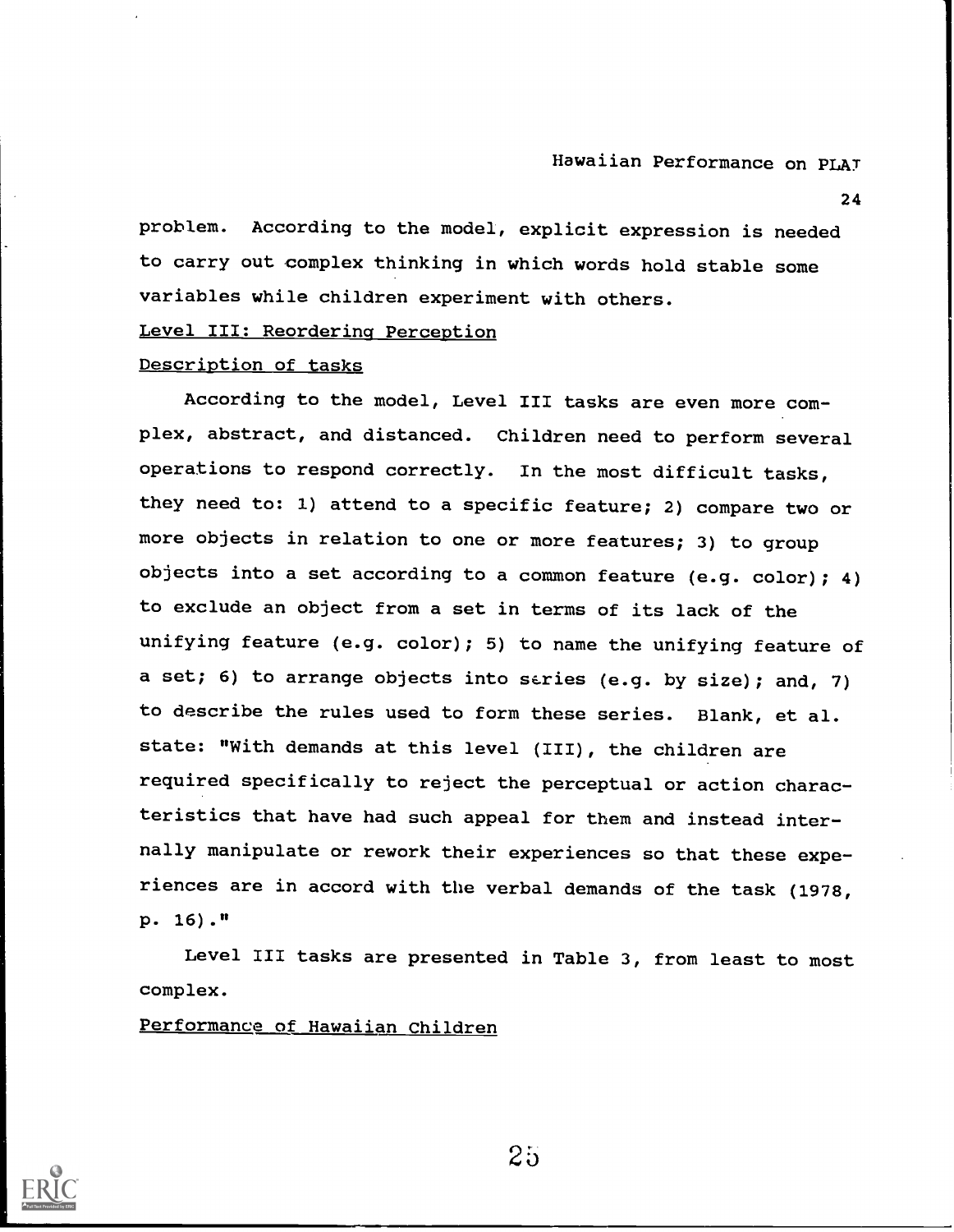25

An average of 45% of the Hawaiian children performed in the Moderately Strong to Strong range on Level III tasks. The Hawaiian children scored markedly higher than the lower-class children. Eighty-five percent ranked in the upper 50th percentiles using lower-class norms. They scored. lower than the middle-class children.

#### Task and error-analysis and scaffolding techniques

According to the model, children need to perform several mental operations to solve Level III problems. Many errors stemmed from doing some of these operations but not all. Scaffolding in an instructional setting would consist of trying to guide them through as much of the series as possible.

Children made most errors when asked: 1) how two objects were similar; 2) to define simple words; 3) to describe what is happening across a series of pictures; and, 4) to pick or name an object which does not fit in a stated set.

Children were asked to note similarities among visually dissimilar objects: "How are a knife and scissors the same?" To succeed, they needed to look beyond visual features to functional features. Then they needed to explicitly state this similarity. Many children failed at one or both components. Some insisted on the visual differences: "No! Tney are not the same;" "This is a knife an this is scissors;" "They ain't! This is a knife!" Others implied or gestured the function but failed to say it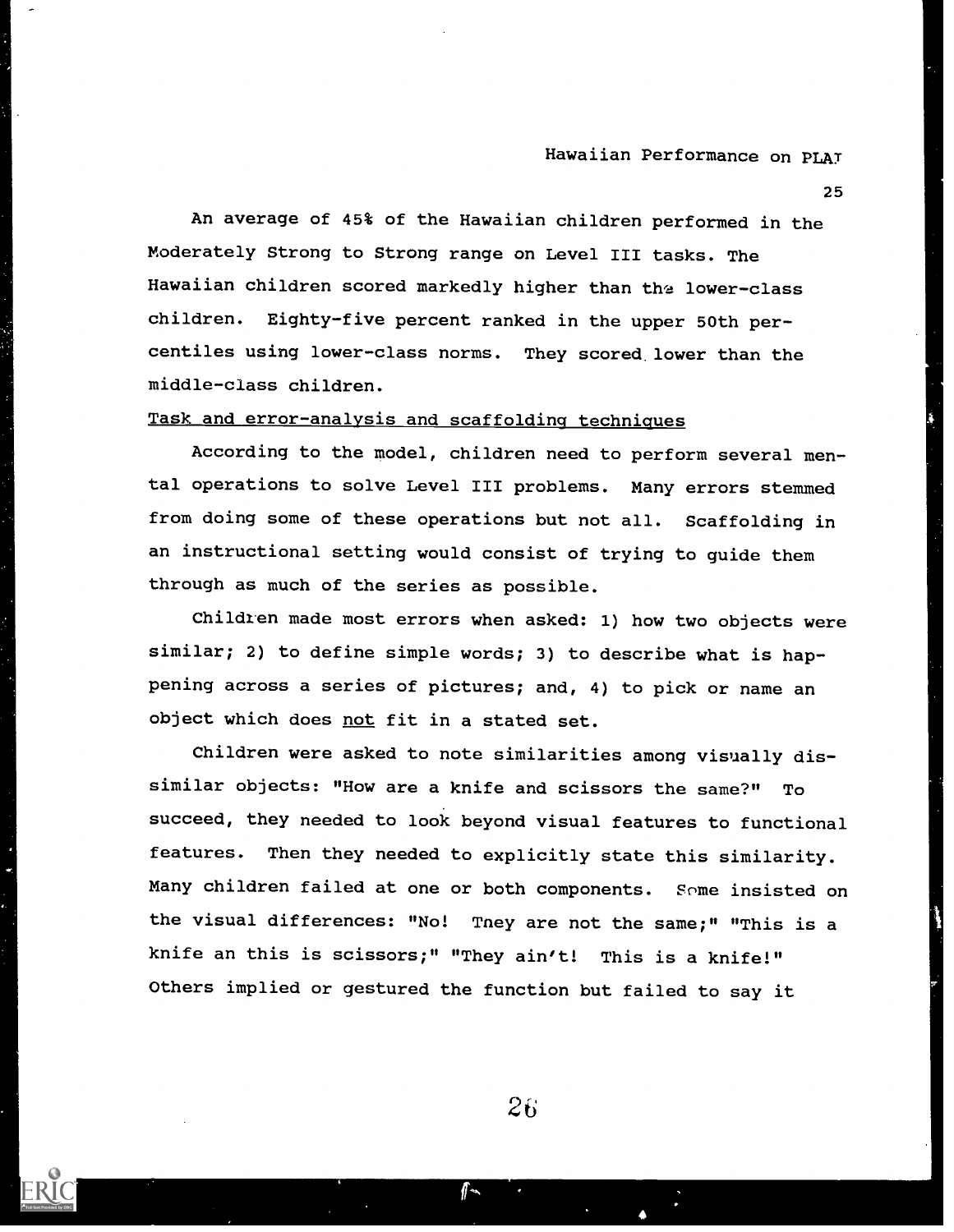26

(e.g. child makes cutting motions with scissors). Others mentioned ..nction but failed to use it to relate the items: "This is a knife and this (scissors) is for cut."

Instruction should focus on helping the child disregard visual differences to focus on more "abstract" similarities: "Yes, they do look different, but they are also alike in some way. ...How are they alike?" If this fails, question the function directly: "What do we do with a knife? ...What do we do with scissors? ...What do we do with both of them? ...How, then, are they the same?

Children were asked to define simple words: "Tell me what a car is." A full-credit answer included the major function of the object. Some children gave associational answers: "a car is a truck;" "a car is a police car." Others mentioned non-salient features without mentioning driving or riding: "for put in the garage;" "you get in accident;" "you cannot start;" "thing that's in the garage and all broken." Others implied function, but did not explicitly state it: "you roll down there;" "on the road." Similarly, children defined a cup as: "round;" "a coffee one;" and "for put juice."

The rule for correct defining, on this test, was to provide enough information to give a naive listener as idea of what the object is for. Children received partial credit for gesturing

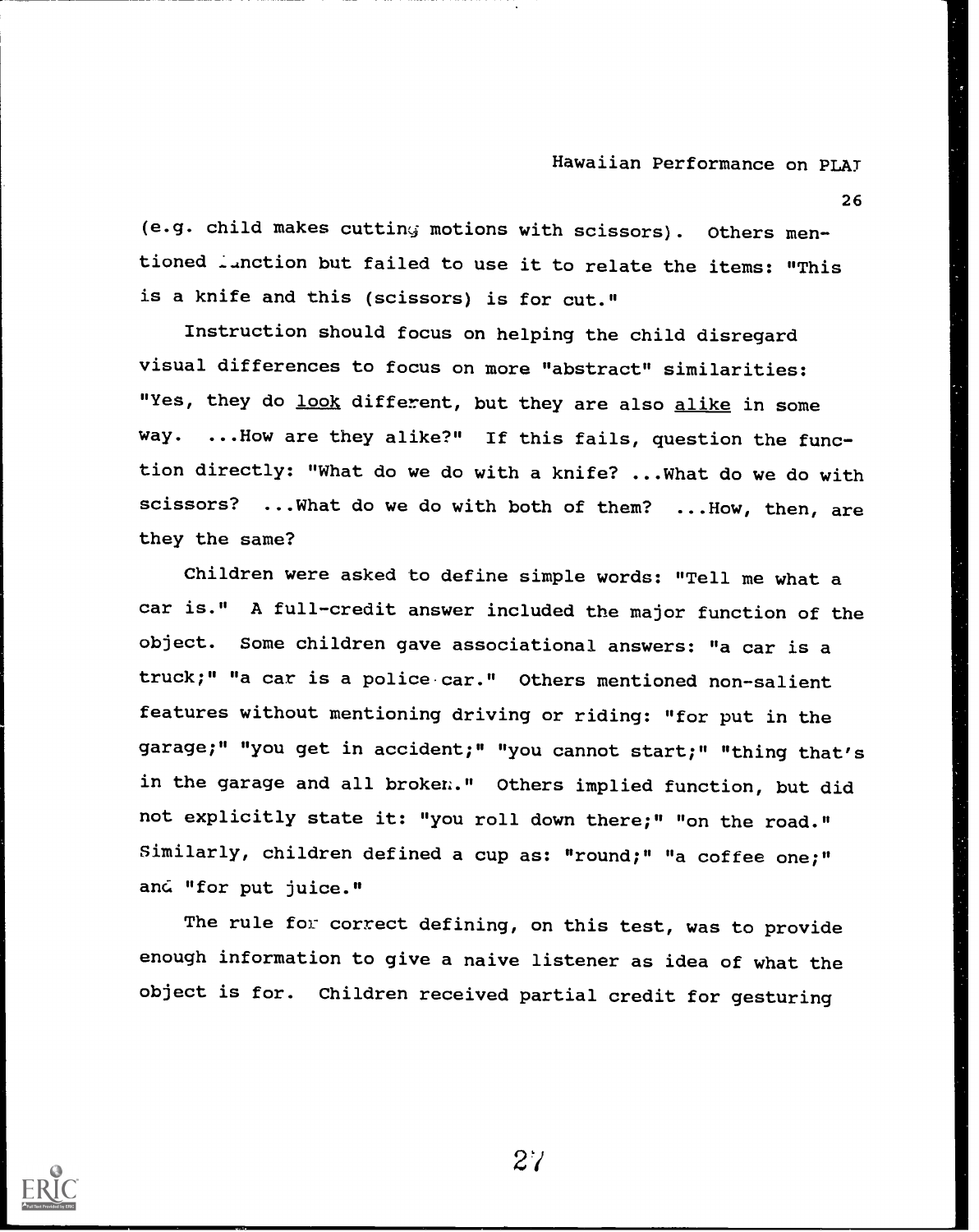27

driving or drinking, but full credit only when they named these functions.

Children were asked to describe what is happening across a series of pictures of a glass gradually filling up with water. The wording of the question appeared to confuse most children: "Tell me what happened to the glass." Children responded to this phrase with definitive, dramatic happenings: "it broke!" "It cracked!"

However, even when asked, "What's happening to the glass?" several children treated each picture as if of a separate glass, without mentioning the progression: "none, li'l bit, li'l bit, plenty;" "This one get none, this one get some, this one get plenty."

On some items children were asked to imagine a set but then to select an item which was not in this set. They were asked to disregard the set as soon as they had conceptualized it. This was difficult for many. For example: "Circle the ones which are not cups." Many children continued to attend to the newly imagined set, "cups". They circled cups.

Scaffolding in an instructional setting would consist of helping children: 1) imagine the set but then 2) disregard set: "You circled the ones which are cups. ...Look at this one you did not circle. ...Is it a cup? ...No. They're not cups. ...Now show me all the ones which are not cups."

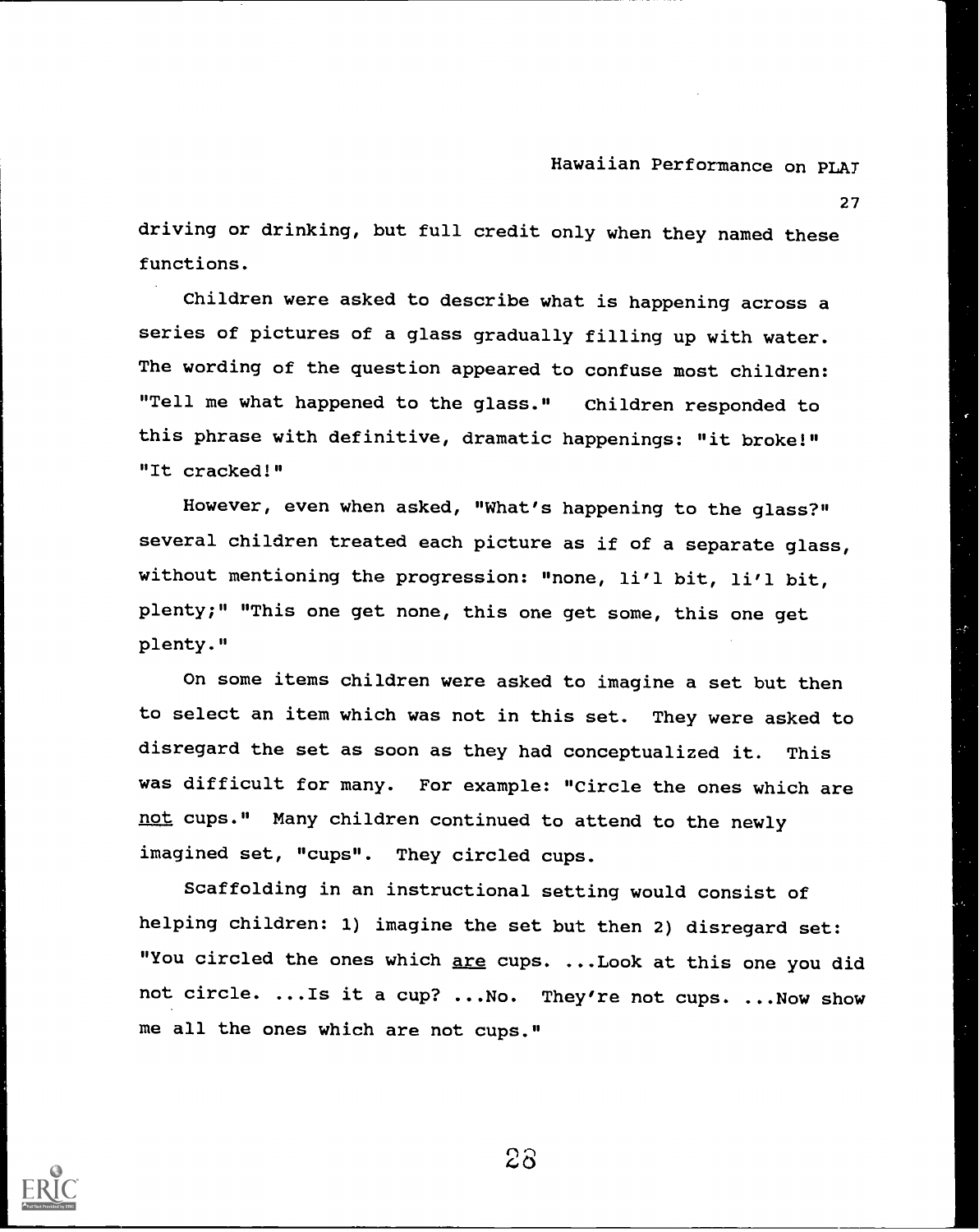28

Some tasks were even more difficult because they were purely verbal: "A little girl played with something that was not a doll. What could she have played with?" Some children said, "a doll." Scaffolding would consist of analyzing this task into its presumed parts: "What are some things that girls play with? ...Are these all dolls? ...What's something you said that isn't a doll?"

Some exclusion casks were particularly complicated: "A lady was in the supermarket and saw something that was not food. What could see have seen?" To solve this, children may need to: 1) think about things seen in supermarket; 2) think about food as a subclass of these things; 3) disattend to this subclass; but, 4) name an item still within the superordinate, supermarket class.

Many children seemed to stop at steps 1 or 2. They either named food ("potato chips") or named items which were not food, but were also not usually found in supermarkets ("a snake;" "a monster"). Some seemed to understand the exclusion principle, but failed to name conventional non-food items as: "She saw a can of not-food." Scaffolding would consist of analyzing the task into component parts, questioning the child about each and asking him or her to put the information back together.

#### Summary: Level III

To succeed on Level III tasks children need to perform as series of cognitive operations. Many children seemed to perform



 $2y$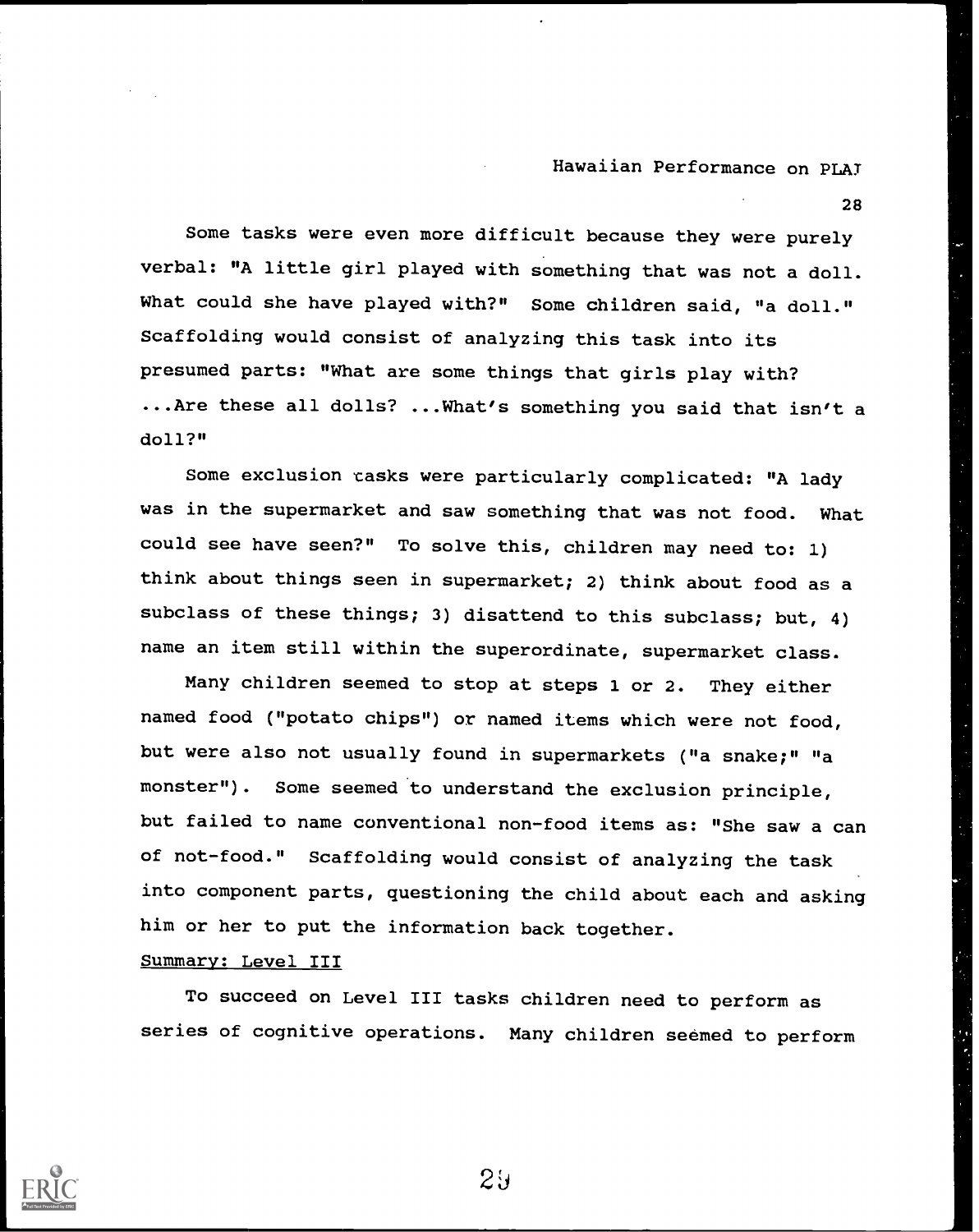29

one or two of the operations, but failed to complete them all. At this level, both the number and complexity of mental tasks and lack of experience with the conventions for making explicit this thinking may block performance.

## Level IV: Reasoning about Perceptions

#### Description of tasks

Level IV problems were designed to test the child's ability to engage in cause-effect reasoning. These are presented as the most complex, "abstract," and "distanced" demands. Children were asked to: 1) predict changes; 2) explain changes: 3) find means to an end; and, 4) explain elements of causality. They needed to "think about what may, might, could, or would happen to materials. ...(C)hildren must not only use but clearly go beyond the perceptual information so as to reflect on its implications and interpret its significance (Blank, et al., 1978, p. 16). Level IV tasks are presented in Table 7, from least to most difficult.

#### Performance of Hawaiian children

Only 7% to 20% of the Hawaiian children scored in the Moderately Strong range on Level IV reasoning tasks. The children had trouble either understanding what they were supposed to do, performing the necessary mental operations, or expressing the solution in a comprehensive way.

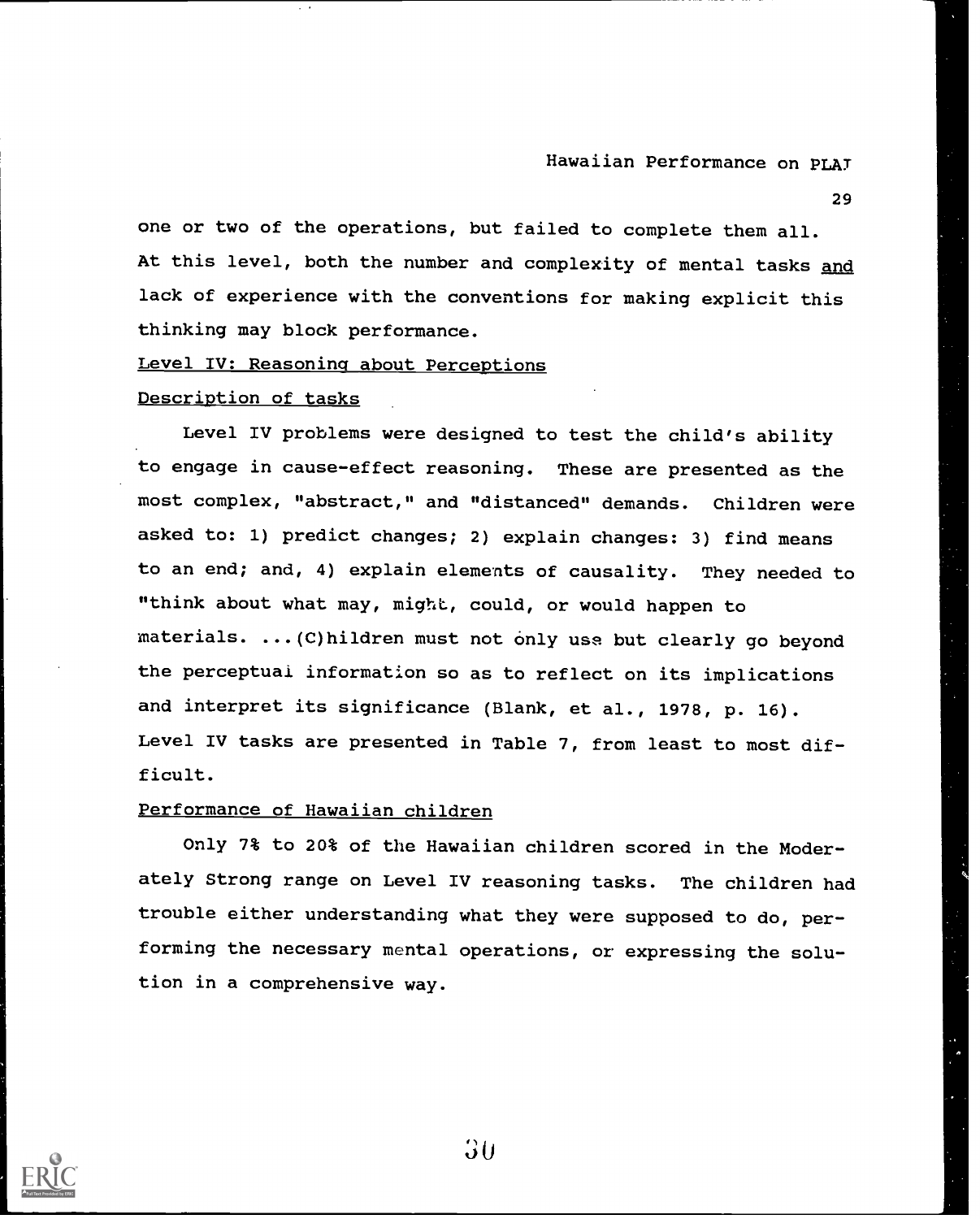30

The Hawaiian children performed better than the lower-class children, but markedly worse than the middle-class children. Task and error-analysis and scaffolding techniques

To solve Level IV problems, children needed to figure out one or more missing elements inthe causal formula: State  $1 +$  Action = State 2. They were given part of the formula and asked to figure out the rest. On some tasks they were given State 1 and the Action and were asked to predict the outcome (State 2). On others they were given State 1 and State 2 and asked what the cause of this change might have been (Action). On others they were told a current state (1) and a desired state (2) and asked to find a means (Action) to this end.

Most of these tasks seemed to be too difficult for the Hawaiian children. Children responded with a high proportion of irrelevant answers, "I don't know" answers and silences. Some children performed one or two of the "necessary" operations but then become distracted or failed to express their solution in a comprehensive way.

Children had most trouble: 1) figuring out means to an end (75% error rate); 2) making and explaining predictions (74% error rate); and, 3) predicting changes without explaining (57% error rate).

Children were more successful finding means to social ends (Level III tasks) than finding means to ends in the object world.



3'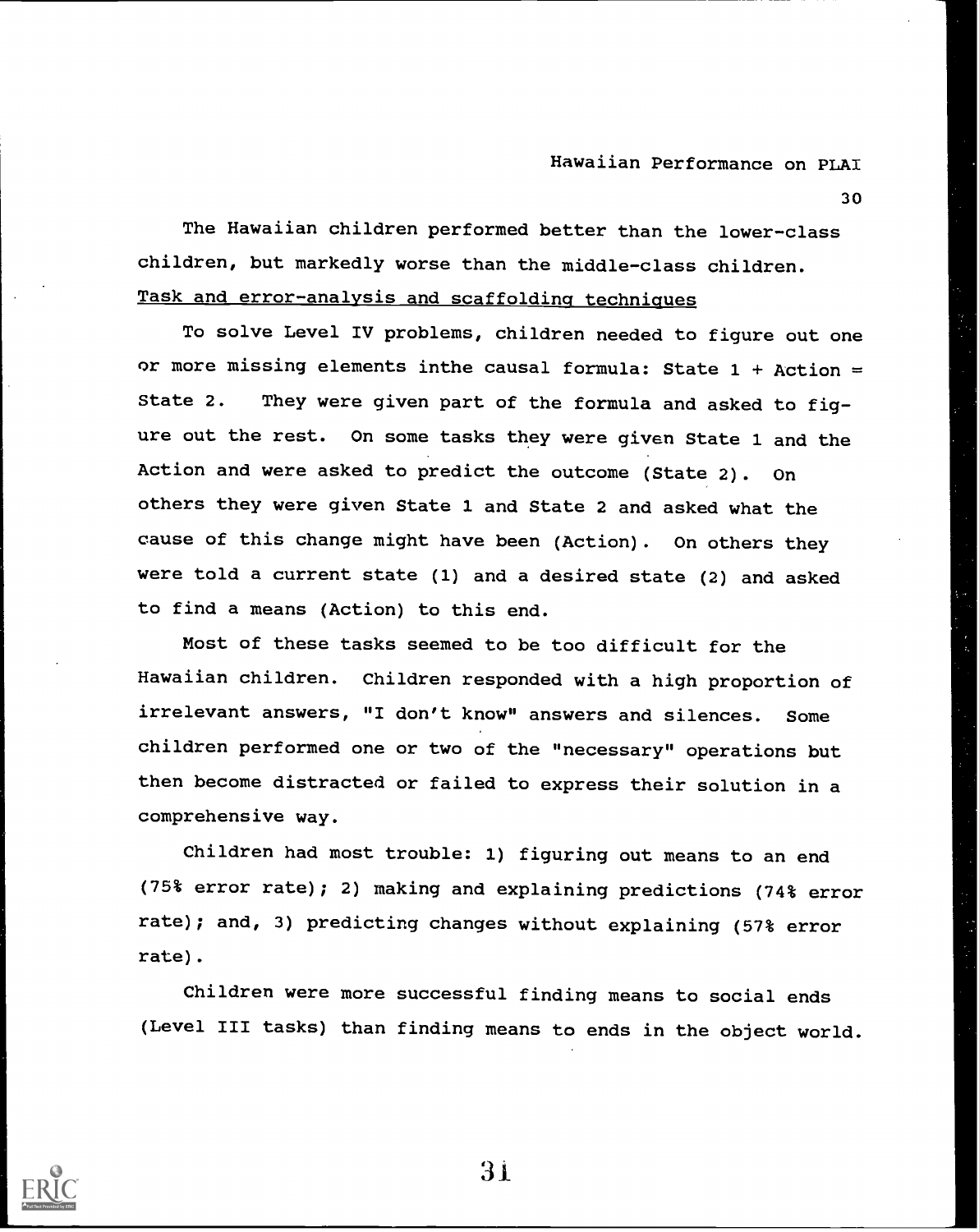31

For example: "The little girl in this picture wants to pat the dog, but the boy is standing in the way. What should she say to him?" Some answers seemed irrelevant: "Say, 'take it easy' to the dog." Others seem ineffective: "Say, 'hello'." Instructional scaffolding would consist of breaking down the task: "What does the girl want to do? ...Why can't she do that? ...What does she want the boy to do? ...What should she say to him to get him to do this?"

Some social tasks were even more difficult. Children were not given the desired "end state". They needed to infer the desired end-state from context. They then needed to come up with the means to this end. For example: "I saw a man this morning whose car was broken and he took it to the garage. What do you think he said to the man in the garage?" The child needed to infer the desired state (a fixed car) and the means to that end. Several responses seemed tangential: "Don't broke my car!" "You naughty man!" and "Stock (=stop?)". Scaffolding would consist of breaking down the task to focus on each presumed step of the reasoning process: "What's the matter with his car? ...What does it need? ...Who can fix it? ...What should the man say to the garage man to get him to fix it?"

But object-world reasoning posed even larger problems. Children were shown a picture of a cup without a bottom end and an array of cut-out shapes. They were asked to "Point to the one

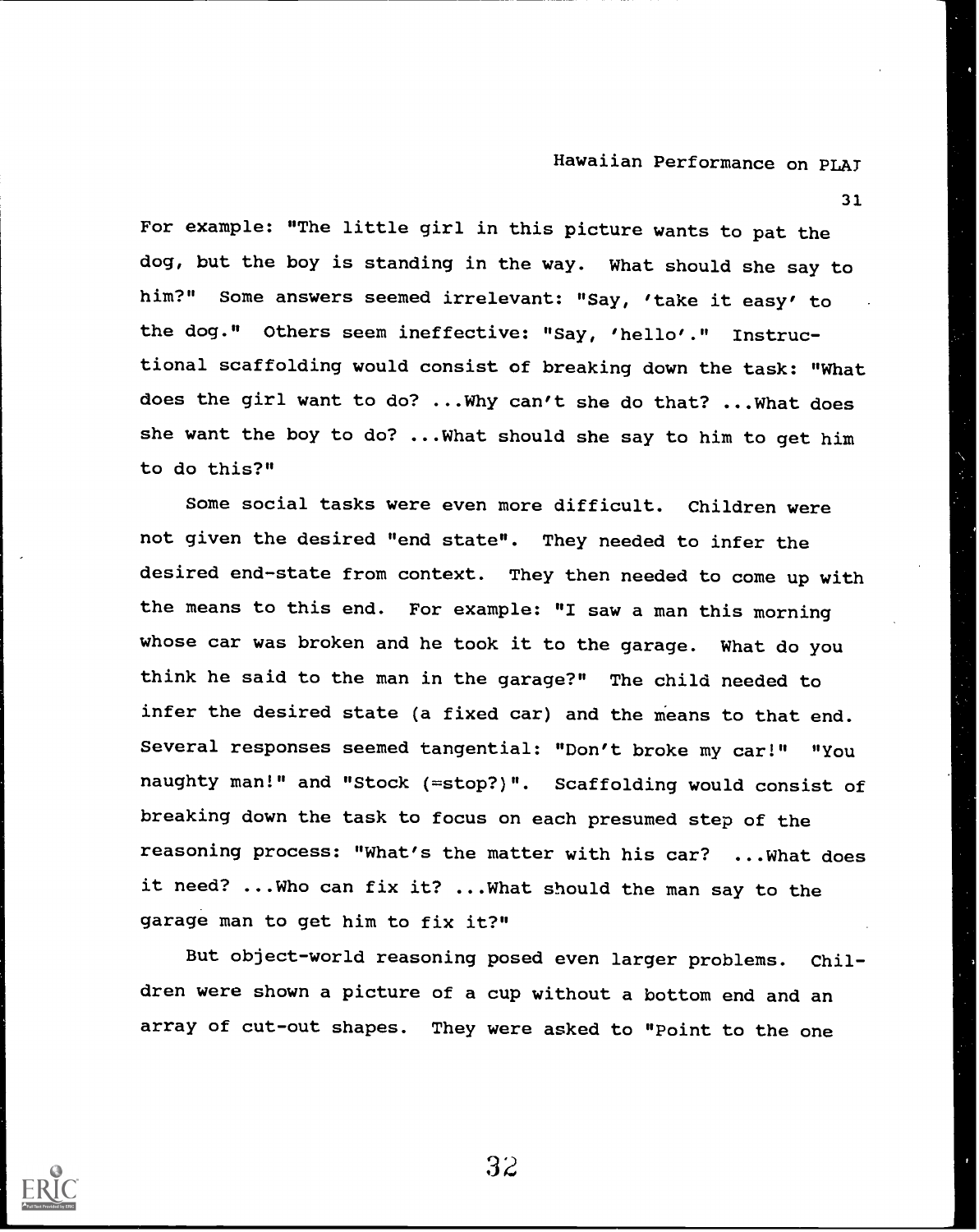32

which we could use to fix the cup." Some were disks, others, not. Some disks had holes in them. Children were asked why they picked the one they did.

Many children seemed to understand the general idea of putting the disk in the cup, but not that the disk needed to be impermeable. They picked disks with holes and explained: "'cause it can fit;" "'cause you can leave him in there;" "so thing juice - can't fall out."

Other focused on holes but chose the wrong disk (a mesh): "'cause it has pukas;" "'cause the thing get holes in it." Opposite answers may indicate the child is on the right track, but confused. Others explained their choices in an irrelevant way: "I like that one." Scaffolding would consist of leading the child through all necessary steps (attending to shape and impermeability) and then encouraging explicit expression. Through routines such as this, children learn the basic rules for presenting a reasoned argument.

Most children had trouble making and explaining predictions. They were asked: "If we filled this bowl to the top with playdough, could we pour these (bag of round objects) inside?" Some seemed to grasp the idea of fullness, but did not express it in an explicit way: "No, 'cause they have plenty;" "no, 'cause then the things gonna take up (space?)" "No, 'cause it going to fall." They failed to make clear exactly what they were refer-

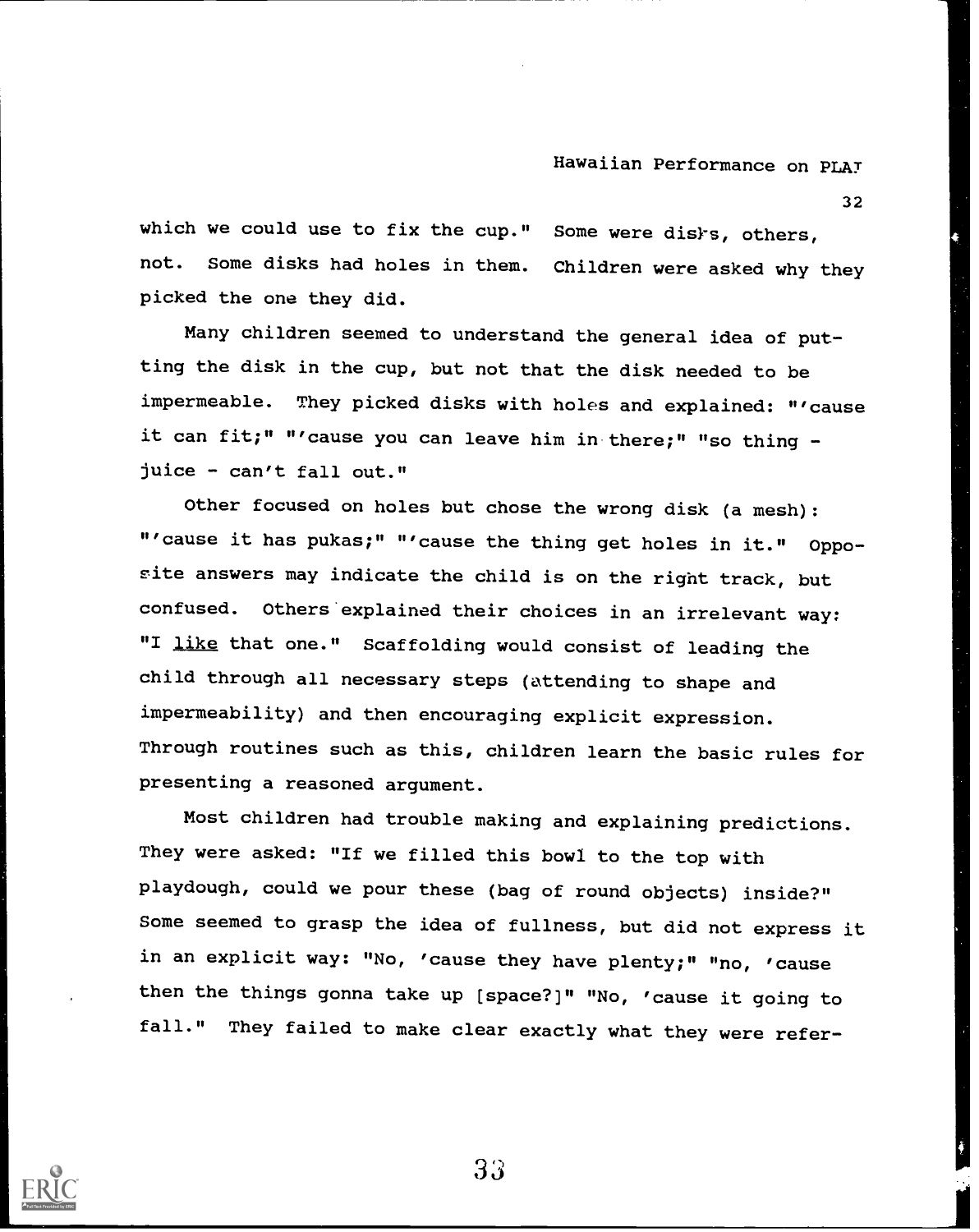33

ring to with pronouns such as "they," "the things," and "it." A naive listener would not know what they were talking about.

Others seemed not to grasp the ideas and/or were daunted with the task of explaining it. The focused on irrelevant features: "I like put all those candies inside;" "They're not for eat; they're not candy;" "You want eat 'em;" "Look like a kine grapes."

Many children had trouble predicting changes even when not asked to explain causality. For example: "What would happen to this pile if I took away the bottom spool?" Many children gave imprecise responses: "It would be small;" "It gonna be all gone;" "It got lost;" and "no more!" Others focused on irrelevant features: "They're for sew;' "Fix it and sew it;" "The table might get broken."

Typically, children having trouble expressing a solution, mentioned some element of the solution. Children having trouble solving a problem mentioned irrelevant features.

Scaffolding would consist of clarifying the given information and explicating what the child should do to answer adequately: "See this pile of spools? (gestures what pile means). What would happen to it if I took this bottom one away, like this? (gestures action of doing so)." The adult would mark the important features with gestures. If the child still did not respond,

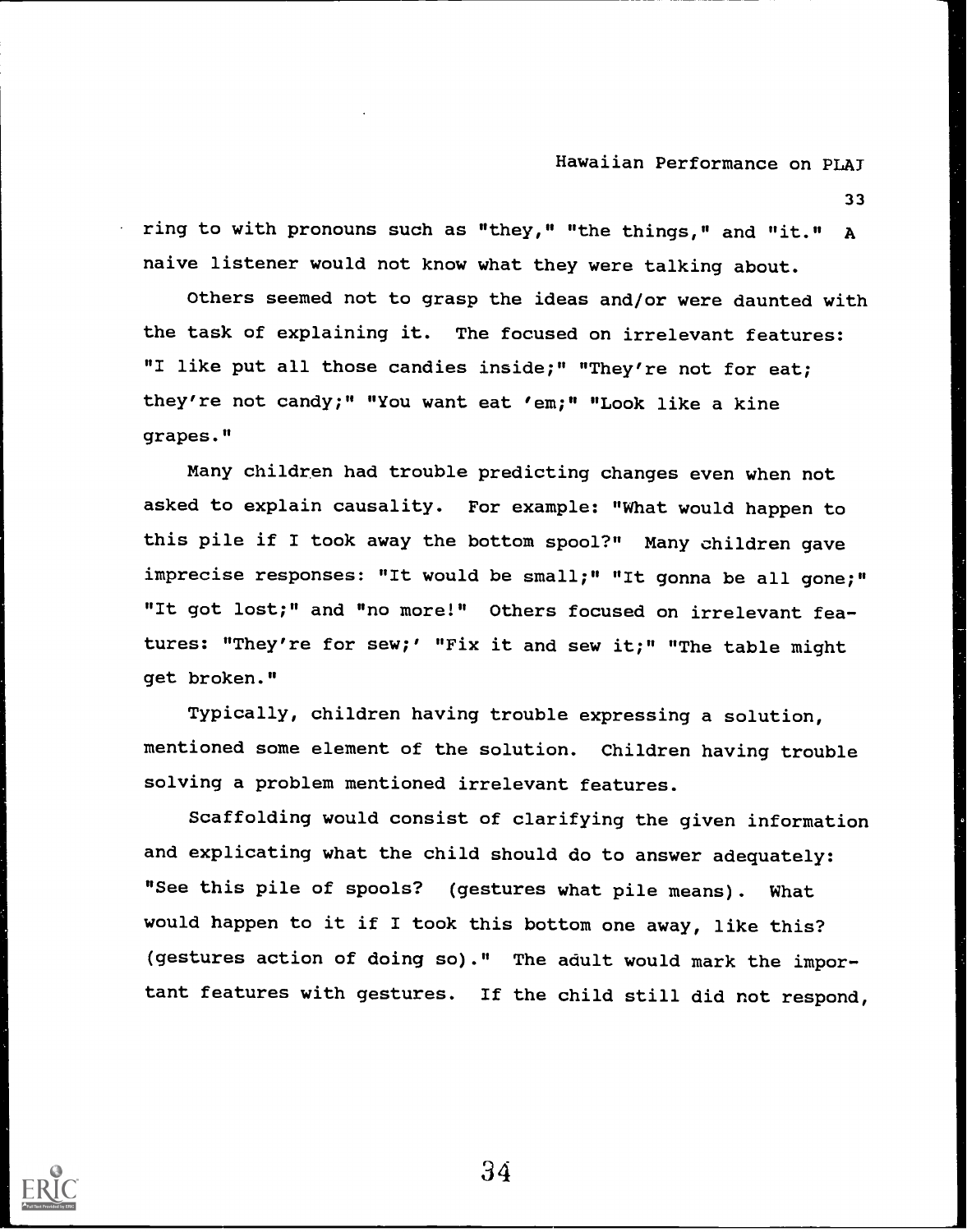34

the adult might demonstrate or ask the child to pull the spool out and see.

#### Summary: Level IV

Hawaiian children performed least well on level IV reasoning tasks. Their scores were higher than those of lower-class children, but markedly lower than those of middle-class children. There is no danger of over-training these skills - children are not yet proficient. The test-authors advise that for children scoring below 1.0 "most demands in this area should be avoided for they will lead to numerous and repeated failures." (Preschool Language Assessment Instrument: The Language of Learning in Practice, p. 95) However, presenting a high level problem by dividing it into its component lower-level parts, is one way to expose children to important thinking-routines while facilitating their success.

Children showed more skill solving cause-effect problems in the social realm than in the object realm. In spite of the fact that these are presented solely in the verbal mode, children seemed to have a better grasp of social causality and means to a social end than they did of object-causality. In fact, these social story problems are placed at Level III rather than IV in spite of the fact that they test similar processes as those in the object-realm.

Summary: the Preschool Language Assessment Instrument

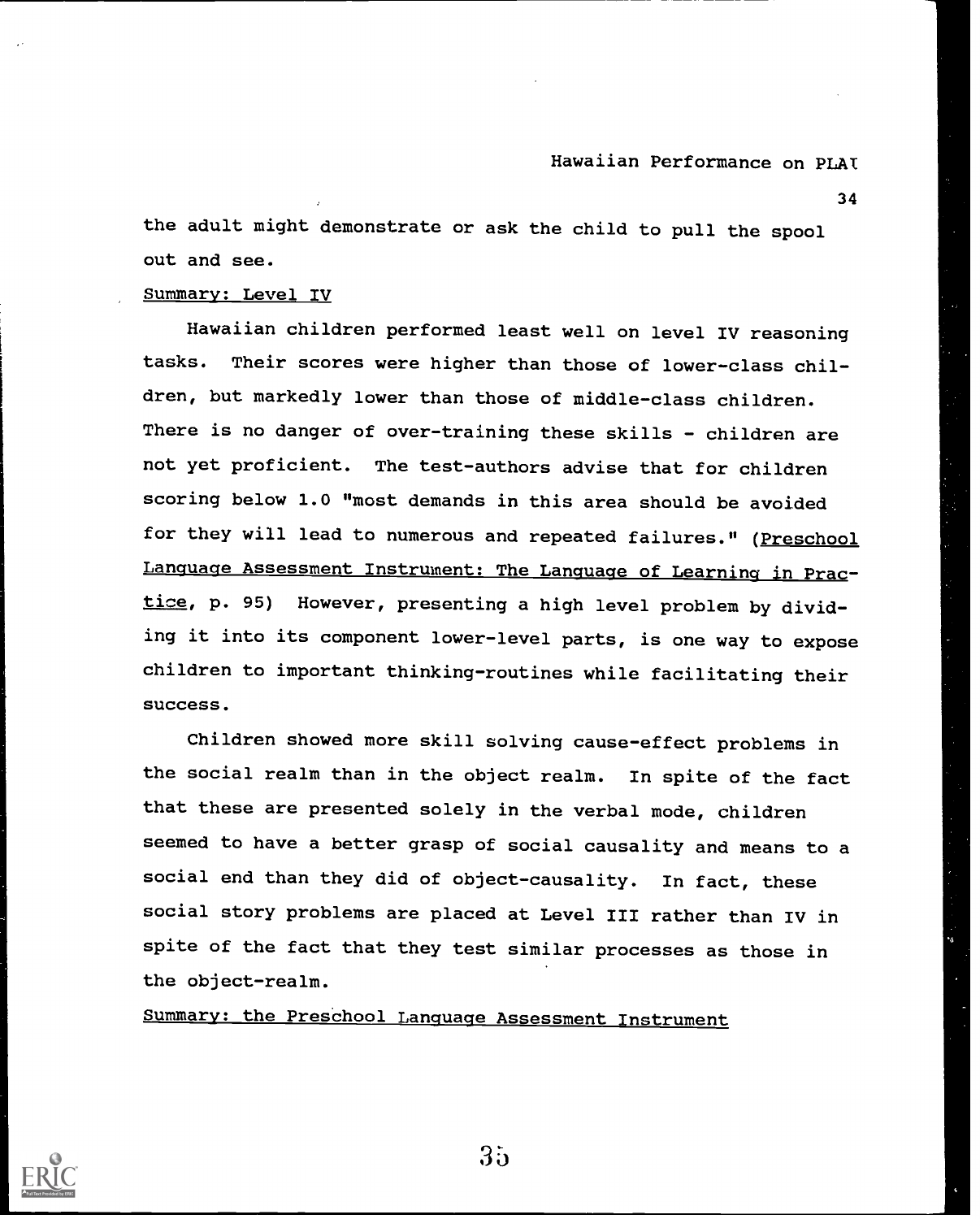35

This test assesses how well children follow the adult lead in cognitive problem-solving routines, involving objects. It does not assess complexity of language or thought per se. To follow the adult's lead in cognitive, object-oriented tasks, children need to understand the pragmatics of the situation. They need to know what the problem is and what they are supposed to do. They need to move through a conventional series of operations, verbally indicating where they are, each step of the way. In particular they must be explicit about what they see, what they are thinking and what they are doing.

These are, to some extent, arbitrary skills. They are the skills children are encouraged to use in Western, middle-class schools. Success in school is probably dependent, to some degree, on acquiring these skills. In view of this it is important to be aware of the precision with which preschool children are expected to formulate, solve and express solutions to problems. Having an approximate idea of what to do and how to do it does not lead to complete success on this test, nor, probably to educational success. One function of language research is to spell out the pragmatic, semantic, and syntactic rules and routines children need to acquire to become competent agents in school.

In viewing children's responses, the examiner needs to distinguish between children who seem not to have acquired the

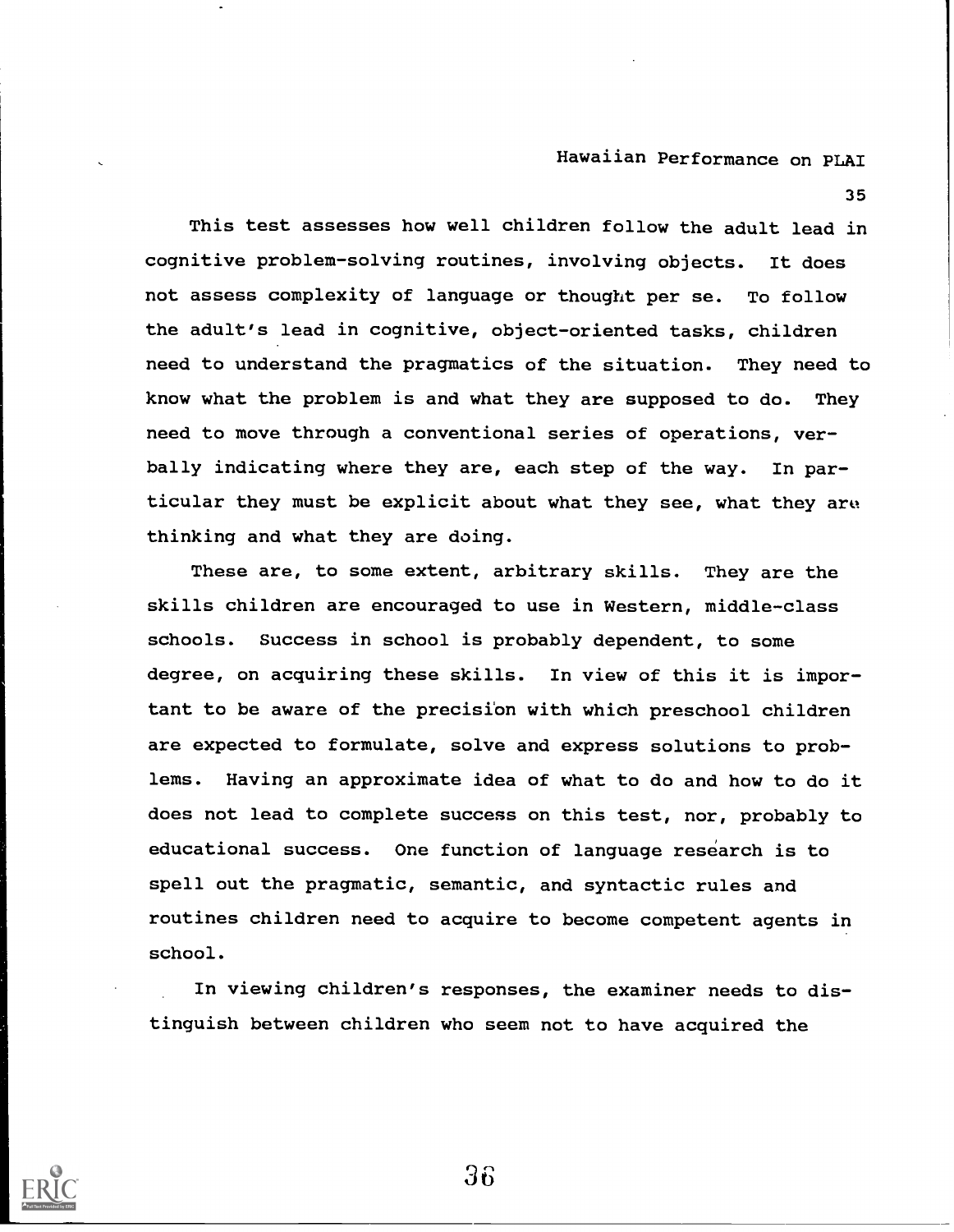36

needed cognitive skills, and those who have not acquired precise ways of explaining their thinking. Both are necessary. The authors argue that a precise vocabulary and set of verbal thinking-routines is crucial for managing higher level processing.

The authors offer a pragmatic model for what to do with test results. One suggestion is to note the tasks on which the class performed well and poorly and to monitor group progress in these areas. Error rates for all tasks are presented in Table 9.

Another suggestion is to notice which children are already performing competently at each level. Children who have strong skills at a level probably do not need extensive practice. Instruction might concentrate on other skill levels, or on asking children to apply lower-level skills to increasingly complex, unfamiliar materials.

Children who are very weak at a level probably are not yet ready for questions at that level. These should be scaffolded or simplified to incorporate easier elements at a lower level. Optimal instruction is said to occur when the demands are just ahead of the child's easy level of performance. Figures 3, 4, 5 and 6 indicate which children have Strong, Moderately Strong, Moderately Weak and Weak performances at each level. These may be useful for planning individual and group language programs.

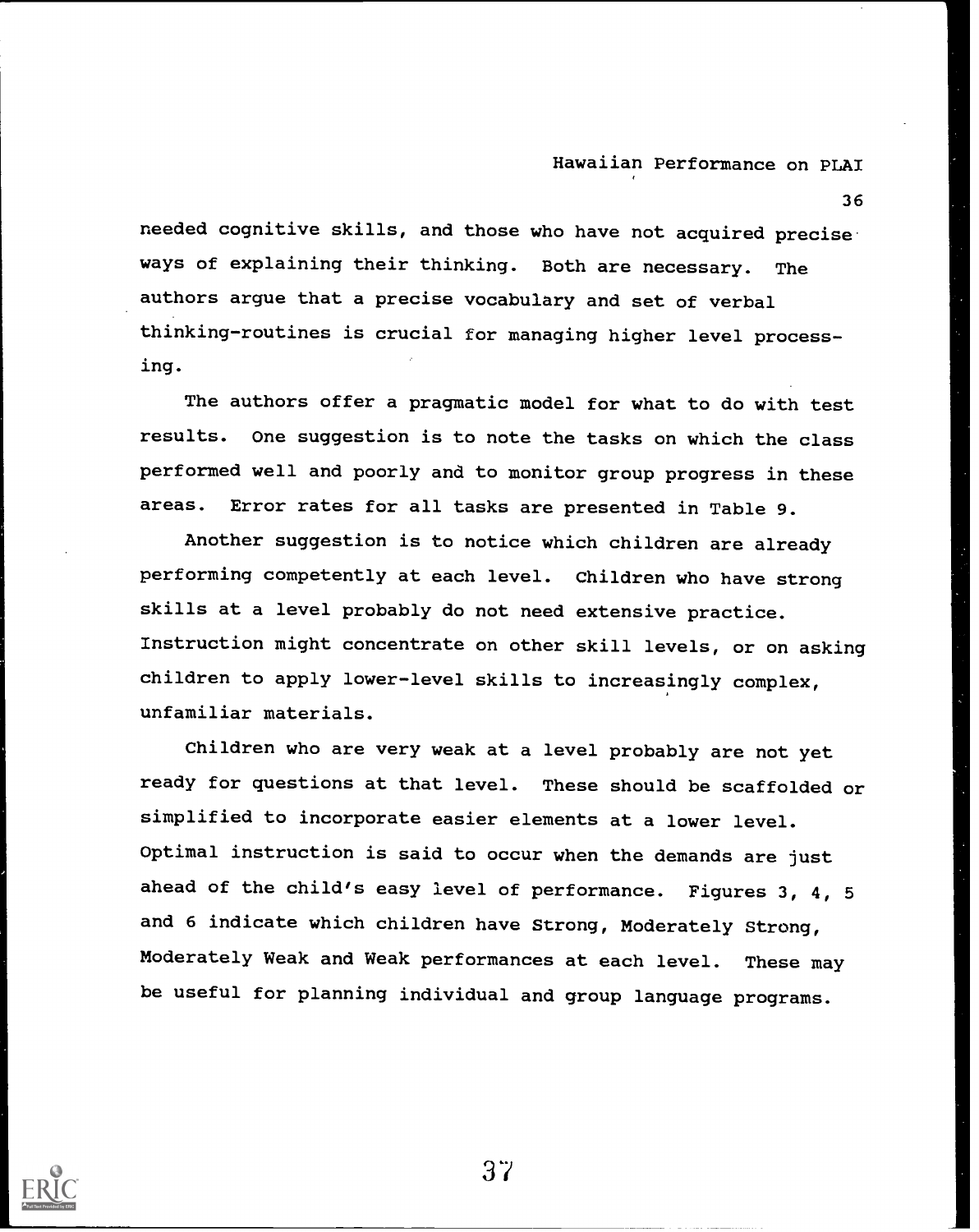37

#### **References**

Blank, M., Rose, S., and Berlin, L. The language of Learning: The Preschool Years. Orlando, Florida: Grune & Stratton, 1978.

Blank, M., Rose, S., and Berlin, L. Preschool Language Assessment Instrument: The Language of Learning in Practice.

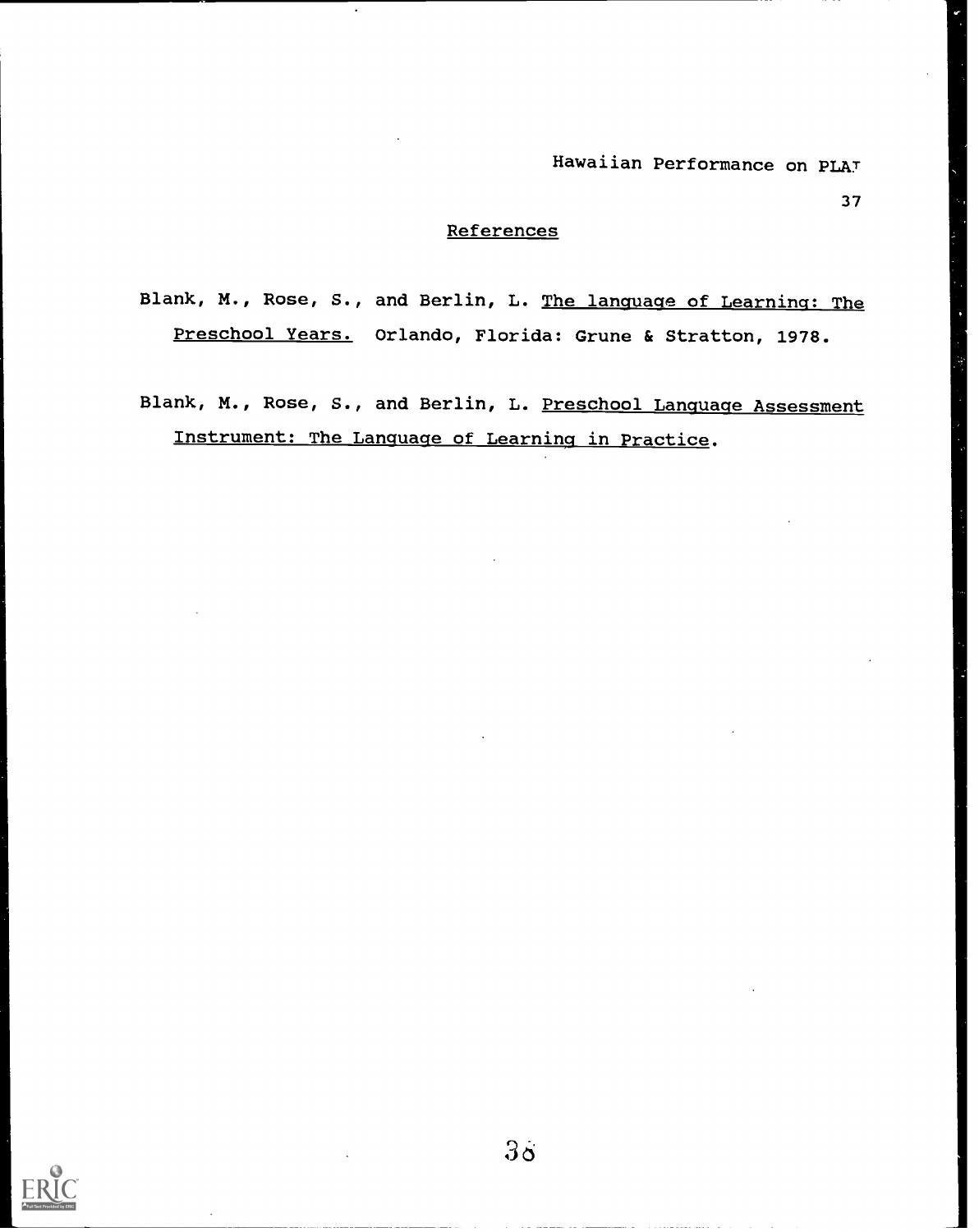

Modification of model by Blank et al. (1978) of increasing difficulty of language demands

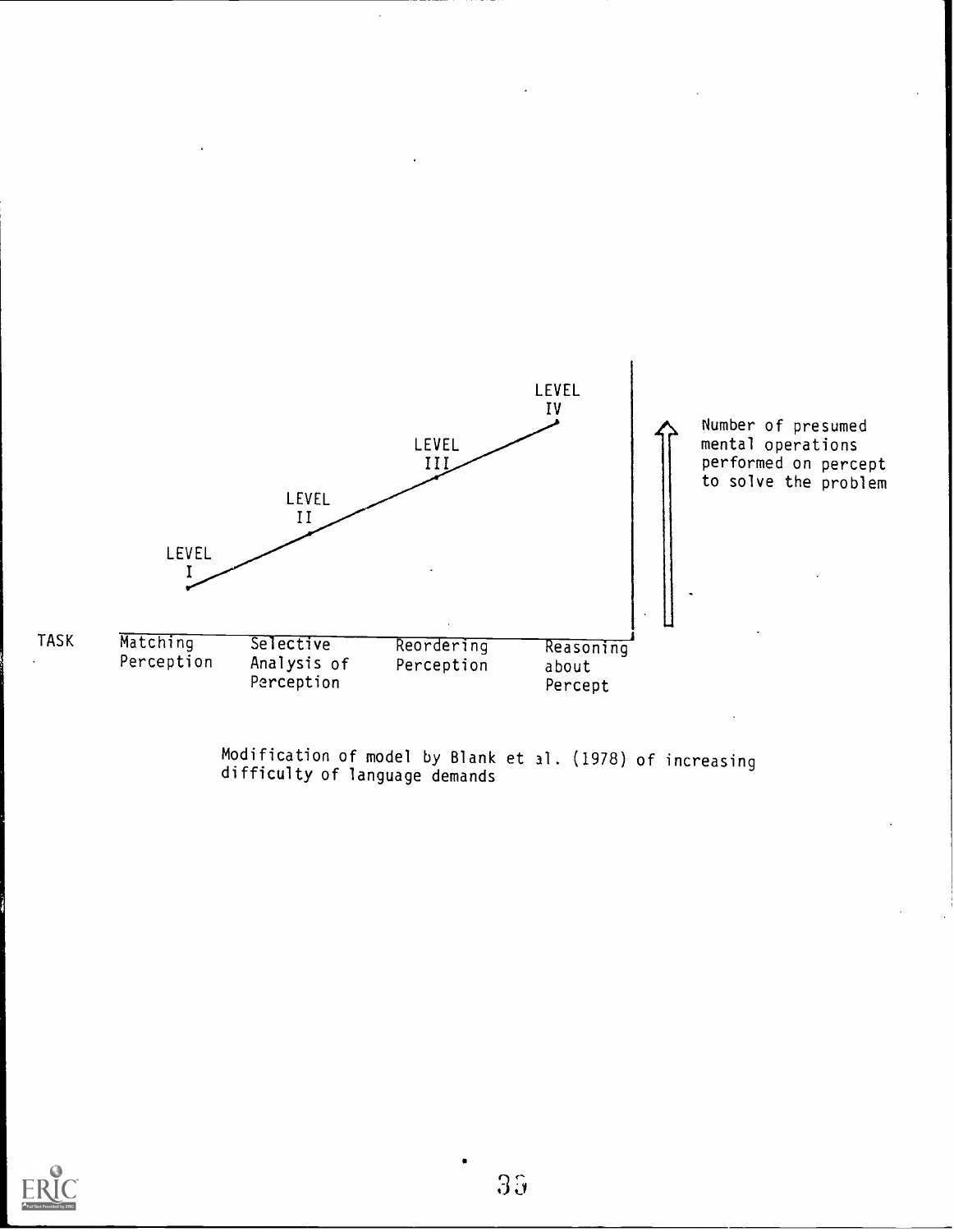Level I Tasks:

- 1. labeling common objects and actions (1, 2, 5, 51)
- 2. matching pictures (29, 37, 59)
- 3. remembering pictures seen (30, 55, 60)
- 4. imitating sentences (19, 20, 21)
- 5. following simple commands (25, 26)

## Level II Tasks:

- 1. finishing sentences (9, 10)
- 2. describing functions or selecting object by functions (6, 7, 18, 52, 53)
- 3. describing shapes (54)
- 4. finding object by 2 features (8)
- 5. describing differences (17, 57)
- 6. remembering details of story (38, 39, 40)
- 7. describing events in a picture (31)

Level III Tasks:

- 1. following complex commands (4)
- 2. describing functional similarities (33)
- 3. finding an object not in the salient set (13, 22, 32, 42, 45)
- 4. finding an object associated by function (48)
- 5. what to say in specific situations (3, 14, 15, 43) also, imagining what happens in specific situations
- 6. describing cause in sequence of pictures (44)
- 7. defining words to include function (34, 35)

Level IV Tasks:

- 1. describe what will happen if x occurs (16, 23, 24, 28, 36, 41, 46, 47, 49, 50, 56)
- 2. finds means to an end (11, 12, 27, 58)

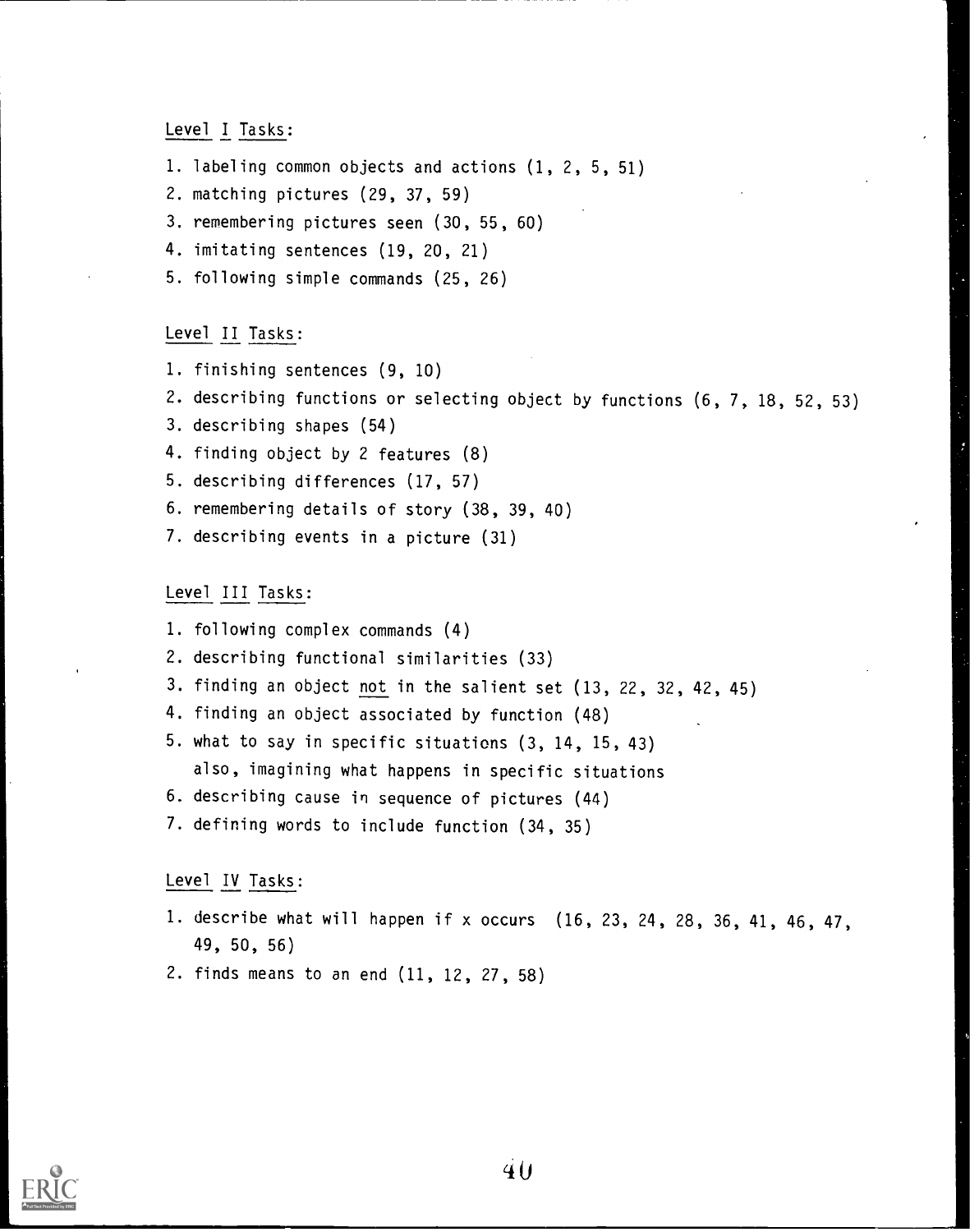

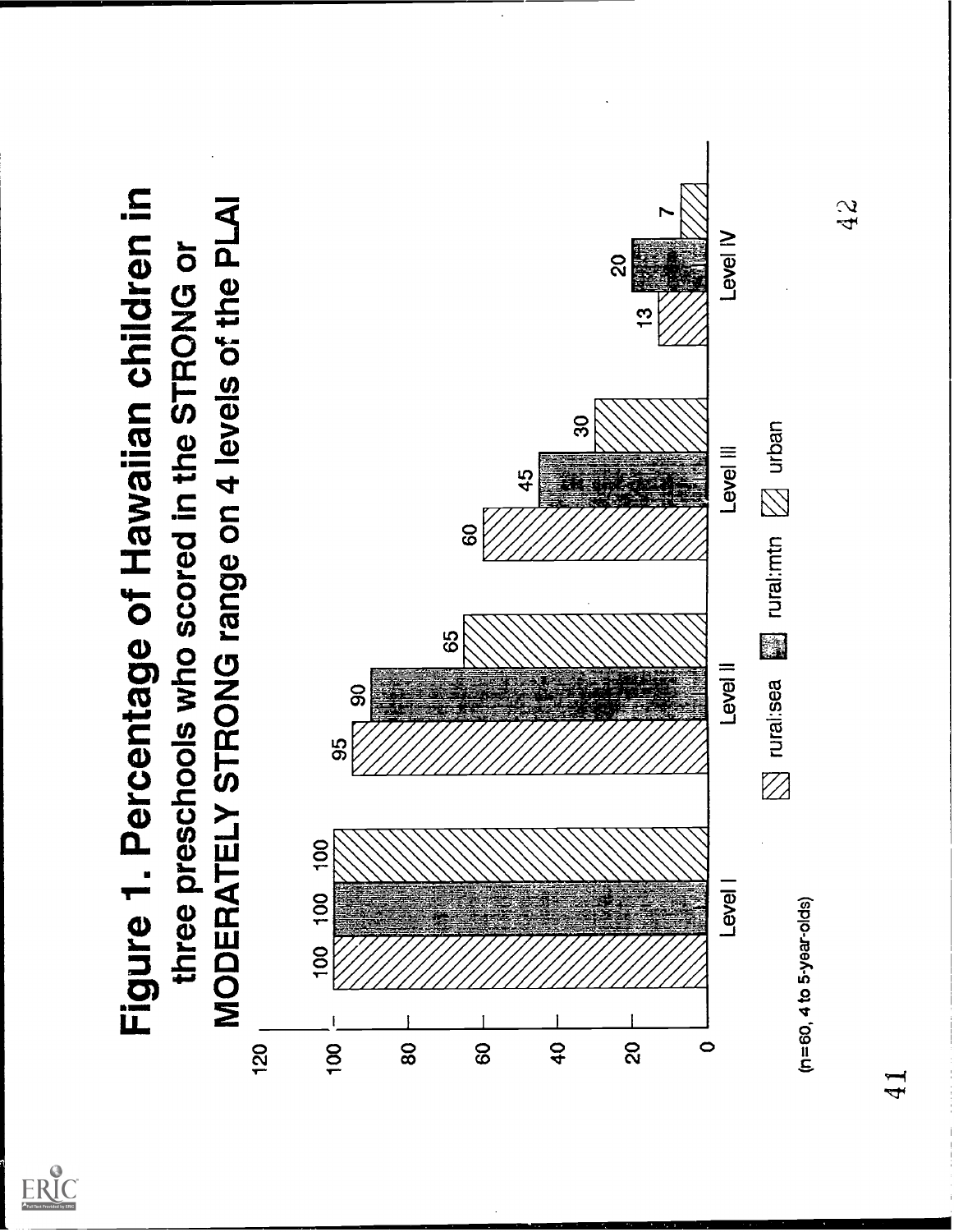## HIERARCHY OF TASKS IN LEVEL I: MATCHING PERCEPTION<sup>1, 2</sup>

THE CHILD USES LABELS TO DESCRIBE WHAT S/HE SEES OR HEARS. S/HE:

1. Understands conventional labels for common objects and actions:

a. Picks out an object named (Point to the dog; Which is the car?) b. Performs an action named (Touch your nose; Show me your shoes)

2. Uses conventional labels for common objects and actions:

a. What's this called? (for cup, car and scissors) b. What's this lady doing? (drinking coffee)

3. Imitates simple sentences:

a. Say: The boy saw the car. b. Say: The girl looked out the window.

4. Matches identical pictures:

a. Find one down here that looks just like this. b. Look at this. Now find one on this page.

5. Remembers objects seen and names them:

a. What things did you see on that page?

1 From Blank, M.; Rose, S.; & Berlin, L. The Language of Learning. New York: Grune & Stratten, 1978.

<sup>2</sup><br>Tasks increase in difficulty from top to bottom.

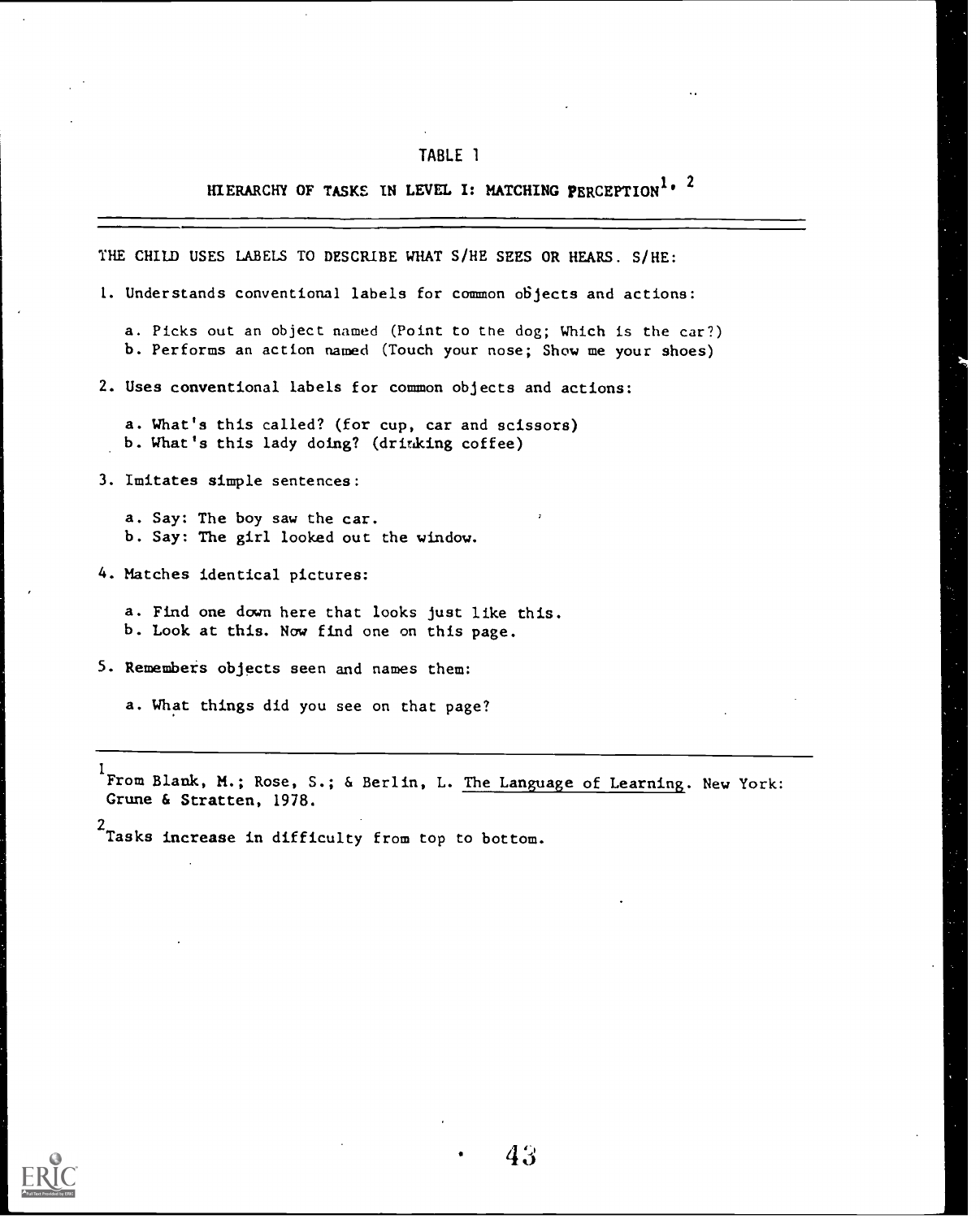COMPARING THE PERFORMANCE OF HAWALIAN CHILDREN ON LEVEL I TASKS TO THAT OF MIDDLE-CLASS (n=40) AND OF LOWER-CLASS (n=40) CHILDREN

 $\bar{z}$ 

|                | Compared to scores | Compared to scores |
|----------------|--------------------|--------------------|
|                | from middle class  | from lower class   |
|                | sample             | sample             |
| Quartile 1     |                    |                    |
| $0 - 25$ %tile | 50%                | 5%                 |
|                | (10)               | (1)                |
| Quartile 2     | 65%                | 35%                |
| 25-50%tile     | 15%                | 30%                |
|                | (3)                | (6)                |
| Quartile 3     |                    |                    |
| 50-75%tile     | $5\%$              | $35\%$             |
|                | (1)                | (7)                |
| Quartile 4     | 35%                | 65%                |
| 75-1005tile    | 30%                | 30%                |
|                | (6)                | (6)                |
|                |                    |                    |



 $\mathbb{R}^2$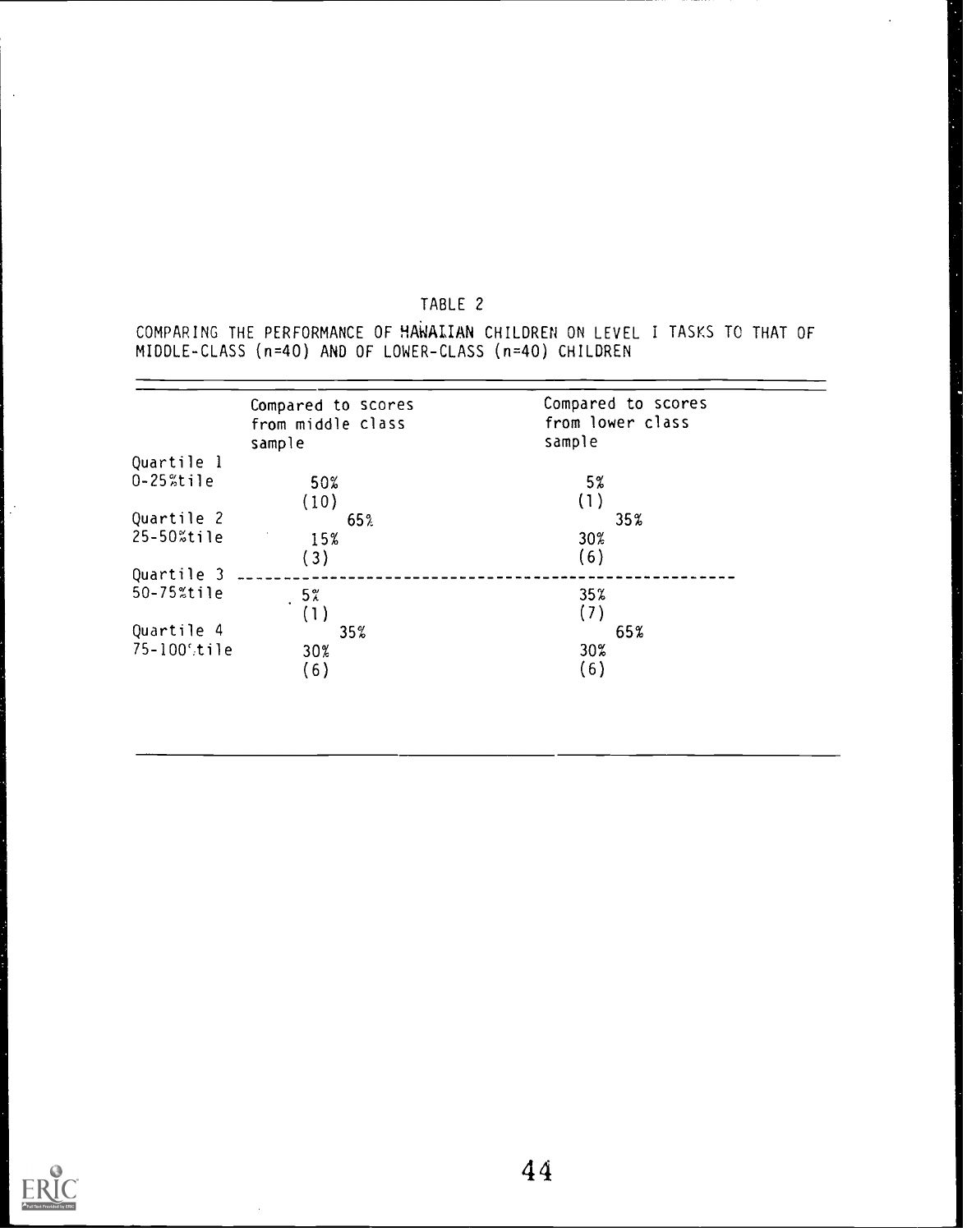## HIERARCHY OF TASKS AT LEVEL II: SELECTIVE ANALYSIS OF PERCEPTION<sup>1</sup>

THE CHILD ATTENDS TO A SPECIFIC FEATURE OF WHAT S/HE SEES OR HEARS. S/HE: 1. Picks out an object in relation to a specified feature: a. Which one is red? b. Which one is square? c. Which is the big one? d. Which of these do we cut with? 2. Names the requested feature of an object: a. What color is this? b. What shape are the wheels? c. What do we do with this? (for car, scissors) d. What is this part for? (windshield wipers, screw in scissors) 3. Names an item in relation to a stated feature: a. Name something we eat; cut with; wear. b. Finish these sentences: 1) I like to eat 2) I like to look at THE CHILD ATTENDS TO TWO OR MORE SPECIFIC FEATURES OF THE PERCEPT. S /HE: 4. Picks out an object in relation to two features: a. Show me the scissors which are big and open. 5. Names an object in relation to two features: a. What's something we eat which is red? 6. Picks out and describes the essential details of a pictured scene: a. What's happening in this picture(names major characters, actions, and complements: The mother pours juice for.the baby) 7. Remembers the essential features of a story and describes them: (Remembers who-, what-, where-, when- and why-information) e.g. Listen: James and Carol walked down the street to see their friend's new car.

a. What were the children's names?

BEST COPY AVAILABLE

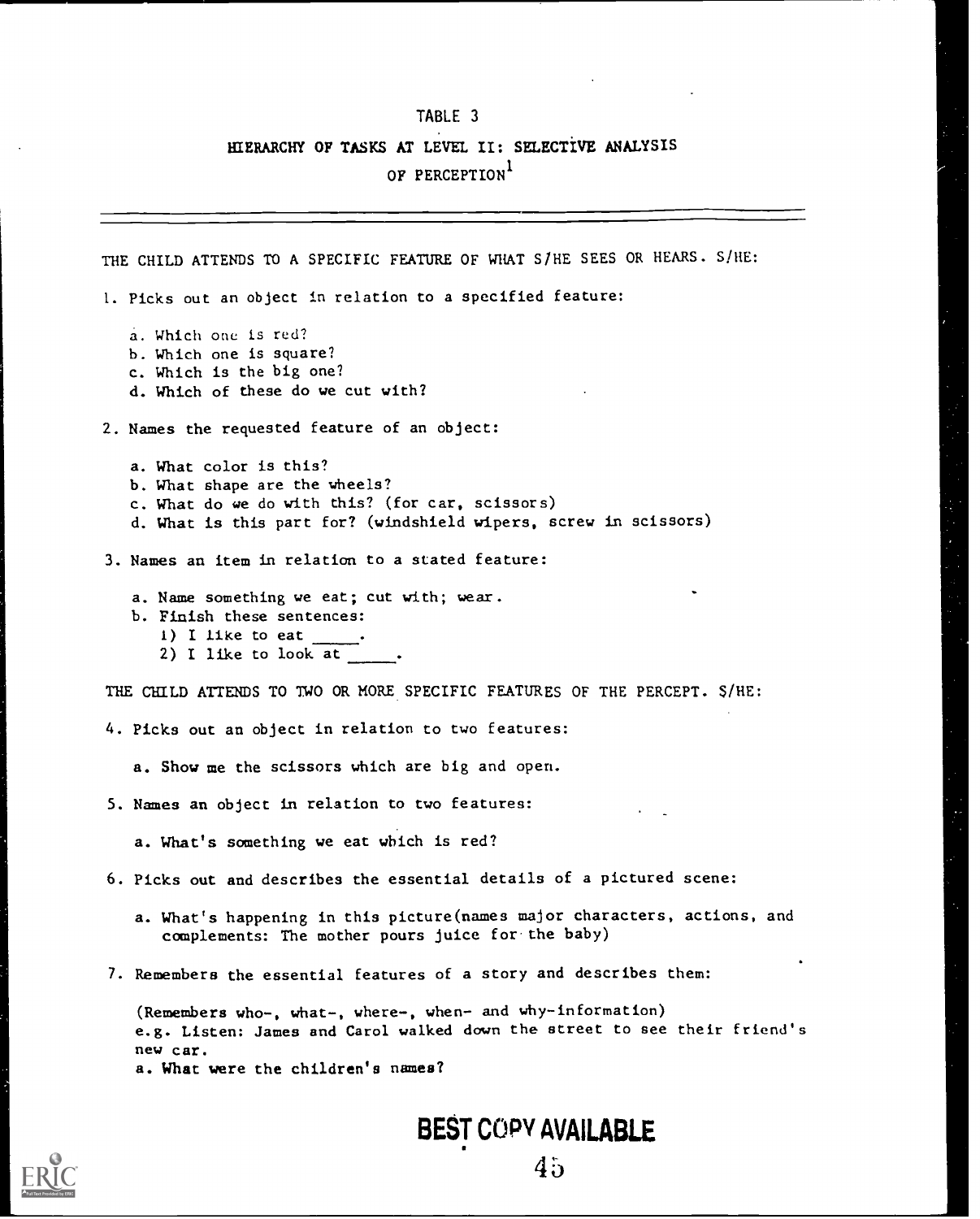- b. What were they going to see?
- c. Where were they walking?

THE CHILD COMPARES OBJECTS IN RELATION TO SPECIFIC FEATURES. S/HE:

8. Picks out an object which differs along one dimension:

e.g. S/he responds to the demand: "Show me the one which is different." a. (Child points to the blue circle among the red ones.) b. (...to the square among the circles.) c. (...to the big chair among the other chairs.) d. (...to the rocking chair among the straight chairs.)

9. Describes how two objects are different:

- a. How are these different?
- (This is blue; this one's red.)
- b. (This one's square; this one's a circle.)
- c. (This one's big; this one's small.)
- d. (This one's empty; this one's got water in it.)

1<br>Tasks increase in difficulty from top to bottom.

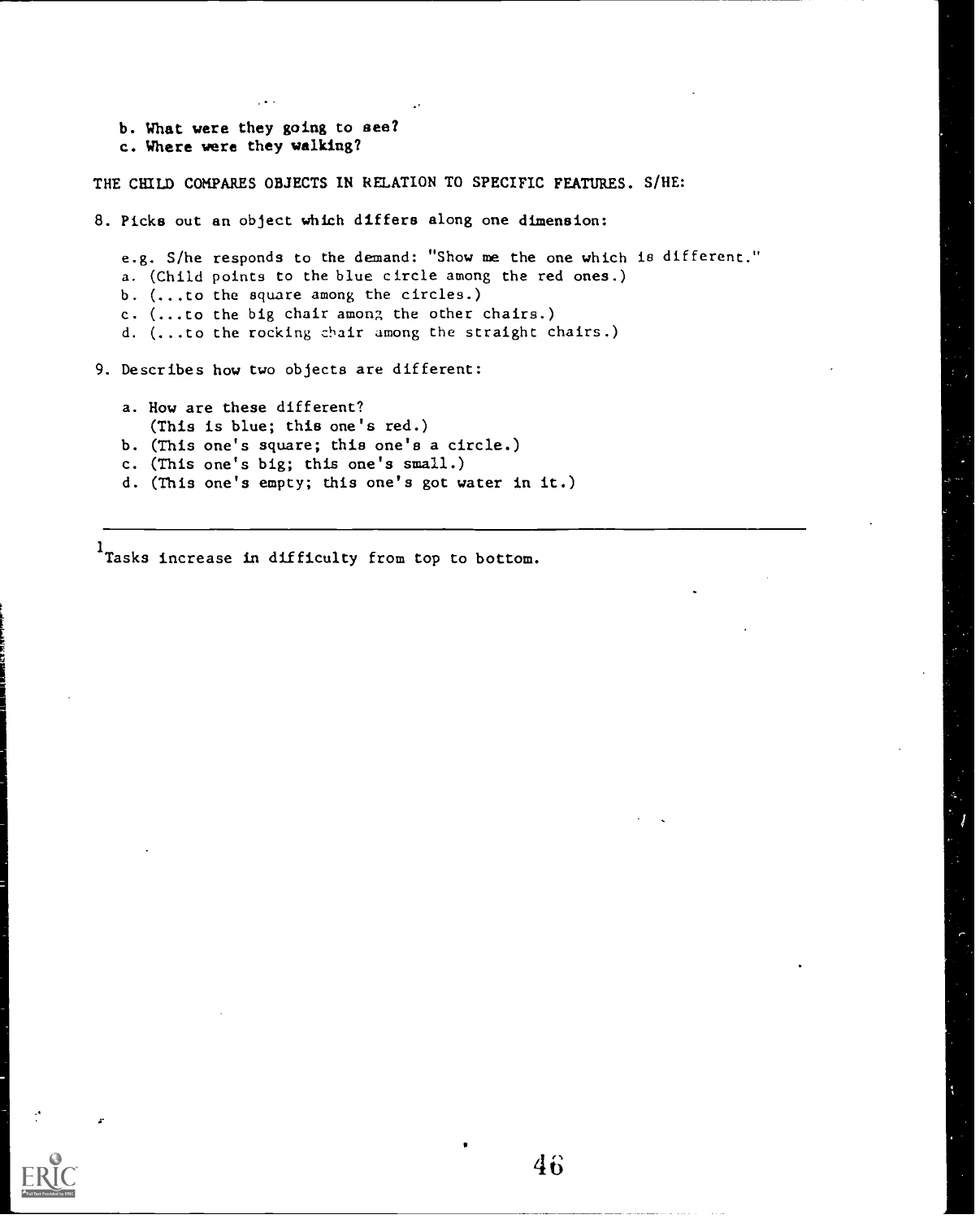$\bar{\beta}$ 

COMPARING THE PERFORMANCE OF HAWAIIAN CHILDREN ON LEVEL II TASKS TO THAT OF MIDDLE-CLASS (n=40) AND OF LOWER-CLASS (n=40) CHILDREN

|                | Compared to scores<br>from middle class<br>sample | Compared to scores<br>from lower class<br>sample |
|----------------|---------------------------------------------------|--------------------------------------------------|
| Quartile 1     |                                                   |                                                  |
| $0 - 25%$ tile | 30%<br>(6)                                        | 5%<br>(1)                                        |
| Quartile 2     | 70%                                               | 10%                                              |
| 25-50%tile     | 40%<br>(8)                                        | 5%<br>(1)<br>÷,                                  |
| Quartile 3     |                                                   |                                                  |
| 50-75%tile     | 15%<br>(3)                                        | 40%<br>(8)<br>$\bullet$                          |
| Quartile 4     | 30%                                               | 90%                                              |
| 75-100%tile    | 15%<br>(3)                                        | 50%<br>(10)                                      |
|                |                                                   | $\sim$ $\sim$                                    |

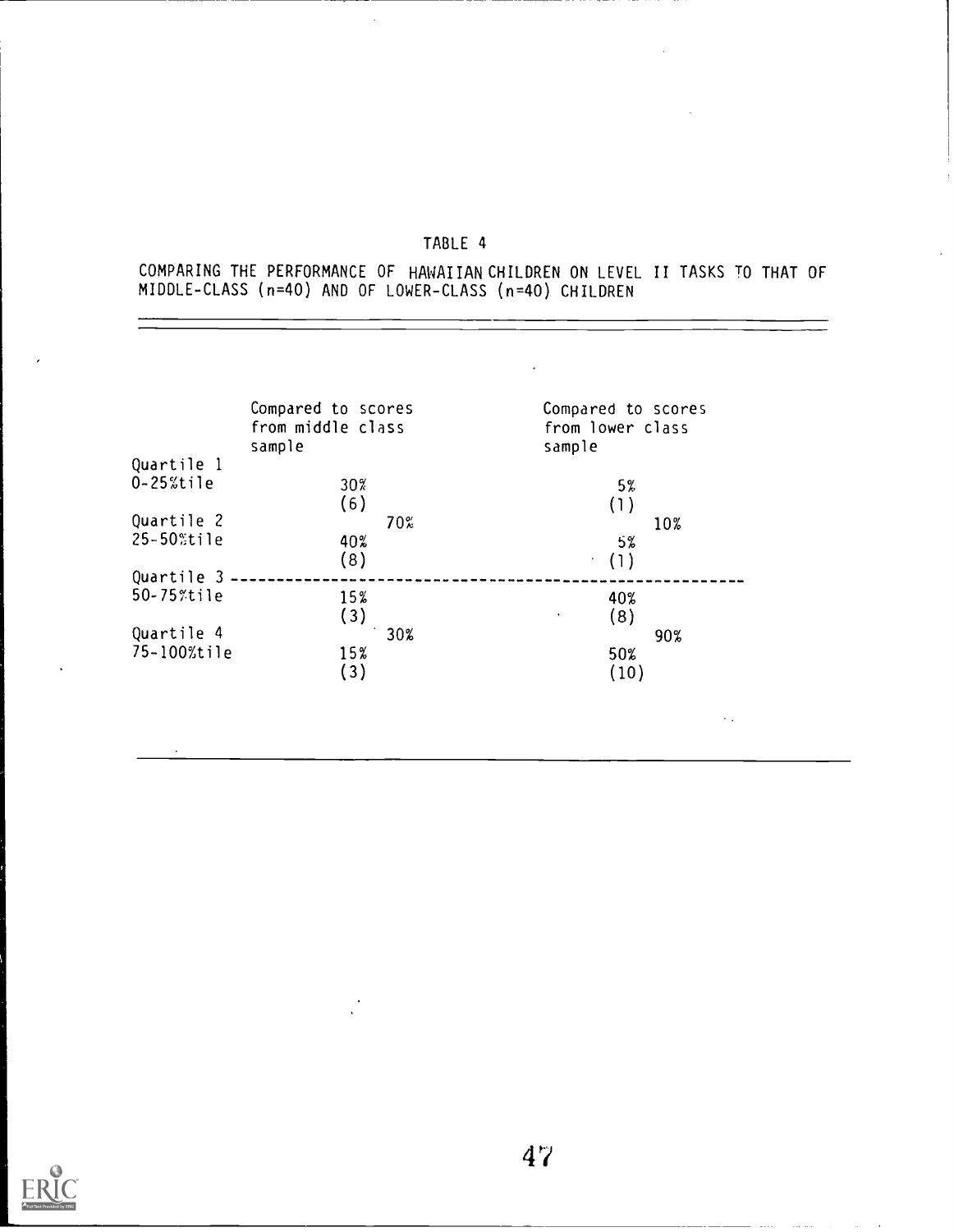## HIERARCHY OF TASKS AT LEVEL III: REORDERING PERCEPTIONS

THE CHILD RECOGNIZES SETS. S/HE:

- 1. Picks out or sorts objects in relation to a specified feature: a. Circle the red ones. b. Put the square ones together. c. Circle the things that cut. d. Put all the toys together. e. Circle the one which we can hang this dress on. 2. Picks out or sorts objects in relation to a feature which must be inferred: a. Circle the ones which go together. (Child sorts by same color, shape, size, function or by functional association (cup with saucer; hammer with nail)) THE CHILD RECOGNIZES NON-SETS. S/HE: 3. Picks out an item which does not belong in a stated set: a. Show me the ones which are not red. b. Circle the ones which are not cups. 4. Names an item which does not belong in a set which the child must infer from context: a. A little girl played with something that was not a doll. What could she have played with? b. If I want to dress the doll, which of these things don't I need? c. The boy in this picture is all finished riding his bicycle. What do you think he might do next? d. A lady was in the supermarket and saw something that was not food. What could she have seen? THE CHILD DESCRIBES THE UNIFYING FEATURE OF A SET. S/HE: 5. Describes how objects are similar in some way, while differing in others: a. How are these the same? (knife and scissors)
	- b. How are these the same? (rocking chair and straight chair)
	- c. How are these the same? (truck and car)
	- d. How are these the same? (apple and piece of cake)

1<sub>Tasks</sub> increase in difficulty from top to bottom.

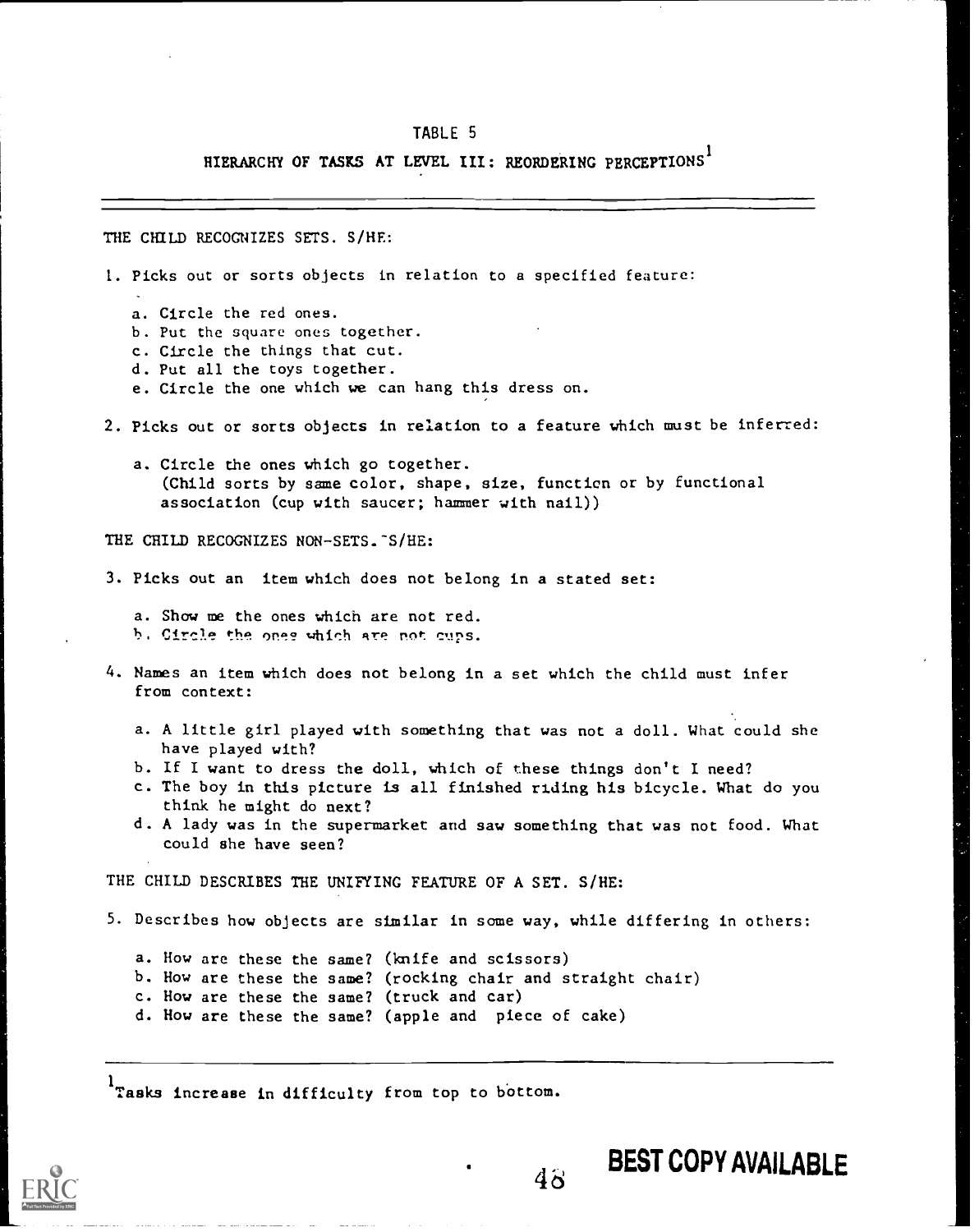COMPARING THE PERFORMANCE OF HAWAIIAN CHILDREN ON LEVEL III TASKS TO THAT OF MIDDLE-CLASS (n=40) AND OF LOWER-CLASS (n=40) CHILDREN

| Compared to scores          | Compared to scores<br>$\ddot{\phantom{1}}$ |
|-----------------------------|--------------------------------------------|
| from middle class<br>sample | from lower class<br>sample                 |
|                             |                                            |
| 35%<br>(7)                  | $0\%$<br>(0)                               |
| 65%                         | 15 <sup>c</sup>                            |
| 30%<br>(6)                  | 15%<br>(3)                                 |
|                             |                                            |
| 20%<br>(4)                  | 20%<br>(4)                                 |
| $35\%$                      | 85%                                        |
| 15%<br>(3)                  | 65%<br>(13)                                |
|                             |                                            |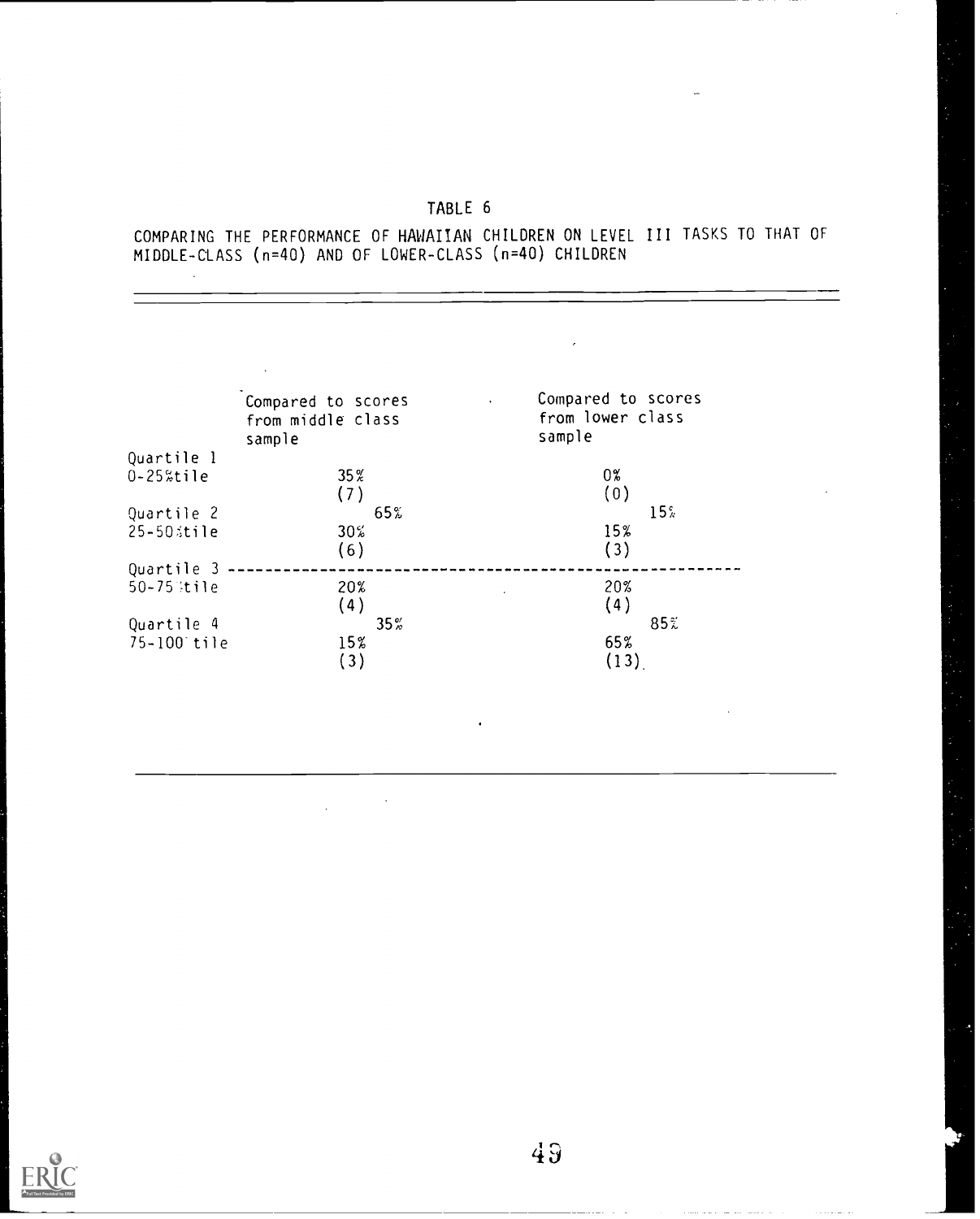HIERARCHY OF TASKS AT LEVEL IV: REASONING ABOUT PERCEPTIONS 1

THE CHILD SEQUENCES ITEMS. S/HE:

- 1. Arranges items in a visually logical order:
	- a. Put these in a row which makes sense: (Child orders rods from short to long.) (...balls from small to big.) (...colors from light blue to 'dark blue.)
- 2. Arranges pictures in a. chronological order:
	- a. Put these pictures together in a way that tells a story: (Burning candle is tall, shorter, very short.) (Piece of cake is whole, half-eaten, plate is empty.) (Glass under the tap is empty, half-full, full.)
- 3. Describes the visual differences between objects put in a series in  $\#1$ above:
	- a. (Child says: This stick is short, this one is longer, longer.) (...this ball is small, this one is bigger, biggest.) (...this is light, darker, dark.)
- 4. Explains why pictures were ordered the way they were in  $#2$ :

(Child says: The candle burned down.) (...the boy ate the cake up.) (...the water came out of the tap and filled up the glass.)

THE CHILD ENGAGES IN CAUSE-EFFECT REASONING. S/HE:

1. Predicts a change in the structure or position of an object:

In the formula, State  $1 +$  Action = State 2, the child is shown State 1, is told the Action and is asked to predict State 2.

a. What would happen to the tower if I took away this bottom block? b. What would happen to this scale if I put more balls on this side? c. If I filled this bowl with playdough, could I put these grapes in it?

- 2. Explains what caused a change in State 1. The child is shown State <sup>1</sup> and then State 2 and is asked what happened?
	- a. The child is shown the toppled tower and is asked: What happened to the tower? Why did it fall?

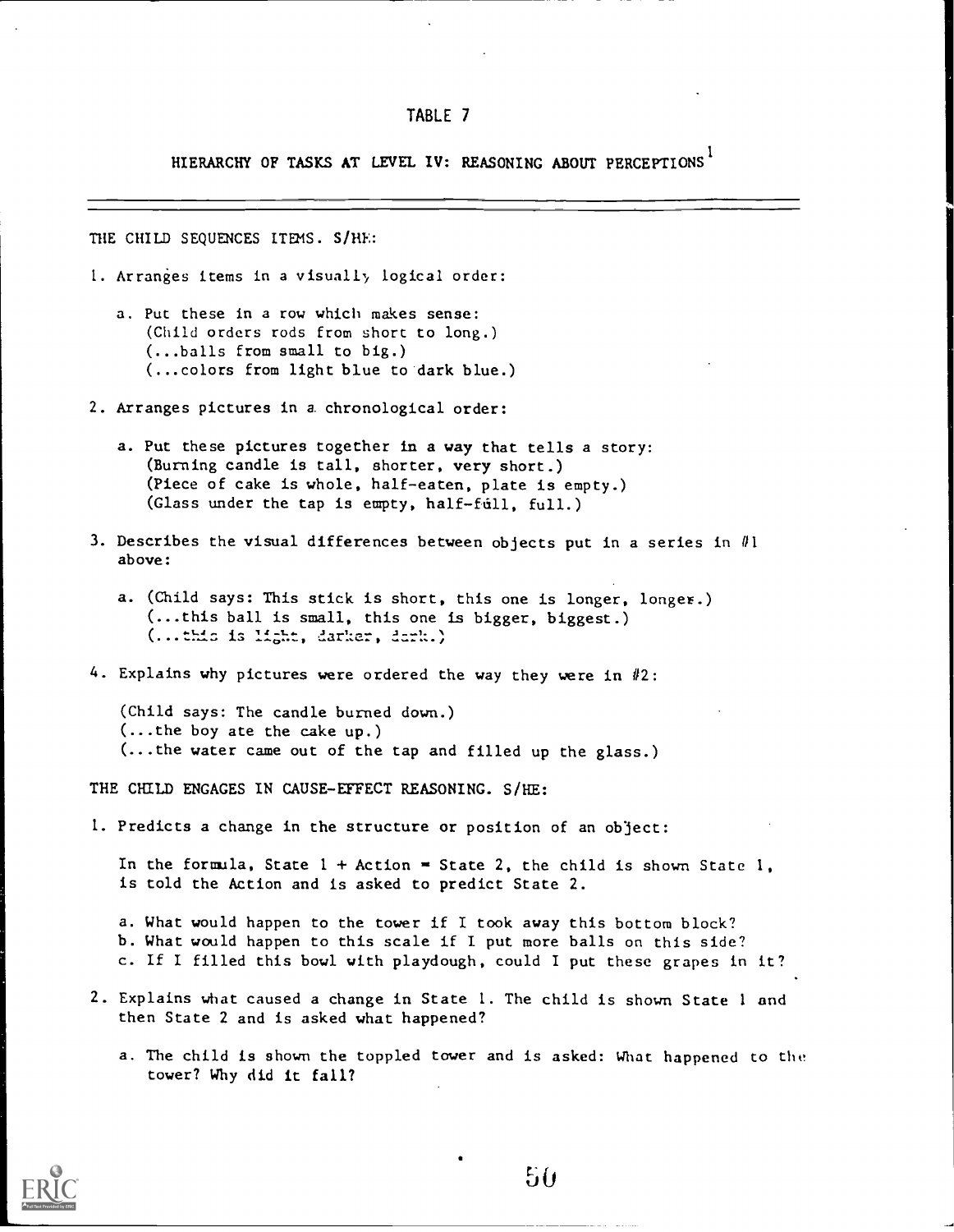#### b. The child is shown the tipped scales and is asked! What happened to the scales? Why is it tipping on this side?

3. The child finds a means to a stated goal:

In the formula, Current State + Action  $*$  Desired State, the child is told the current state and the desired state and'is asked to think of a means to reach that end.

- a. How can this lady in the picture move all these things at one time? (Put them in the bag.)
- b. This little girl wants to pat the dog, but the boy is in the way. What should she say to him? (Please move.) (This problem in the social realm is ranked at Level III.)
- 4. Finds a means to an unstated goal:

In the formula, Current State + Action  $\infty$  Desired State, the child is told only the current state. The child must infer the desired state from context, and come up with a means to that end.

a. I saw a man this morning whose car was broken and he took it to the garage. What do you think he said to the man in the garage? (Please fix my car.) (This problem in the social realm is ranked at Level III.)

5. The child explains why a predicted outcome would happen:

a. Why would the tower fall if I took this block away?

- b. Why would the scales tip if I added another ball?
- c. Why won't I be able to put the grapes in this bowl?
- 6. The child explains why a suggested means would lead to the desired outcome:

a. Why would the lady use the bag to take the toys to the next room? b. Why would the girl say "Please move" to get the boy to move?

7. The child explains why a suggested means would lead to an inferred desired outcome:

a. Why did the man say "Please fix my car" to the man in the garage?

l<br>Tasks increase in difficulty from top to bottom.